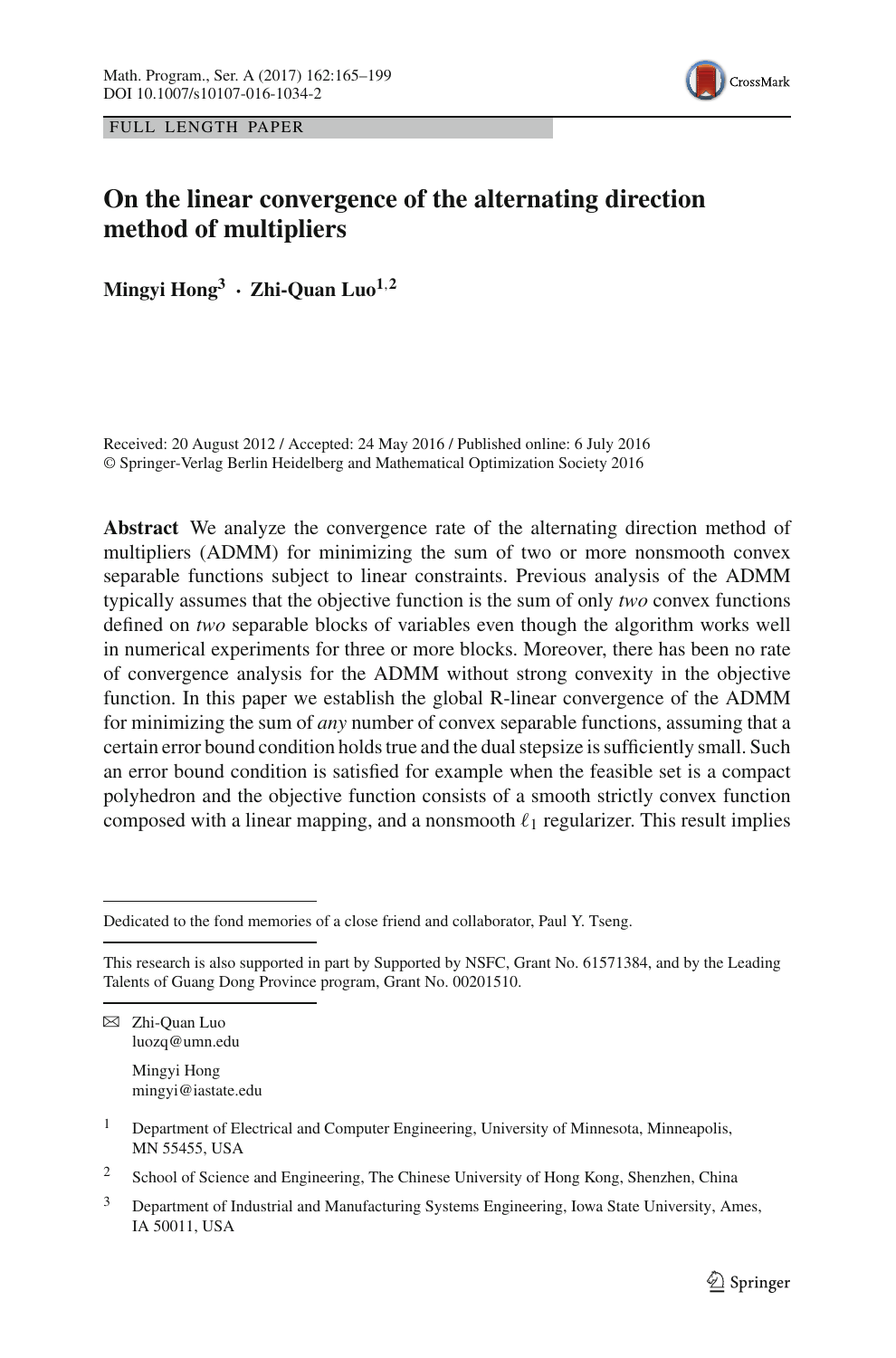the linear convergence of the ADMM for contemporary applications such as LASSO without assuming strong convexity of the objective function.

**Keywords** Linear convergence · Alternating directions of multipliers · Error bound · Dual ascent

## **Mathematics Subject Classification** 49 · 90

# **1 Introduction**

Consider the problem of minimizing a separable potentially nonsmooth convex function subject to linear equality constraints:

minimize 
$$
f(x) = f_1(x_1) + f_2(x_2) + \cdots + f_K(x_K)
$$
  
\nsubject to  $Ex = E_1x_1 + E_2x_2 + \cdots + E_Kx_K = q$   
\n $x_k \in X_k, \quad k = 1, 2, ..., K,$  (1.1)

<span id="page-1-0"></span>where each  $f_k$  is a nonsmooth convex function (possibly with extended values),  $x =$  $(x_1^T, \ldots, x_K^T)^T \in \mathbb{R}^n$  is a partition of the optimization variable *x*,  $X = \prod_{k=1}^K X_k$  is the feasible set for *x*, and  $E = (E_1, E_2, \ldots, E_K) \in \mathbb{R}^{m \times n}$  is an appropriate partition of matrix *E* (consistent with the partition of *x*) and  $q \in \mathbb{R}^m$  is a vector. Notice that the model [\(1.1\)](#page-1-0) can easily accommodate general linear inequality constraints  $Ex \geq q$  by adding one extra block. In particular, we can introduce a slack variable  $x_{K+1} \geq 0$  and rewrite the inequality constraint as  $Ex - x_{K+1} = q$ . The constraint  $x_{K+1} \ge 0$  can be enforced by adding a new convex component function  $f_{K+1}(x_{K+1}) = i_{\mathfrak{R}_+^m}(x_{K+1})$ to the objective function  $f(x)$ , where  $i_{\Re_{+}^{m}}(x_{K+1})$  is the indicator function for the nonnegative orthant *<sup>m</sup>* +

$$
i_{\mathfrak{R}^m_+}(x_{K+1}) = \begin{cases} 0, & \text{if } x_{K+1} \ge 0 \text{ (entry wise)},\\ \infty, & \text{otherwise.} \end{cases}
$$

In this way, the inequality constrained problem with *K* blocks is reformulated as an equivalent equality constrained convex minimization problem with  $K + 1$  blocks.

Optimization problems of the form  $(1.1)$  arise in many emerging applications involving structured convex optimization. For instance, in compressive sensing applications, we are given an observation matrix *A* and a noisy observation vector  $b \approx Ax$ . The goal is to estimate the sparse vector  $x$  by solving the following  $\ell_1$  regularized linear least squares problem:

minimize 
$$
||z||^2 + \lambda ||x||_1
$$
  
subject to  $Ax + z = b$ ,

where  $\lambda > 0$  is a penalty parameter. Clearly, this is a structured convex optimization problem of the form  $(1.1)$  with  $K = 2$ . If the variable x is further constrained to be nonnegative, then the corresponding compressive sensing problem can be formulated as a three block  $(K = 3)$  convex separable optimization problem  $(1.1)$  by introducing a slack variable.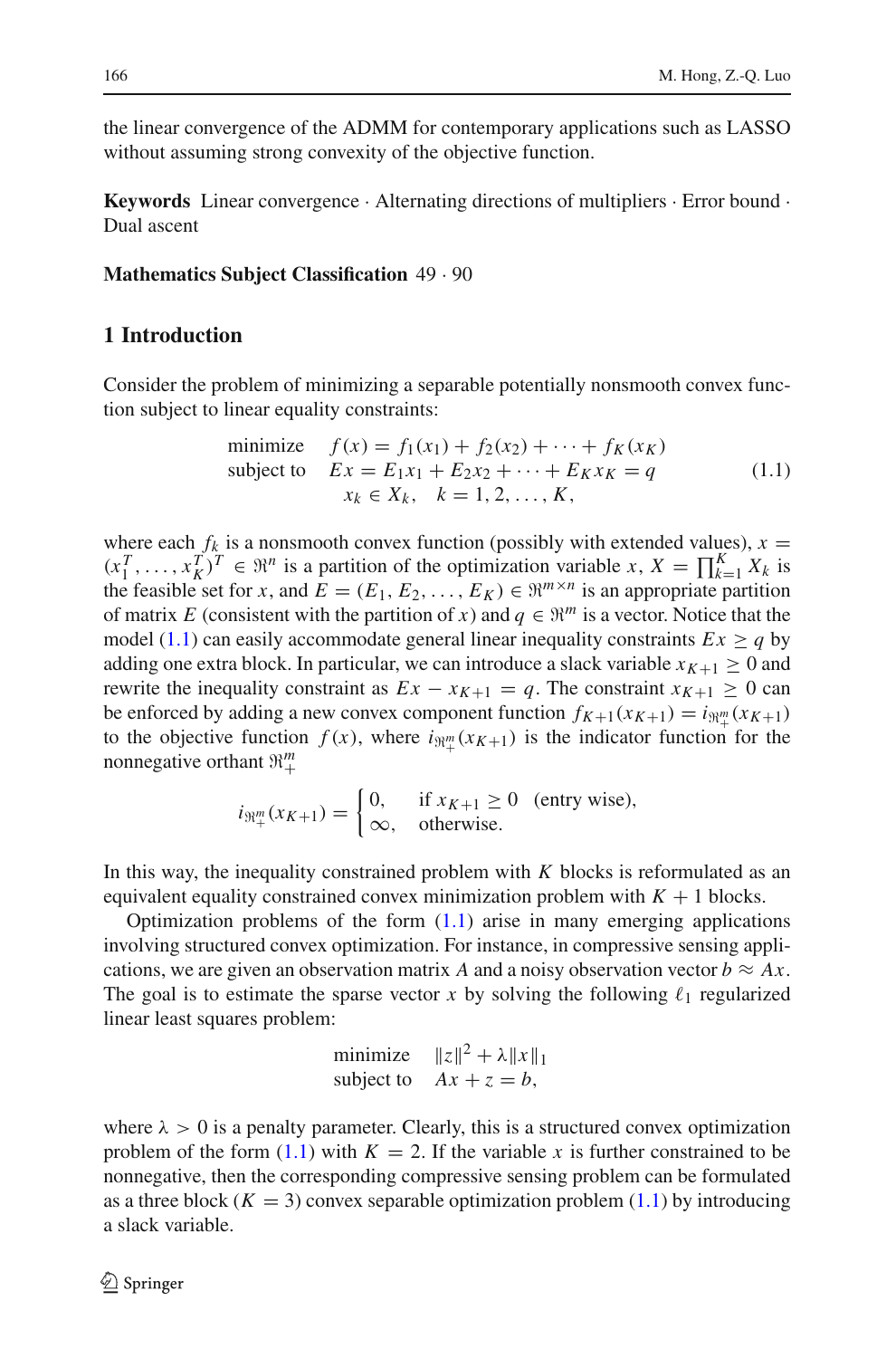A popular approach to solving the separable convex optimization problem  $(1.1)$  is to attach a Lagrange multiplier vector *y* to the linear constraints  $Ex = q$  and add a quadratic penalty, thus obtaining an augmented Lagrangian function of the form

$$
L(x; y) = f(x) + \langle y, q - Ex \rangle + \frac{\rho}{2} ||q - Ex||^2,
$$
 (1.2)

<span id="page-2-1"></span><span id="page-2-0"></span>where  $\rho > 0$  is a constant. The augmented dual function is given by

<span id="page-2-3"></span>
$$
d(y) = \min_{x \in X} f(x) + \langle y, q - Ex \rangle + \frac{\rho}{2} \| q - Ex \|^2 \tag{1.3}
$$

and the dual problem (equivalent to  $(1.1)$  under mild conditions) is

$$
\max_{y} d(y). \tag{1.4}
$$

Moreover, if  $\rho > 0$ , then *Ex* is constant over the set of minimizers of [\(1.3\)](#page-2-0) (see Lemma [2.1](#page-6-0) in Sect. [2\)](#page-4-0). This implies that the dual function  $d(y)$  is differentiable with

$$
\nabla d(y) = q - Ex(y)
$$

where  $x(y)$  is a minimizer of [\(1.3\)](#page-2-0); see Lemma [2.1](#page-6-0) for a proof of this claim. Given the differentiability of  $d(y)$ , it is natural to consider the following dual ascent method to solve the primal problem [\(1.1\)](#page-1-0)

$$
y := y + \alpha \nabla d(y) = y + \alpha (q - Ex(y)), \tag{1.5}
$$

<span id="page-2-2"></span>where  $\alpha > 0$  is a suitably chosen stepsize. Such a dual ascent strategy is well suited for structured convex optimization problems that are amenable to decomposition. For example, if the objective function  $f$  is separable (i.e., of the form given in  $(1.1)$ ) and if we select  $\rho = 0$ , then the minimization in [\(1.3\)](#page-2-0) decomposes into *K* independent minimizations whose solutions frequently can be obtained in a simple form. In addition, the iterations can be implemented in a manner that exploits the sparsity structure of the problem and, in certain network cases, achieve a high degree of parallelism. Popular choices for the ascent methods include (single) coordinate ascent (see [\[3](#page-32-0)[,7](#page-32-1),[9,](#page-32-2)[31](#page-33-0)[,38](#page-33-1)[,40](#page-33-2)[,46](#page-34-0),[47,](#page-34-1)[53\]](#page-34-2)), gradient ascent (see [\[31](#page-33-0),[40,](#page-33-2)[48\]](#page-34-3)) and gradient projection  $[22,29]$  $[22,29]$  $[22,29]$ . (See  $[4,31,44]$  $[4,31,44]$  $[4,31,44]$  $[4,31,44]$  $[4,31,44]$  for additional references.)

For large scale optimization problems, it is numerically advantageous to select  $\rho > 0$ . Unfortunately, this also introduces variable coupling in the augmented Lagrangian  $(1.2)$ , which makes the exact minimization step in  $(1.3)$  no longer decomposable across variable blocks even if *f* has a separable structure. In this case, it is more economical to minimize [\(1.3\)](#page-2-0) inexactly by updating the components of *x* cyclically via the coordinate descent method. In particular, we can apply the Gauss–Seidel strategy to inexactly minimize [\(1.3\)](#page-2-0), and then update the multiplier *y* using an approximate optimal solution of  $(1.3)$  in a manner similar to  $(1.5)$ . The resulting algorithm is called the Alternating Direction Method of Multipliers (ADMM) and is summarized in the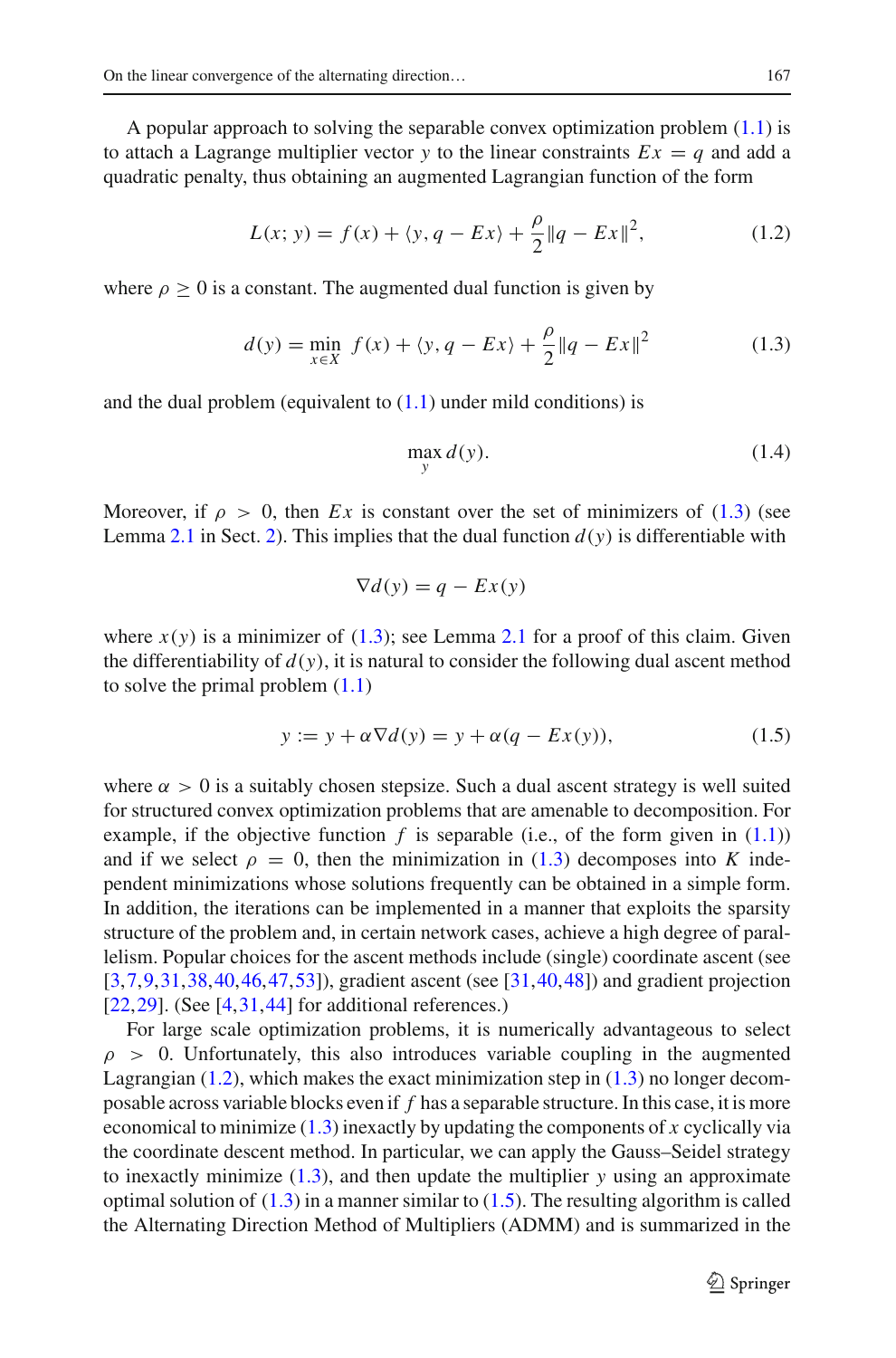following table (see [\[16](#page-33-5)[–19\]](#page-33-6)). In the general context of sums of monotone operators, the work of [\[15\]](#page-33-7) describes a large family of splitting methods for  $K > 3$  blocks which, when applied to the dual, result in similar but not identical methods to the ADMM algorithm  $(1.6)$ .

## **Alternating Direction Method of Multipliers (ADMM)**

At each iteration  $r \geq 1$ , we first update the primal variable blocks in the Gauss–Seidel fashion and then update the dual multiplier using the updated primal variables:

<span id="page-3-0"></span>
$$
\begin{cases} x_k^{r+1} = \arg\min_{x_k \in X_k} L\left(x_1^{r+1}, \dots, x_{k-1}^{r+1}, x_k, x_{k+1}^r, \dots, x_K^r; y^r\right), \ k = 1, 2, \dots, K, \\ y^{r+1} = y^r + \alpha(q - Ex^{r+1}) = y^r + \alpha\left(q - \sum_{k=1}^K E_k x_k^{r+1}\right), \end{cases} \tag{1.6}
$$

where  $\alpha > 0$  is the stepsize for the dual update.

Notice that if there is only one block ( $K = 1$ ) and  $\rho = 0$ , then the ADMM reduces to the standard dual gradient ascent method (see e.g., [\[1\]](#page-32-4)). In particular, it is known that, under mild assumptions on the problem and with certain assumptions on the stepsize, this type of dual gradient ascent methods generate a sequence of iterates whose limit points must be optimal solutions of the original problem (see [\[7](#page-32-1),[44,](#page-34-4)[46\]](#page-34-0)). For the special case of ordinary network flow problems, it is further known that an associated sequence of dual iterates converges to an optimal solution of the dual (see [\[3](#page-32-0)]). The rate of convergence of dual ascent methods has been studied in the reference [\[34](#page-33-8)] which showed that, under mild assumptions on the problem, the distance to the optimal dual solution set from any  $y \in \mathbb{R}^m$  near the set is bounded above by the dual optimality 'residual'  $\|\nabla d(y)\|$ . By using this bound, it can be shown that a number of ascent methods, including coordinate ascent methods and a gradient projection method, converge at least linearly when applied to solve the dual problem (see [\[32,](#page-33-9)[33\]](#page-33-10); also see [\[2](#page-32-5)[,10](#page-32-6),[27\]](#page-33-11) for related analysis). (Throughout this paper, by 'linear convergence' we mean root-linear convergence, denoted by R-linear convergence, in the sense of Ortega and Rheinboldt [\[39\]](#page-33-12).)

When there are two blocks  $(K = 2)$ , the convergence of the ADMM was studied in the context of Douglas–Rachford splitting method [\[12](#page-32-7)[–14](#page-32-8)] for finding a zero of the sum of two maximal monotone operators. It is known that in this case every limit point of the iterates is an optimal solution of the problem. The recent work of [\[20](#page-33-13)[,21](#page-33-14),[25,](#page-33-15)[37\]](#page-33-16) have shown that, under some additional assumptions, the objective values generated by the ADMM algorithm and its accelerated version (which performs some additional line search steps for the dual update) converge at a rate of  $O(1/r)$ and  $O(1/r^2)$  respectively, where r is the iteration index. Moreover, if the objective function  $f(x)$  is strongly convex and the constraint matrix  $E$  is row independent, then the ADMM is known to converge linearly to the unique minimizer of  $(1.1)$  [\[30](#page-33-17)]. [One notable exception to the strong convexity requirement is in the special case of linear programming for which the ADMM is linearly convergent [\[13](#page-32-9)].] More recent convergence rate analysis of the ADMM still requires at least one of the component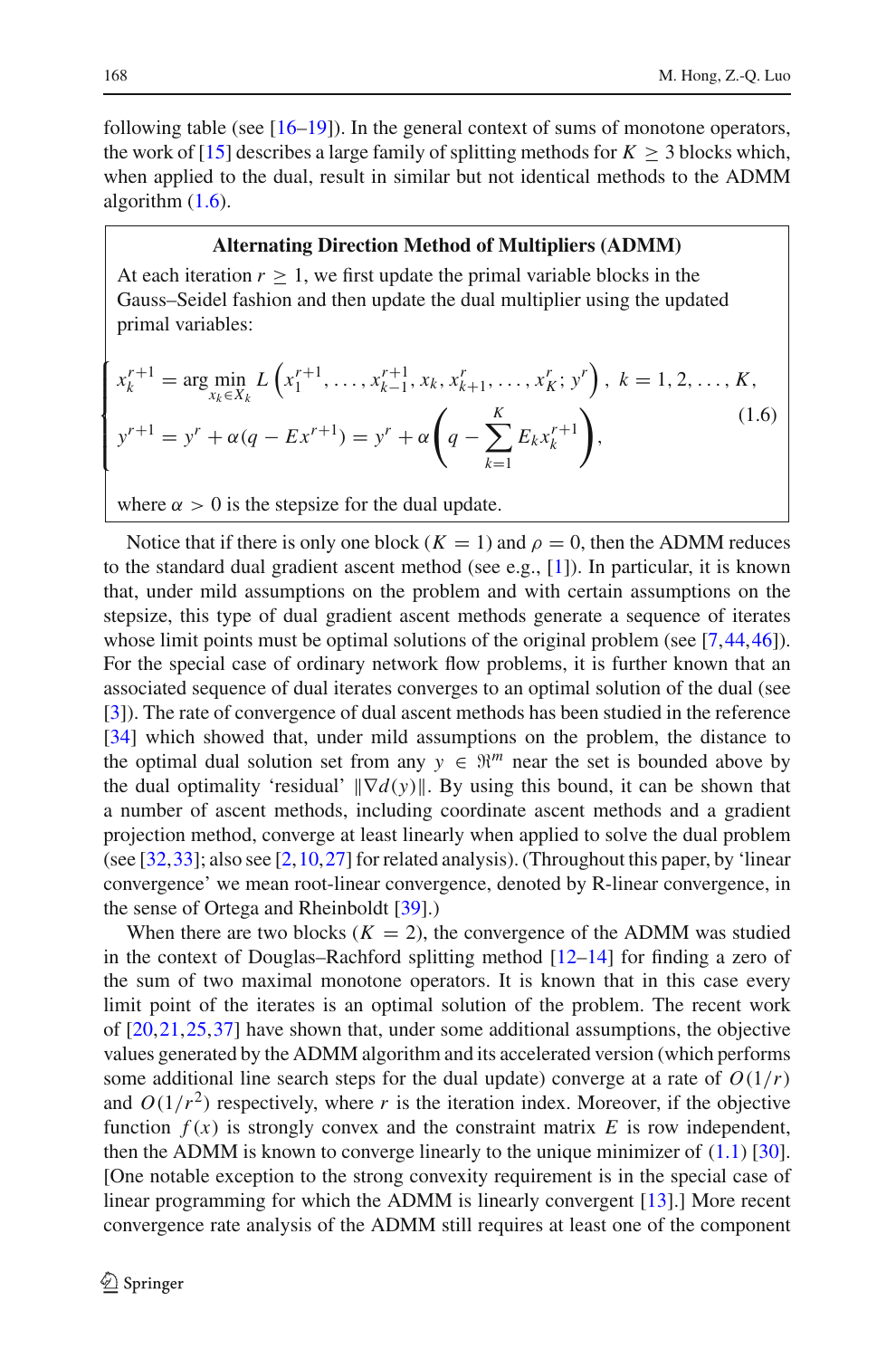functions  $(f_1(x_1)$  or  $f_2(x_2)$ ) to be strongly convex and have a Lipschitz continuous gradient. Under these and additional rank conditions on the constraint matrix *E*, some linear convergence rate results can be obtained for a subset of primal and dual variables in the ADMM algorithm (or its variant); see  $[5,11,23]$  $[5,11,23]$  $[5,11,23]$  $[5,11,23]$ . However, when there are more than two blocks involved  $(K \geq 3)$ , the convergence (or the rate of convergence) of the ADMM method is unknown, and this has been a key open question for several decades. The recent work [\[35](#page-33-19)] describes a list of novel applications of the ADMM with  $K \geq 3$  and motivates strongly for the need to analyze the convergence of the ADMM in the multi-block case. The recent monograph [\[6](#page-32-12)] contains more details of the history, convergence analysis and applications of the ADMM and related methods.

A main contribution of this paper is to establish the global (linear) convergence of the ADMM method for a class of convex objective functions involving any number of blocks (*K* is arbitrary). Two key requirements for the global (linear) convergence are the choice of a sufficiently small dual stepsize and the satisfaction of a certain error bound condition that is similar to that used in the analysis of [\[34\]](#page-33-8). This error bound estimates the distance from an iterate to the optimal solution set in terms of a certain proximity residual. The class of problems that are known to satisfy this error bound condition has a bounded polyhedral feasible set, and an objective that can be written as  $f(x) = \ell(Ax) + h(x)$ , where  $\ell(\cdot)$  is a smooth and strictly convex function, *A* is a linear mapping not necessarily of full column rank, and  $h(x)$  is the  $\ell_1$  regularization term. This family of problem includes many contemporary applications such as LASSO as special cases.

## <span id="page-4-0"></span>**2 Technical preliminaries**

Let *f* be a closed proper convex function in  $\mathbb{R}^n$ , let *E* be an  $m \times n$  matrix, let *q* be a vector in  $\mathbb{R}^m$ . Let dom *f* denote the effective domain of *f* and let int(dom *f*) denote the interior of dom  $f$ . We make the following standing assumptions regarding  $f$ :

- **Assumption** (a) The global minimum of  $(1.1)$  is attained and so is its dual optimal value. The intersection *X* ∩ int(dom *f*) ∩ {*x* | *Ex* = *q*} is nonempty.
- (b)  $f = f_1(x_1) + f_2(x_2) + \cdots + f_K(x_K)$ , with each  $f_k$  further decomposable as

$$
f_k(x_k) = g_k(A_k x_k) + h_k(x_k)
$$

where  $g_k$  and  $h_k$  are both convex and continuous relative to their domains, and  $A_k$ 's are some given matrices (not necessarily full column rank, and can be zero).

(c) Each  $g_k$  is strictly convex and continuously differentiable on int(dom  $g_k$ ) with a uniform Lipschitz continuous gradient

$$
\left\|A_k^T \nabla g_k(A_k x_k) - A_k^T \nabla g_k(A_k x'_k)\right\| \le L \|x_k - x'_k\|, \qquad \forall \, x_k, x'_k \in X_k
$$

where  $L > 0$  is a constant.

- (d) The epigraph of each  $h_k(x_k)$  is a polyhedral set.
- (e) Each  $g_k$  and  $h_k$  is a proper convex function.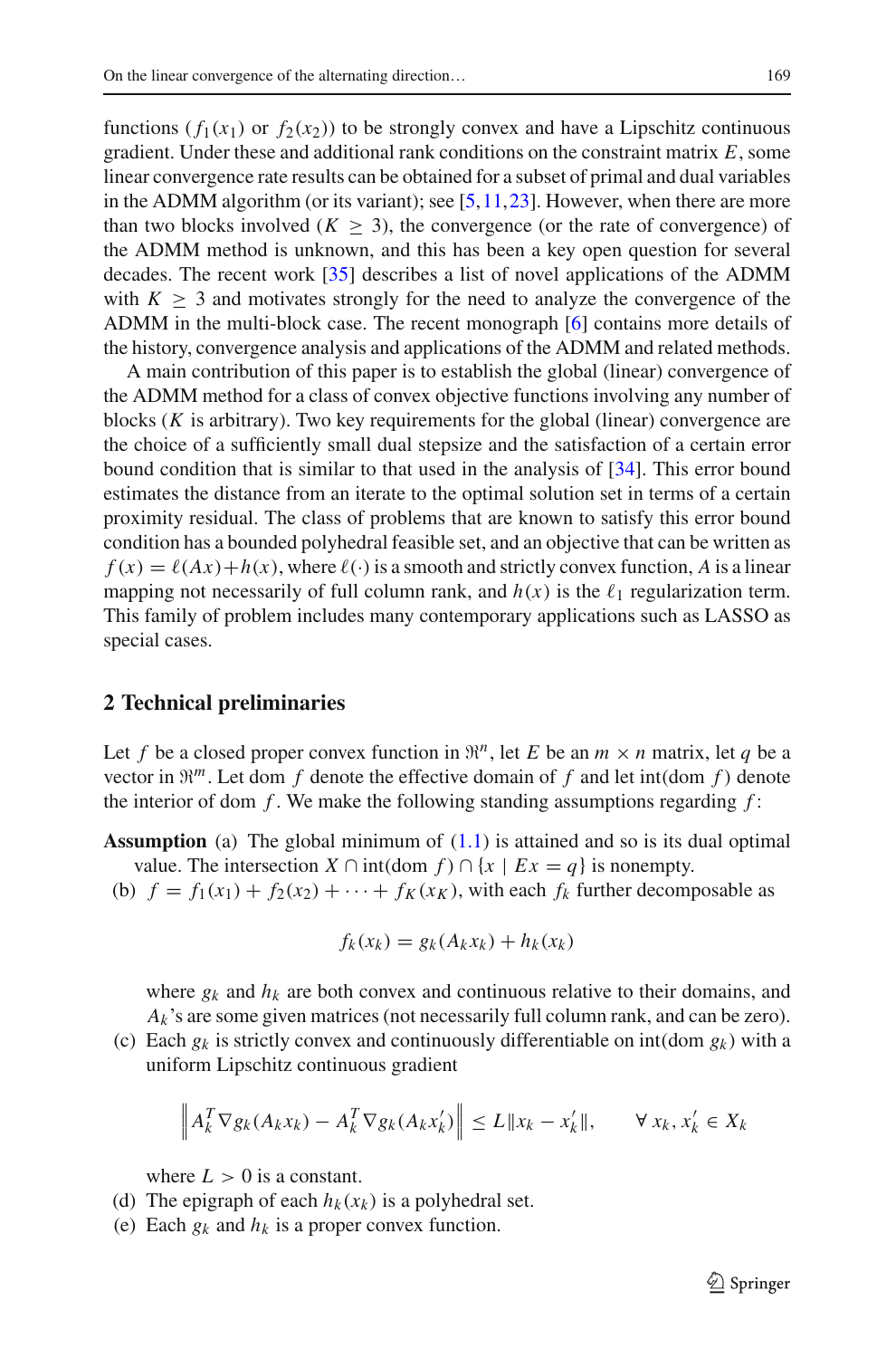- (f) Each submatrix  $E_k$  has full column rank.
- (g) The feasible sets  $X_k$ ,  $k = 1, \ldots, K$  are compact polyhedral sets.

We have the following remarks regarding to the assumptions made.

- 1. Each  $f_k$  might only consist of the convex function  $h_k$ . That is, the strictly convex part  $g_k$  may effectively be absent by having  $A_k = 0$ . Also, since the matrices  $A_k$ 's are not required to have full column rank, the overall objective function  $f(x)$ is not necessarily strictly convex. In fact, under Assumption A, the optimization problem [\(1.1\)](#page-1-0) can still have multiple primal or dual optimal solutions. This makes the convergence (and rate of convergence) analysis of ADMM difficult.
- 2. Assumption (d) allows  $h_k$  to be a simple linear function of the form  $\langle b_k, x_k \rangle$ , as its ephigraph is polyhedral. Moreover, from the assumption that  $X_k$  is polyhedral, the feasibility constraint  $x_k \in X_k$  can be absorbed into  $h_k$  by adding to it an indicator function  $i_{X_k}(x_k)$ . To simplify notations, we will not explicitly write  $x_k \in X_k$  in the ADMM update  $(1.6)$  from now on.
- 3. Assumption (f) is made to ensure that the subproblems for each  $x_k$  is strongly convex. This assumption will be relaxed later when the subproblems are solved inexactly; see Sect. [4.1.](#page-22-0)
- 4. Assumption (g) requires the feasible set of the variables to be compact. This condition is not needed in conventional analysis of ADMM, but is required here to ensure that certain error bounds of the primal and dual problems of [\(1.1\)](#page-1-0) hold. This assumption is usually satisfied in practical applications (e.g. the consensus problems) whenever a priori knowledge on the variable domain is available. This assumption can be further relaxed; see the discussion at the end of Sect. [3.](#page-13-0) Additionally, with *x* being in a compact set, one can add a nonnegative *bounded* slack variable  $x_{K+1}$  and transform a general linear inequality constraint  $Ex \geq q$  into a linear equality constraint.

Under Assumption (g), the feasible set of problem  $(1.1)$  is a polyhedral set. Therefore both the primal optimum and the dual optimum values of  $(1.1)$  are attained and are equal (i.e., strong duality holds for  $(1.1)$ ) so that

$$
d^* = \max_{y} \min_{x \in X} L(x; y) = \max_{y} \left( f(x^*) + \langle y, q - Ex^* \rangle + \frac{\rho}{2} ||Ex^* - q||^2 \right)
$$
  
=  $f(x^*) = \min_{x \in X, Ex = q} f(x),$ 

where  $d^*$  is the optimal value of the dual of  $(1.1)$ , and  $x^*$  is the optimal solution for [\(1.1\)](#page-1-0). To see why strong duality holds, we first note that the feasible sets are assumed to be polyhedral, so the feasible set of the entire problem can be written compactly as  $Cx \geq b$  for some matrix *C* and vector *b*. Let  $x^*$  be the optimal solution. By Assumption (a), the intersection  $X \cap \text{int}(\text{dom } f) \cap \{x \mid Ex = q\}$  is nonempty, this constraint qualification implies that the existence of multiplier vector *y*∗ and *z*∗ satisfying KKT condition:

$$
\xi^* - E^T y^* - C^T z^* = 0, \ \langle z^*, C x^* - b \rangle = 0, z^* \ge 0
$$
  

$$
E x^* - q = 0, \ C x^* \ge b, \quad \text{for some } \xi^* \in \partial f(x^*).
$$
 (2.1)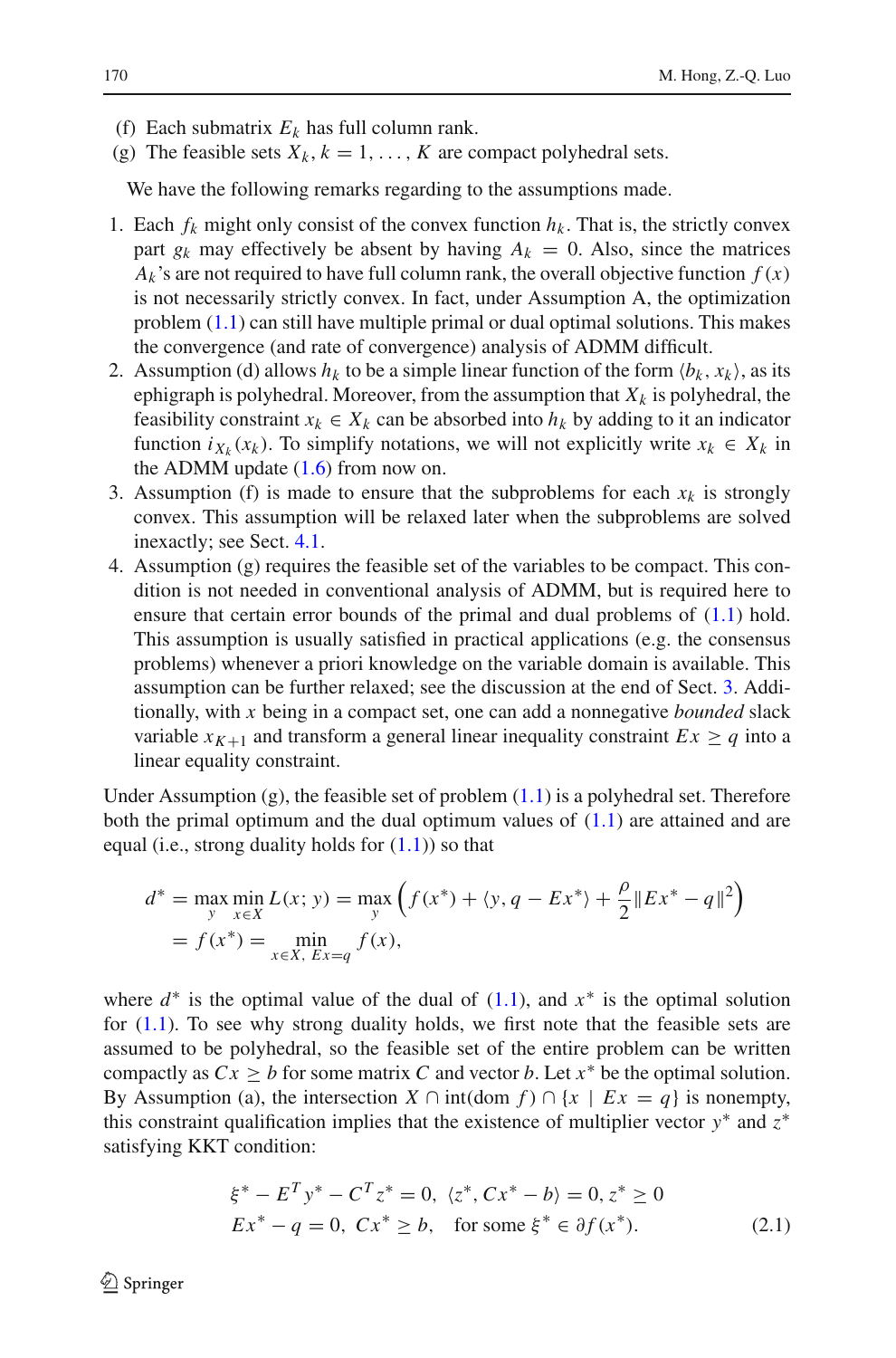By the convexity of the objective function  $f$ , this KKT condition implies that

$$
x^* = \arg\min_{Cx \ge b} \left( f(x) + \langle y^*, q - Ex \rangle + \frac{\rho}{2} \| Ex - q \|^2 \right). \tag{2.2}
$$

Thus, we have from the definition of  $d(y^*)$  that

$$
d(y^*) = \arg\min_{Cx \ge b} \left( f(x) + \langle y^*, q - Ex \rangle + \frac{\rho}{2} \| Ex - q \|^2 \right) = f(x^*), \tag{2.3}
$$

which is the desired strong duality.

Under Assumption  $(a)$ – $(g)$ , there may still be multiple optimal solutions for both the primal problem [\(1.1\)](#page-1-0) and its dual problem. We first claim that the dual functional

$$
d(y) = \min_{x \in X} L(x; y) = \min_{x \in X} f(x) + \langle y, q - Ex \rangle + \frac{\rho}{2} \| q - Ex \|^2,
$$
 (2.4)

<span id="page-6-1"></span><span id="page-6-0"></span>is differentiable everywhere. Let  $X(y)$  denote the set of optimal solutions for  $(2.4)$ .

**Lemma 2.1** *For any y*  $\in \mathbb{R}^m$ , *both*  $Ex$  *and*  $A_kx_k$ ,  $k = 1, 2, ..., K$ , *are constant over X*(*y*)*. Moreover, the dual function d*(*y*) *is differentiable everywhere and*

$$
\nabla d(y) = q - Ex(y),
$$

*where*  $x(y) \in X(y)$  *is any minimizer of* [\(2.4\)](#page-6-1)*.* 

*Proof* Fix  $y \in \mathbb{R}^m$ . We first show that *Ex* is invariant over  $X(y)$ . Suppose the contrary, so that there exist optimal solutions *x* and *x'* from *X*(*y*) with the property that  $Ex \neq$ *Ex* . Then, we have

$$
d(y) = L(x; y) = L(x'; y).
$$

Due to the convexity of  $L(x; y)$  with respect to the variable x, the solution set  $X(y)$ must be convex, implying  $\bar{x} = (x + x')/2 \in X(y)$ . By the convexity of  $f(x)$ , we have

$$
\frac{1}{2}\left[(f(x) + \langle y, q - Ex \rangle) + (f(x') + \langle y, q - Ex' \rangle)\right] \ge f(\bar{x}) + \langle y, q - E\bar{x} \rangle.
$$

Moreover, by the strict convexity of  $\| \cdot \|^2$  and the assumption  $Ex \neq Ex'$ , we have

$$
\frac{1}{2}\left(\|Ex - q\|^2 + \|Ex' - q\|^2\right) > \|E\bar{x} - q\|^2.
$$

Multiplying this inequality by  $\rho/2$  and adding it to the previous inequality yields

$$
\frac{1}{2}[L(x; y) + L(x'; y)] > L(\bar{x}; y),
$$

 $\mathcal{D}$  Springer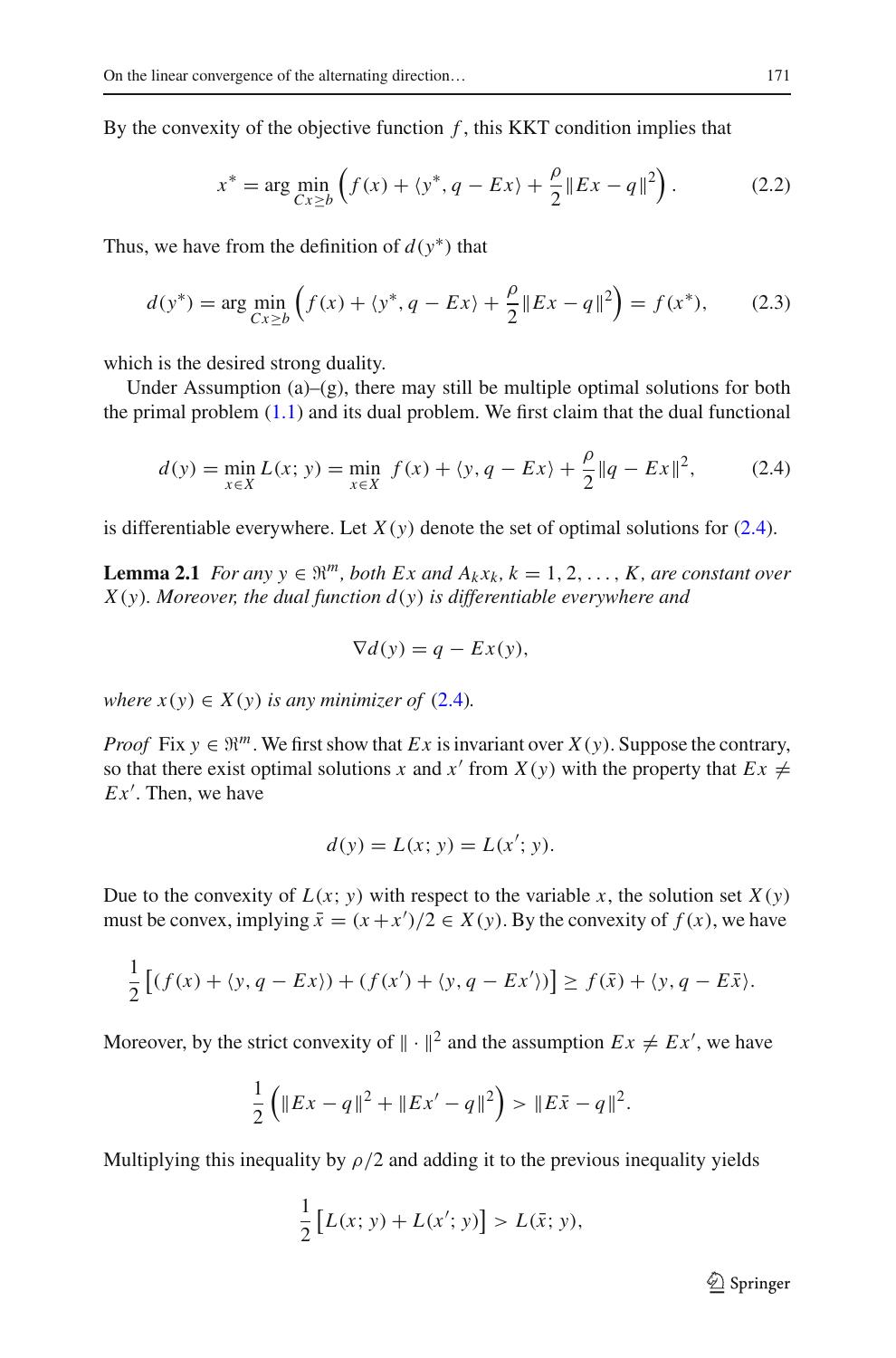which further implies

$$
d(y) > L(\bar{x}; y).
$$

This contradicts the definition  $d(y) = \min_x L(x; y)$ . Thus, Ex is invariant over  $X(y)$ . Notice that  $d(y)$  is a concave function and its subdifferential is given by [\[1](#page-32-4), Section 6.1]

 $\partial d(y) =$  Closure of the convex hull  $\{q - Ex(y) \mid x(y) \in X(y)\}.$ 

Since  $Ex(y)$  is invariant over  $X(y)$ , the subdifferential  $\partial d(y)$  is a singleton. By Danskin's Theorem, this implies that  $d(y)$  is differentiable and the gradient is given by  $\nabla d(y) = q - Ex(y)$ , for any  $x(y) \in X(y)$ .

A similar argument (and using the strict convexity of  $g_k$ ) shows that  $A_k x_k$  is also invariant over  $X(y)$ . The proof is complete.

<span id="page-7-0"></span>By using Lemma [2.1,](#page-6-0) we show below a Lipschitz continuity property of ∇*d*(*y*), for any  $y$  in dom( $d$ ).

**Lemma 2.2** *For all y, y'*  $\in$  *dom* (*d*)*, there holds*  $\|\nabla d(y') - \nabla d(y)\| \le \frac{1}{\rho} \|y' - y\|$ .

*Proof* Fix any *y* and *y'* in dom (*d*). Let  $x = x(y)$  and  $x' = x(y')$  be two minimizers of  $L(x; y)$  and  $L(x; y')$  respectively. By convexity, we have

$$
z - E^{T} y + \rho E^{T} (Ex - q) = 0
$$
 and  $z' - E^{T} y' + \rho E^{T} (Ex' - q) = 0$ ,

where *z* and *z'* are some subgradient vectors in the subdifferential  $\partial f(x)$  and  $\partial f(x')$ respectively. Thus, we have

$$
\langle z - E^T y + \rho E^T (Ex - q), x' - x \rangle = 0
$$

and

$$
\langle z' - E^T y' + \rho E^T (Ex' - q), x - x' \rangle = 0.
$$

Adding the above two equalities yields

$$
\langle z - z' + E^T(y' - y) - \rho E^T E(x' - x), x' - x \rangle = 0.
$$

Upon rearranging terms and using the convexity property

$$
\langle z'-z, x'-x\rangle \geq 0,
$$

we get

$$
\langle y'-y, E(x'-x) \rangle = \langle z'-z, x'-x \rangle + \rho \| E(x'-x) \|^2 \ge \rho \| E(x'-x) \|^2.
$$

Thus,  $\rho ||E(x'-x)|| \le ||y'-y||$  which together with  $\nabla d(y') - \nabla d(y) = E(x-x')$ (cf. Lemma [2.1\)](#page-6-0) yields

$$
\|\nabla d(y') - \nabla d(y)\| = \|E(x' - x)\| \le \frac{1}{\rho} \|y - y'\|.
$$

 $\circled{2}$  Springer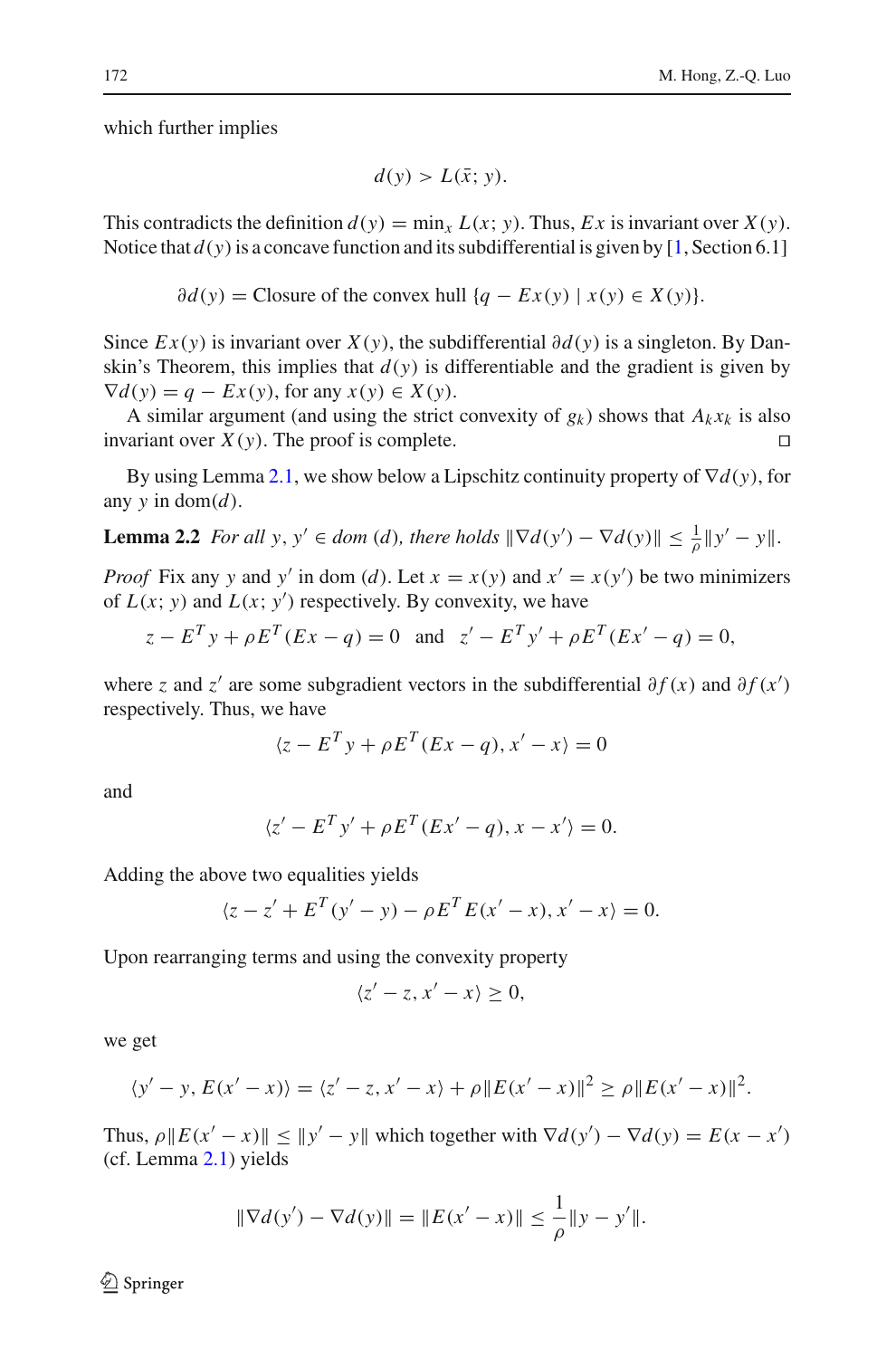The proof is complete.

To show the linear convergence of the ADMM method, we need certain local error bounds around the optimal solution set  $X(y)$  as well as around the dual optimal solution set *Y*<sup>\*</sup>. To describe these local error bounds, we first define the notion of a proximity operator. Let  $h : dom(h) \mapsto \Re$  be a (possibly nonsmooth) convex function. For every  $x \in$  dom (*h*), the *proximity operator* of *h* is defined as [\[42,](#page-33-20) Section 31]

$$
\text{prox}_{h}(x) = \underset{u \in \mathfrak{R}^{n}}{\text{argmin}} \; h(u) + \frac{1}{2} \|x - u\|^{2}.
$$

Notice that if  $h(x)$  is the indicator function of a closed convex set X, then

$$
\operatorname{prox}_h(x) = \operatorname{proj}_X(x),
$$

so the proximity operator is a generalization of the projection operator. In particular, it is known that the proximity operator satisfies the nonexpansiveness property:

$$
\|\text{prox}_{h}(x) - \text{prox}_{h}(x')\| \le \|x - x'\|, \quad \forall \, x, x' \in domh. \tag{2.5}
$$

<span id="page-8-1"></span>The proximity operator can be used to characterize the optimality condition for a nonsmooth convex optimization problem. Suppose a convex function *f* is decomposed as  $f(x) = g(Ax) + h(x)$  where *g* is strongly convex and differentiable, *h* is a convex (possibly nonsmooth) function, then we can define the *proximal gradient* of *f* with respect to *h* as

$$
\tilde{\nabla} f(x) := x - \text{prox}_h(x - \nabla(f(x) - h(x))) = x - \text{prox}_h(x - A^T \nabla g(Ax)).
$$

If  $h \equiv 0$ , then the proximal gradient  $\tilde{\nabla} f(x) = \nabla f(x)$ . In general,  $\tilde{\nabla} f(x)$  can be used as the (standard) gradient of *f* for the nonsmooth minimization min<sub> $x \in X$ </sub>  $f(x)$ . For example,  $\tilde{\nabla} f(x^*) = 0$  iff  $x^*$  is a global minimizer.

<span id="page-8-0"></span>For the Lagrangian minimization problem  $(2.4)$  and under assumptions  $(a)$ – $(g)$ , the work of [\[34,](#page-33-8)[45](#page-34-5)[,52](#page-34-6)] suggests that the size of the proximal gradient

$$
\nabla_x L(x; y) := x - \text{prox}_h (x - \nabla_x (L(x; y) - h(x)))
$$
  
=  $x - \text{prox}_h \left( x - A^T \nabla g(Ax) + E^T y - \rho E^T (Ex - q) \right)$  (2.6)

can be used to upper bound the distance to the optimal solution set  $X(y)$  of [\(2.4\)](#page-6-1). Here

$$
h(x) := \sum_{k=1}^{K} h_k(x_k), \quad g(Ax) := \sum_{k=1}^{K} g_k(A_k x_k)
$$

represent the nonsmooth and the smooth parts of  $f(x)$  respectively.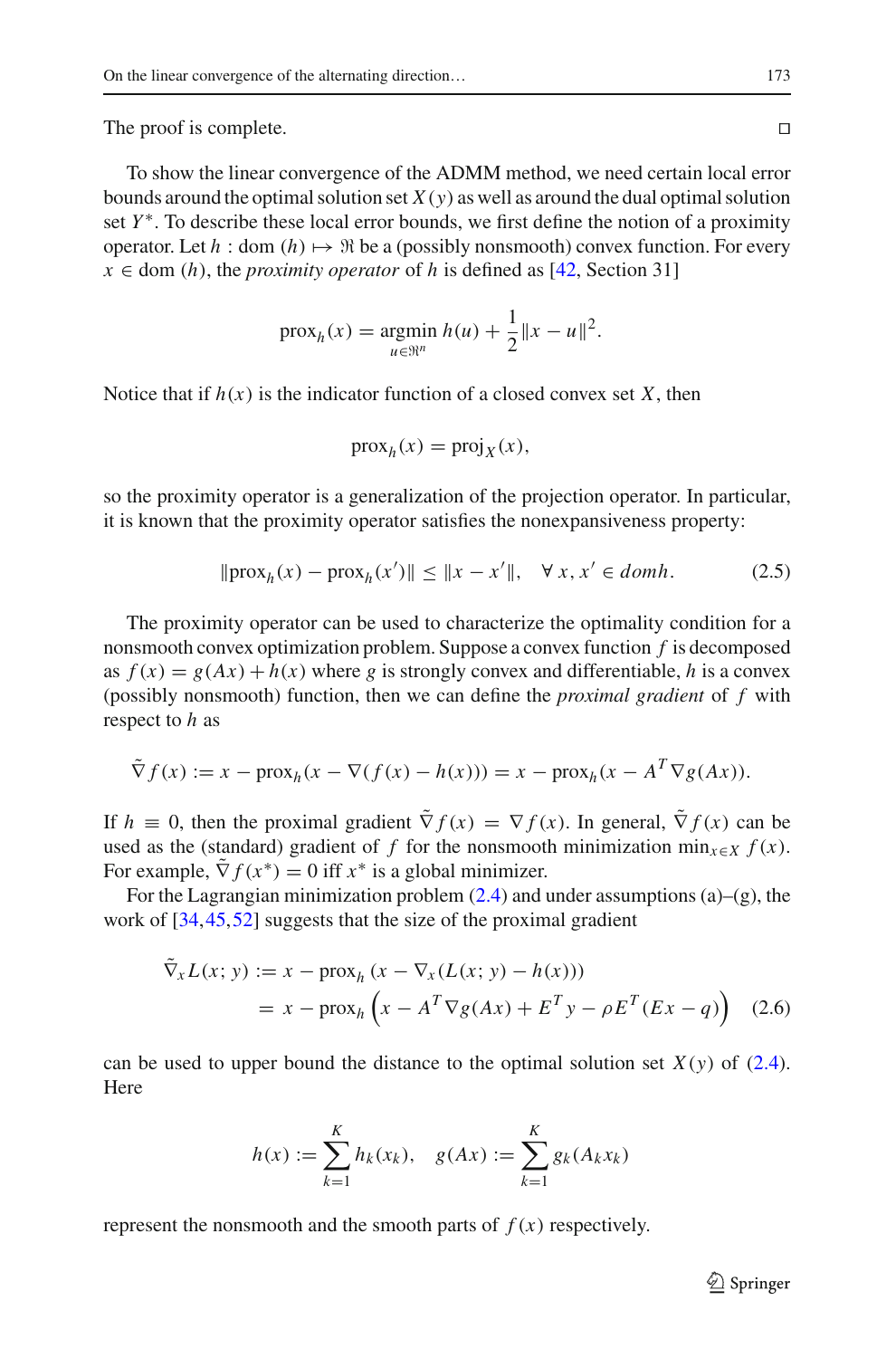In our analysis of ADMM, we will also need an error bound for the dual function  $d(y)$ . Notice that a  $y \in \mathbb{R}^m$  solves [\(1.4\)](#page-2-3) if and only if y satisfies the system of nonlinear equations

$$
\nabla d(y) = 0.
$$

This suggests that the norm of the 'residual'  $\|\nabla d(y)\|$  may be a good estimate of how close *y* is from solving [\(1.4\)](#page-2-3). The next lemma says if the nonsmooth part of  $f_k$  takes certain forms, then the distance to the primal and dual optimal solution sets can indeed be bounded.

#### <span id="page-9-1"></span>**Lemma 2.3** *Suppose assumptions (a)–(e) hold.*

*(a) If in addition X is a polyhedral set, then for any y, there exists positive scalars* τ *and* δ *such that the following primal error bound holds*

$$
dist(x, X(y)) \le \tau \|\tilde{\nabla}_x L(x; y)\|,\tag{2.7}
$$

<span id="page-9-0"></span>*for all x such that*  $\|\nabla_x L(x; y)\| \leq \delta$ , where the proximal gradient  $\tilde{\nabla}_x L(x; y)$  is *given by* [\(2.6\)](#page-8-0)*.*

- *(b)* If X is polyhedral and compact, then for any y, there exists some  $\tau > 0$  such *that the error bound* [\(2.7\)](#page-9-0) *holds for all*  $x \in X \cap \text{dom}(h)$ *.*
- $(c)$  If assumption  $(g)$  also holds, and further if the epigraph of  $h_k$  is polyhedral (which includes  $\ell_1$  norm and indicator function for polyhedral sets), then for any scalar ζ *, there exist positive scalars* δ *and* τ *such that the following dual error bound holds*

$$
dist(y, Y^*) = \|y - y^*\| \le \tau \|\nabla d(y)\|, \text{ whenever } d(y) \ge \zeta \text{ and } \|\nabla d(y)\| \le \delta.
$$
\n
$$
(2.8)
$$

<span id="page-9-2"></span>*(d) In all three cases stated above the constant* τ *is* independent *of the choice of y and x.*

*Proof* For any fixed *y*, the proof for the first part of Lemma [2.3](#page-9-1) is a simple extension to those of [\[34](#page-33-8)[,45](#page-34-5),[52\]](#page-34-6), each of which shows the error bound with different objective function  $f$  (e.g., smooth composite function in [\[34](#page-33-8)], smooth composite plus  $\ell_1$  penalty in  $[45]$  $[45]$ ). In particular, it was shown that for any given *y*,  $(2.7)$  holds for all *x* with  $\|\nabla_x L(x; y)\| \leq \delta$  (i.e., sufficiently close to  $X(y)$ ).

The second part of the claim says that for any fixed *y*, the error bound holds over the compact set  $X \cap \text{dom}(h)$ . This can be seen in two steps as follows: (1) for all  $x \in X \cap \text{dom}(h)$  such that  $\|\nabla_x L(x; y)\| \leq \delta$ , the error bound [\(2.7\)](#page-9-0) is already known to hold; (2) for all  $x \in X \cap \text{dom}(h)$  such that  $\|\tilde{\nabla}_x L(x; y)\| \ge \delta$ , the ratio

$$
\frac{\text{dist}(x, X(y))}{\|\tilde{\nabla}_x L(x; y)\|}
$$

is a continuous function and well defined over the compact set  $X \cap \text{dom}(h) \cap$  $\left\{ x \mid \|\tilde{\nabla}_x L(x; y)\| \ge \delta \right\}$ . Thus, the above ratio must be bounded from above by a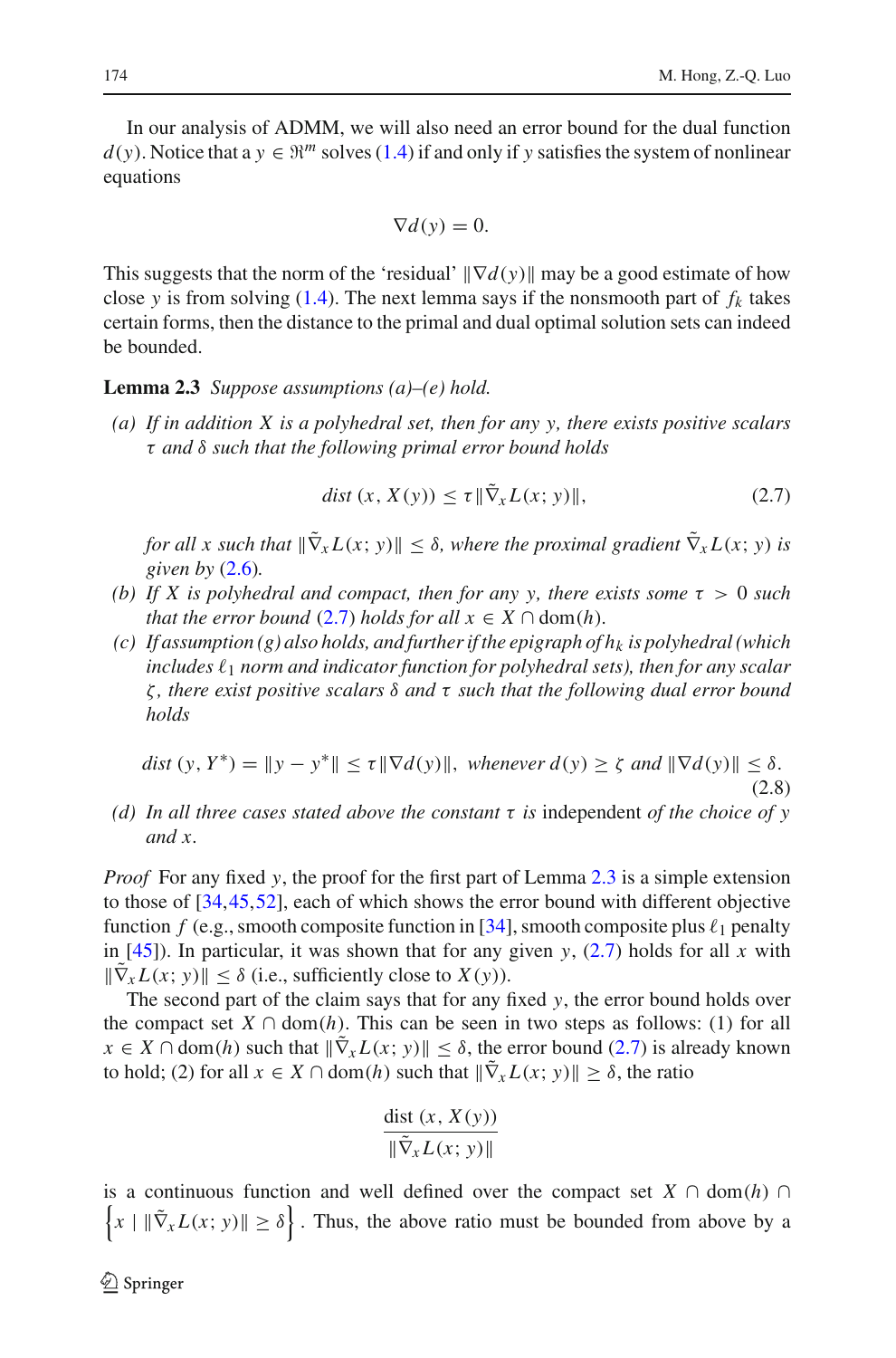constant  $\tau'$  (independent of *y*). Combining (1) and (2) yields the desired error bound over the set  $X \cap \text{dom}(h)$ .

Dual error bounds like the one stated in the third part of the lemma have been studied previously by Pang [\[41\]](#page-33-21) and by Mangasarian and Shiau [\[36\]](#page-33-22), though in different contexts. The above error bound is 'local' in that it holds only for those *y* that are bounded or near *Y*<sup>\*</sup> (i.e., when  $\|\nabla d(y)\| \le \delta$  as opposed to a 'global' error bound which would hold for all  $y$  in  $\mathfrak{R}^m$ ). However if in addition  $y$  also lies in some compact set *Y*, then the dual error bound hold true for all  $y \in Y$  (using the same argument as in the preceding paragraph). The proof of this claim is given in the "Appendix".

The last part of the Lemma [2.3](#page-9-1) claims that the constants  $\delta$  and  $\tau$  are both independent of the choice of *y*. This property follows directly from a similar property of Hoffman's error bound  $[26]$  $[26]$  (on which the error bounds of  $[34,45,52]$  $[34,45,52]$  $[34,45,52]$  $[34,45,52]$  are based) for a feasible linear system  $P := \{x \mid Ax \leq b\}$ :

$$
\text{dist}\,(x,\,P)\leq \tau \|[Ax-b]_+\|,\quad \forall\,x\in\mathfrak{R}^n,
$$

where  $\tau$  is independent of *b*. In fact, this property is implicitly shown in the proofs of [\[34](#page-33-8)[,45](#page-34-5),[52](#page-34-6)]. Interested readers are referred to these works for proof. From the proof of the third part of the lemma, it is clear that the value of  $\tau$  in the dual error bound is indeed independent of *x* and *y*.

As a remark, we mention that both the primal and dual error bounds described in Lemma [2.3](#page-9-1) hold true for a wider class of nonsmooth functions than Assumption (d). For example, it can also include the group LASSO penalization  $h_k(x_k) = \lambda_k ||x_k||_1 +$  $\sum_{J} w_J ||x_{k,J}||_2$ , where  $x_k = (\ldots, x_{k,J}, \ldots)$  is a partition of  $x_k$  with  $w_J \ge 0$  and *J* being the partition index. The proof of error bound for this type of functions follows [\[52](#page-34-6)], and we omit the proof of this more general case for space consideration.

Under Assumption (f), the augmented Lagrangian function  $L(x; y)$  (cf. [\(1.2\)](#page-2-1)) is strongly convex with respect to each subvector  $x_k$ . As a result, each alternating minimization iteration of ADMM [\(1.6\)](#page-3-0)

$$
x_k^{r+1} = \underset{x_k}{\text{argmin}} L\left(x_1^{r+1}, \dots, x_{k-1}^{r+1}, x_k, x_{k+1}^r, \dots, x_K^r; y^r\right), \quad k = 1, \dots, K,
$$

has a unique optimal solution. Thus the sequence of iterates  $\{x^r\}$  of the ADMM are well defined. The following lemma shows that the alternating minimization of the Lagrangian function gives a sufficient descent of the Lagrangian function value.

<span id="page-10-1"></span>**Lemma 2.4** *Suppose assumptions (b) and (f) hold. Then fix any index r, we have*

<span id="page-10-0"></span>
$$
L(x^r; y^r) - L(x^{r+1}; y^r) \ge \gamma \|x^r - x^{r+1}\|^2,\tag{2.9}
$$

*where the constant*  $\gamma > 0$  *is independent of r and*  $y^r$ .

*Proof* By assumptions (b) and (f), the augmented Lagrangian function

$$
L(x; y) = \sum_{k=1}^{K} (f_k(x_k) + \langle y_k, q_k - E_k x_k \rangle) + \frac{\rho}{2} \left\| \sum_{k=1}^{K} E_k x_k - q \right\|^2
$$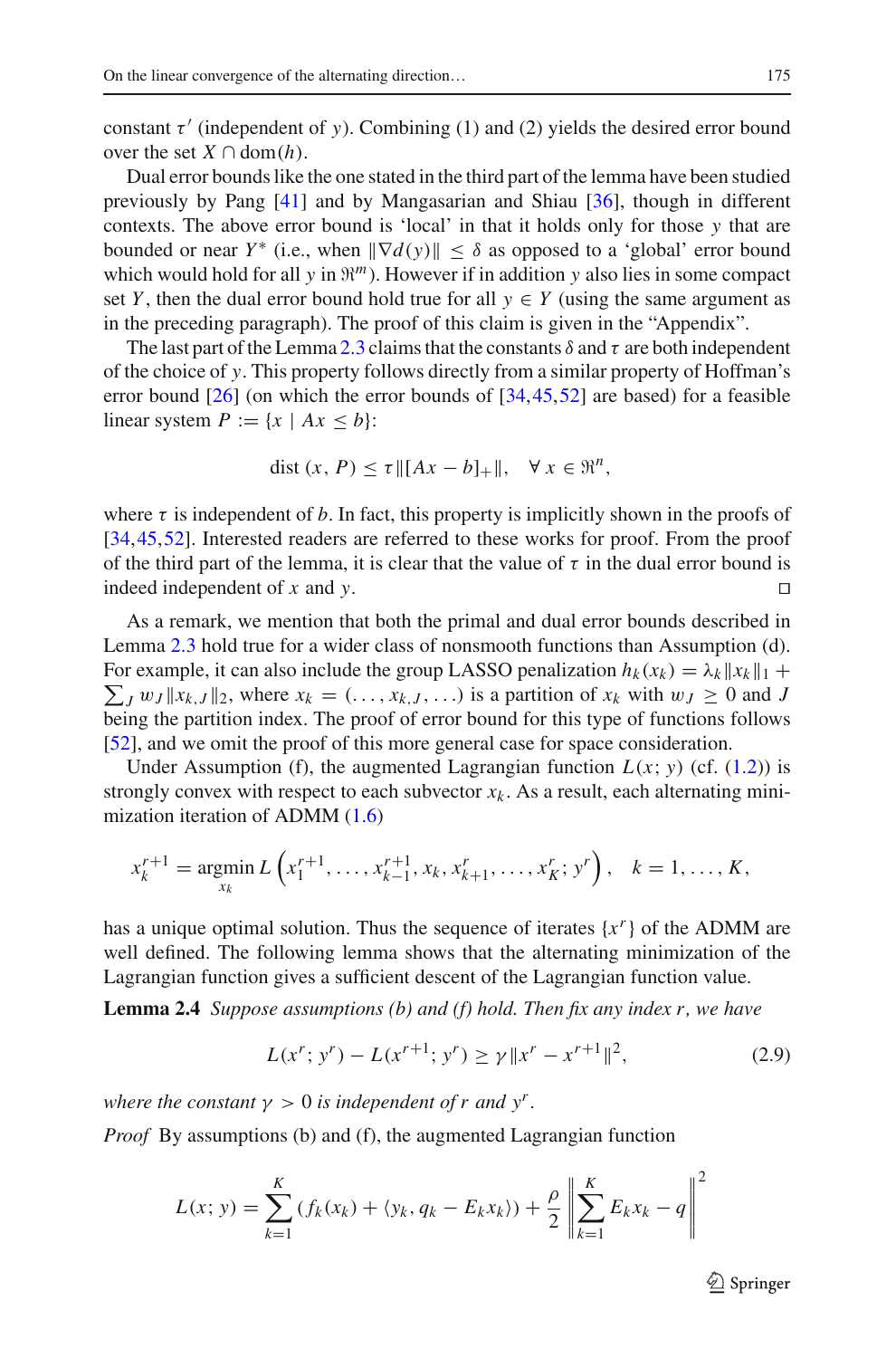is strongly convex in each variable  $x_k$  and has a uniform modulus  $\rho \lambda_{\min}(E_k^T E_k) > 0$ . Here, the notation  $\lambda_{\min}(\cdot)$  denotes the smallest eigenvalue of a symmetric matrix. This implies that, for each  $k$ , the following is true

$$
L(x; y) - L(x_1, \dots, x_{k-1}, \bar{x}_k, x_{k+1}, \dots, x_K; y) \ge \rho \lambda_{\min} \left( E_k^T E_k \right) \| x_k - \bar{x}_k \|^2,
$$
\n(2.10)

<span id="page-11-0"></span>for all *x*, where  $\bar{x}_k$  is the minimizer of min<sub>*x<sub>k</sub>*</sub>  $L(x; y)$  (when all other variables  $\{x_i\}_{i \neq k}$ are fixed).

Fix any index *r*. For each  $k \in \{1, ..., K\}$ , by ADMM [\(1.6\)](#page-3-0),  $x_k^{r+1}$  is the minimizer of  $L(x_1^{r+1}, \ldots, x_{k-1}^{r+1}, x_k, x_{k+1}^r, x_{k+2}^r, \ldots, x_K^r; y^r)$ . It follows from [\(2.10\)](#page-11-0)

$$
L\left(x_1^{r+1}, \ldots, x_{k-1}^{r+1}, x_k^r, \ldots, x_K^r; y^r\right) - L\left(x_1^{r+1}, \ldots, x_k^{r+1}, x_{k+1}^r, \ldots, x_K^r; y^r\right) \\
\ge \gamma \left\|x_k^r - x_k^{r+1}\right\|^2, \ \forall \ k,
$$
\n(2.11)

where

$$
\gamma = \rho \min_{k} \lambda_{\min} \left( E_{k}^{T} E_{k} \right)
$$

is independent of  $r$  and  $y^r$ . Summing this over  $k$ , we obtain the sufficient decrease condition

$$
L(x^r; y^r) - L(x^{r+1}; y^r) \ge \gamma \|x^r - x^{r+1}\|^2.
$$

This completes the proof of Lemma [2.4.](#page-10-0)

To prove the linear convergence of the ADMM algorithm, we also need the following lemma which bounds the size of the proximal gradient  $\tilde{\nabla}L(x^r; y^r)$  at an iterate *xr*.

<span id="page-11-1"></span>**Lemma 2.5** *Suppose assumptions (b)–(c) hold. Let*  $\{x^r\}$  *be generated by the ADMM algorithm [\(1.6\)](#page-3-0). Then there exists some constant*  $\sigma > 0$  *(independent of y<sup>r</sup>) such that* 

$$
\|\tilde{\nabla}L(x^r; y^r)\| \le \sigma \|x^{r+1} - x^r\|
$$
\n(2.12)

<span id="page-11-2"></span>*for all*  $r \geq 1$ *.* 

*Proof* Fix any  $r \ge 1$  and any  $1 \le k \le K$ . According to the ADMM procedure [\(1.6\)](#page-3-0), the variable  $x_k$  is updated as follows

$$
x_k^{r+1} = \underset{x_k}{\text{argmin}} \left( h_k(x_k) + g_k(A_k x_k) - \langle y^r, E_k x_k \rangle \right)
$$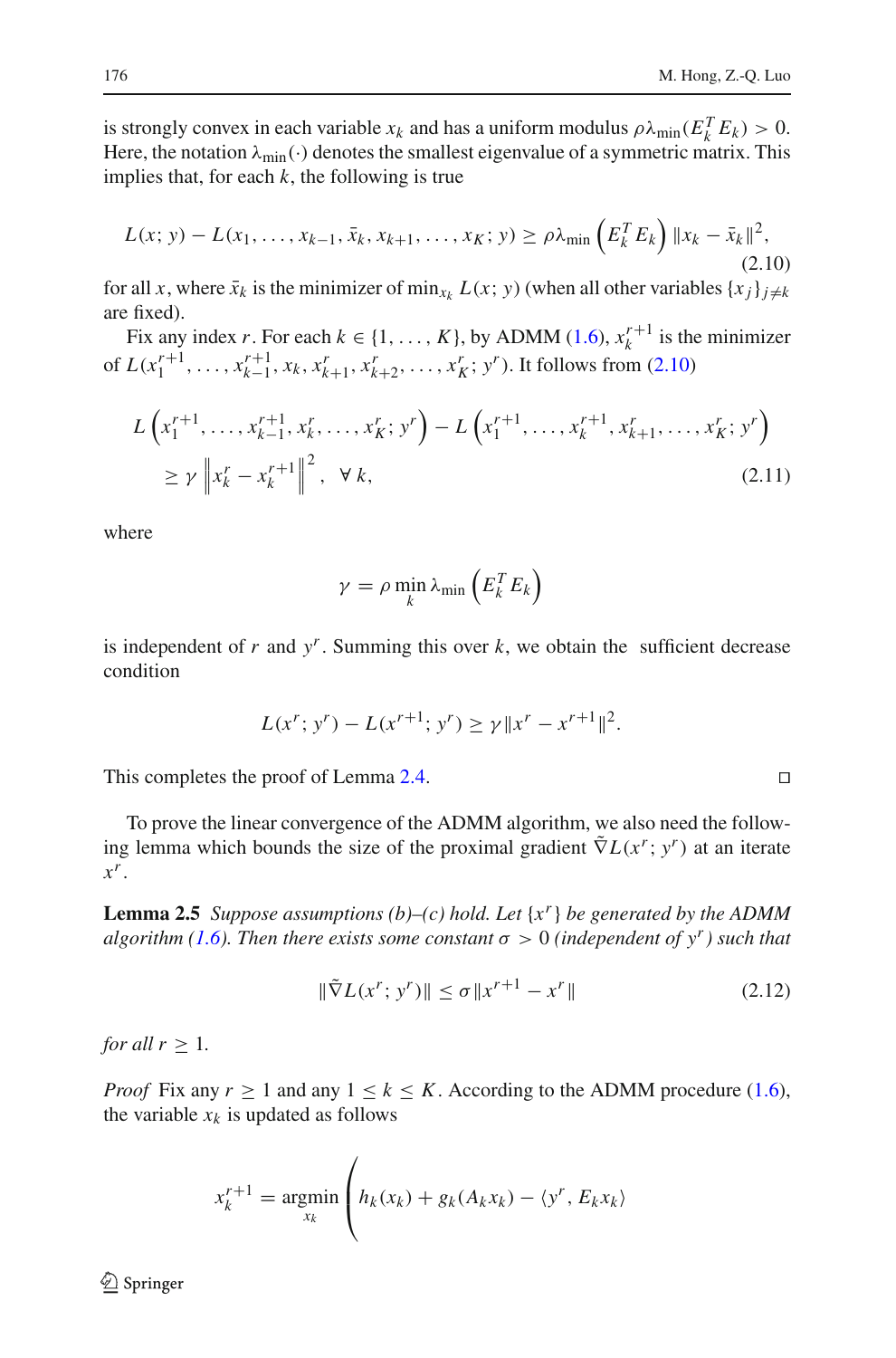$$
+\frac{\rho}{2}\left\|E_kx_k+\sum_{jk}E_jx_j^r-q\right\|^2\right).
$$

<span id="page-12-0"></span>The corresponding optimality condition can be written as

$$
x_k^{r+1} = \text{prox}_{h_k} \left[ x_k^{r+1} - A_k^T \nabla_{x_k} g_k \left( A_k x_k^{r+1} \right) + E_k^T y^r - \rho E_k^T \left( \sum_{j \le k} E_j x_j^{r+1} + \sum_{j > k} E_j x_j^r - q \right) \right].
$$
 (2.13)

<span id="page-12-1"></span>Therefore, we have

$$
\|x_{k}^{r+1} - \text{prox}_{h_{k}} \left( x_{k}^{r} - A_{k}^{T} \nabla_{x_{k}} g_{k}(A_{k} x_{k}^{r}) + E_{k}^{T} y^{r} - \rho E_{k}^{T} (Ex^{r} - q) \right) \|
$$
\n
$$
= \left\| \text{prox}_{h_{k}} \left[ x_{k}^{r+1} - A_{k}^{T} \nabla_{x_{k}} g_{k} \left( A_{k} x_{k}^{r+1} \right) + E_{k}^{T} y^{r} \right. \right.
$$
\n
$$
+ \rho E_{k}^{T} \left( \sum_{j \leq k} E_{j} x_{j}^{r+1} + \sum_{j > k} E_{j} x_{j}^{r} - q \right) \right]
$$
\n
$$
- \text{prox}_{h_{k}} \left( x_{k}^{r} - A_{k}^{T} \nabla_{x_{k}} g_{k} \left( A_{k} x_{k}^{r} \right) + E_{k}^{T} y^{r} + \rho E_{k}^{T} (Ex^{r} - q) \right) \|
$$
\n
$$
\leq \left\| \left( x_{k}^{r+1} - x_{k}^{r} \right) - A_{k}^{T} \left( \nabla_{x_{k}} g_{k} \left( A_{k} x_{k}^{r+1} \right) - \nabla_{x_{k}} g_{k} \left( A_{k} x_{k}^{r} \right) \right) \right.
$$
\n
$$
+ \rho E_{k}^{T} \sum_{j \leq k} E_{j} \left( x_{j}^{r+1} - x_{j}^{r} \right) \|
$$
\n
$$
\leq \left\| x_{k}^{r+1} - x_{k}^{r} \right\| + L \left\| A_{k}^{T} \right\| \left\| A_{k} \right\| \left\| x_{k}^{r+1} - x_{k}^{r} \right\| + \rho \left\| E_{k}^{T} \right\| \sum_{j \leq k} \left\| E_{j} \right\| \left\| x_{j}^{r+1} - x_{j}^{r} \right\|
$$
\n
$$
\leq c \left\| x^{r+1} - x^{r} \right\|, \text{ for some } c > 0 \text{ independent of } y^{r}, \tag{2.14}
$$

where the first inequality follows from the nonexpansive property of the prox operator [\(2.5\)](#page-8-1), and the second inequality is due to the Lipschitz property of the gradient vector  $\nabla g_k$  (cf. Assumption (c)). Using this relation and the definition of the proximal gradient  $\tilde{\nabla}L(x^r; y^r)$ , we have

$$
\begin{aligned} \|\tilde{\nabla}_{x_k} L(x^r; y^r)\| &= \left\|x_k^r - \text{prox}_{h_k} \left(x_k^r - A_k^T \nabla_{x_k} g_k \left(A_k x_k^r\right) + E_k^T y^r - \rho E_k^T \left(E x^r - q\right)\right)\right\| \\ &\le \left\|x_k^r - x_k^{r+1}\right\| \\ &+ \left\|x_k^{r+1} - \text{prox}_{h_k} \left(x_k^r - A_k^T \nabla_{x_k} g_k \left(A_k x_k^r\right) + E_k^T y^r - \rho E_k^T \left(E x^r - q\right)\right)\right\| \\ &\le (c+1) \|x^{r+1} - x^r\|, \quad \forall \ k = 1, 2, \dots, K. \end{aligned}
$$

<sup>2</sup> Springer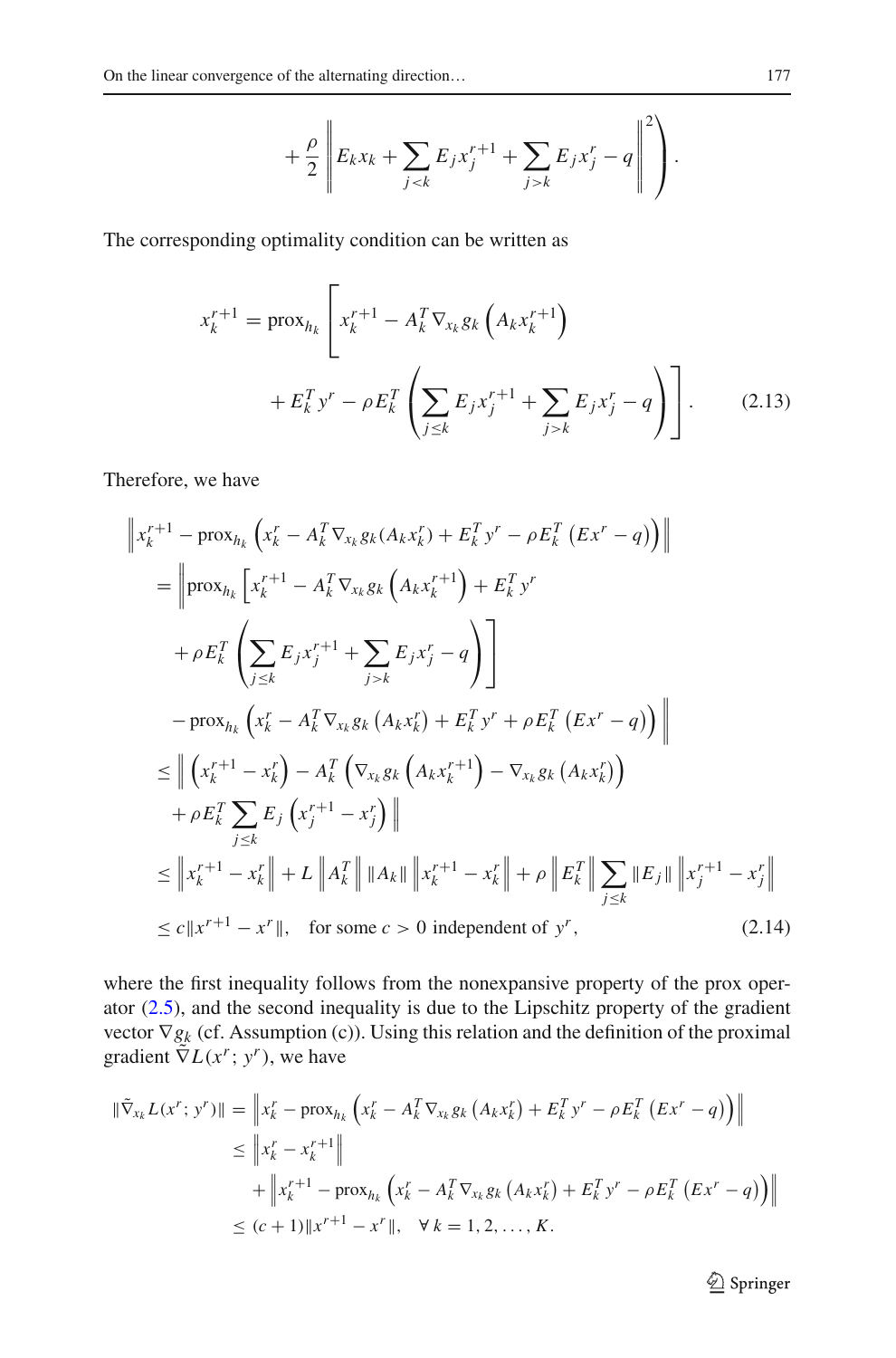This further implies that the entire proximal gradient vector can be bounded by  $|x^{r+1}$  $x^r$  :

$$
\|\tilde{\nabla}L(x^r; y^r)\| \le (c+1)\sqrt{K} \|x^{r+1} - x^r\|.
$$

Setting  $\sigma = (c+1)\sqrt{K}$  (which is independent of *y<sup>r</sup>*) completes the proof.

# <span id="page-13-0"></span>**3 Linear convergence of ADMM**

Let  $d^*$  denote the dual optimal value and  $\{x^r, y^r\}$  be the sequence generated by the ADMM method  $(1.6)$ . Due to Assumption  $(a)$ ,  $d^*$  also equals to the primal optimal value. Further we denote

$$
\Delta_d^r = d^* - d(y^r) \tag{3.1}
$$

which represents the gap from dual optimality at the *r*th iteration. The primal gap to optimality at iteration *r* is defined as

$$
\Delta_p^r = L(x^{r+1}; y^r) - d(y^r), \quad r \ge 1.
$$
\n(3.2)

Clearly, we have both  $\Delta_d^r \ge 0$  and  $\Delta_p^r \ge 0$  for all *r*. See Fig. [1](#page-13-1) for an illustration of these gaps.

To establish the linear convergence of ADMM, we need several lemmas to estimate the sizes of the primal and dual optimality gaps as well as their respective decrease.

Let  $X(y^r)$  denote the set of optimal solutions for the following optimization problem

$$
\min_{x} L(x; y^r) = \min_{x} f(x) + \langle y^r, q - Ex \rangle + \frac{\rho}{2} \|Ex - q\|^2.
$$

We denote

$$
\bar{x}^r = \underset{\bar{x} \in X(y^r)}{\operatorname{argmin}} \|\bar{x} - x^r\|.
$$

We first bound the sizes of the dual and primal optimality gaps.

<span id="page-13-2"></span><span id="page-13-1"></span>**Fig. 1** Illustration of primal and dual gaps

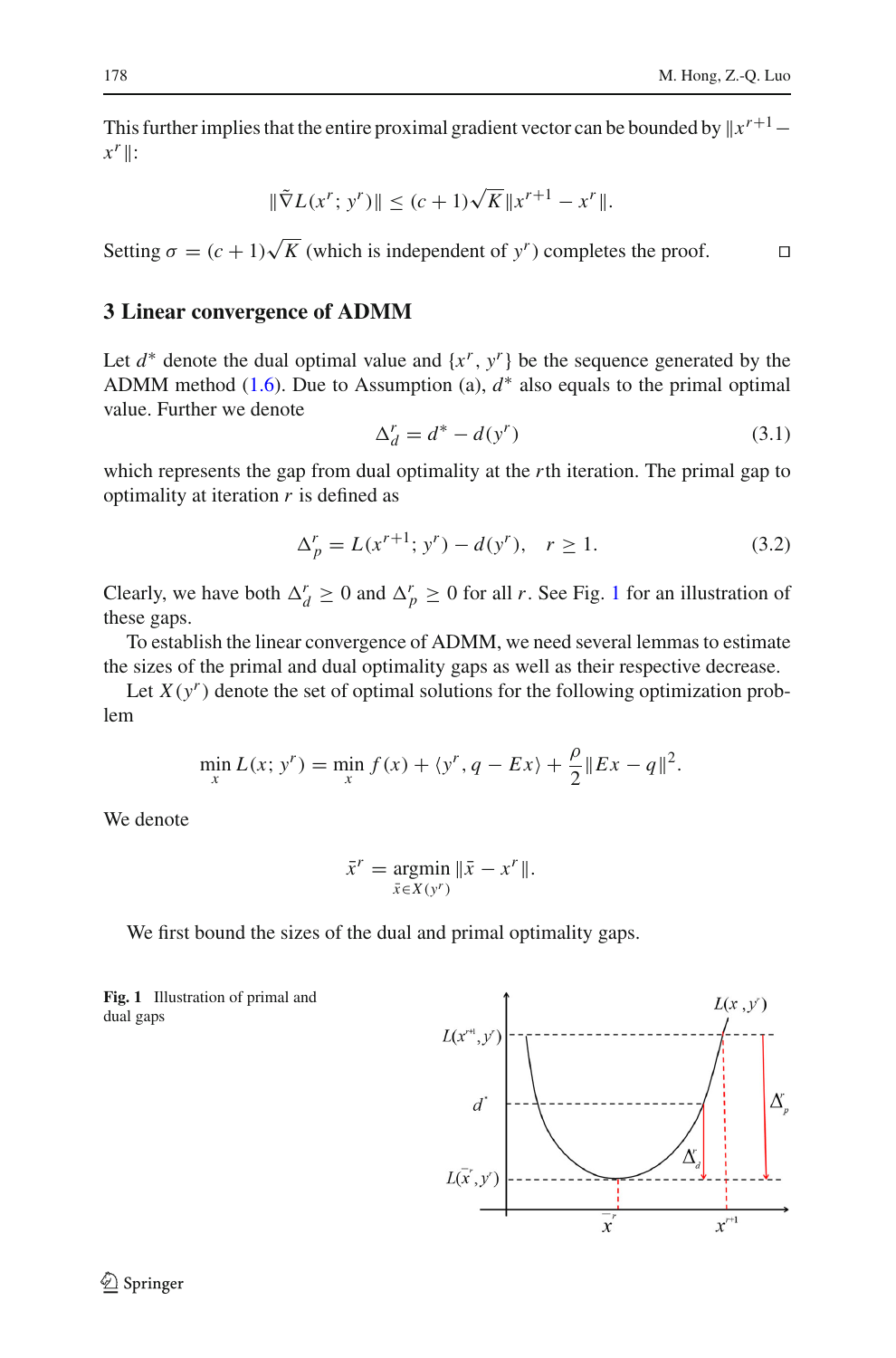**Lemma 3.1** *Suppose assumptions (a)–(e) and (g) hold. Then for any scalar*  $\delta > 0$ , *there exists a positive scalar*  $\tau'$  *such that* 

$$
\Delta_d^r \le \tau' \|\nabla d(y^r)\|^2 = \tau' \|Ex(y^r) - q\|^2,\tag{3.3}
$$

<span id="page-14-0"></span>*for any*  $y^r \in \mathbb{R}^m$  *with*  $\|\nabla d(y^r)\| \leq \delta$ . Moreover, there exist positive scalars  $\zeta$  *and*  $\zeta$ <sup>*'*</sup> *(independent of yr*) *such that*

$$
\Delta_p^r \le \zeta \|x^{r+1} - x^r\|^2 + \zeta' \|x^r - \bar{x}^r\|^2, \text{ for all } r \ge 1.
$$
 (3.4)

<span id="page-14-1"></span>*Proof* Fix any *yr*, and let *y*<sup>∗</sup> be the optimal dual solution closest to *yr*. Then it follows from the mean value theorem that there exists some  $\tilde{y}$  in the line segment joining  $y^r$ and *y*∗ such that

$$
\Delta_d^r = d(y^*) - d(y^r) \n= \langle \nabla d(\tilde{y}), y^* - y^r \rangle \n= \langle \nabla d(\tilde{y}), y^* - y^r \rangle \n\le ||\nabla d(\tilde{y}) - \nabla d(y^*)|| ||y^* - y^r|| \n\le \frac{1}{\rho} ||\tilde{y} - y^*|| ||y^* - y^r|| \n\le \frac{1}{\rho} ||y^r - y^*|| ||y^* - y^r|| \n= \frac{1}{\rho} ||y^* - y^*||^2
$$

where the second inequality follows from Lemma [2.2.](#page-7-0) Recall from Lemma [2.3-](#page-9-1)(c) there exists some  $\tau$  such that

dist 
$$
(y^r, Y^*) = ||y^r - y^*|| \le \tau ||\nabla d(y^r)||
$$
.

Combining the above two inequalities yields

$$
\Delta_d^r = d(y^*) - d(y^r) \le \tau' \|\nabla d(y^r)\|^2,
$$

where  $\tau' = \tau^2/\rho$  is a constant. This establishes the bound on the size of dual gap [\(3.3\)](#page-14-0).

It remains to prove the bound on the primal gap  $(3.4)$ . For notational simplicity, let us separate the smooth and nonsmooth part of the augmented Lagrangian as follows

$$
L(x; y) = g(x) + h(x) + \langle y, q - Ex \rangle + \frac{\rho}{2} ||q - Ex||^2
$$
  
 :=  $\bar{L}(x; y) + h(x)$ .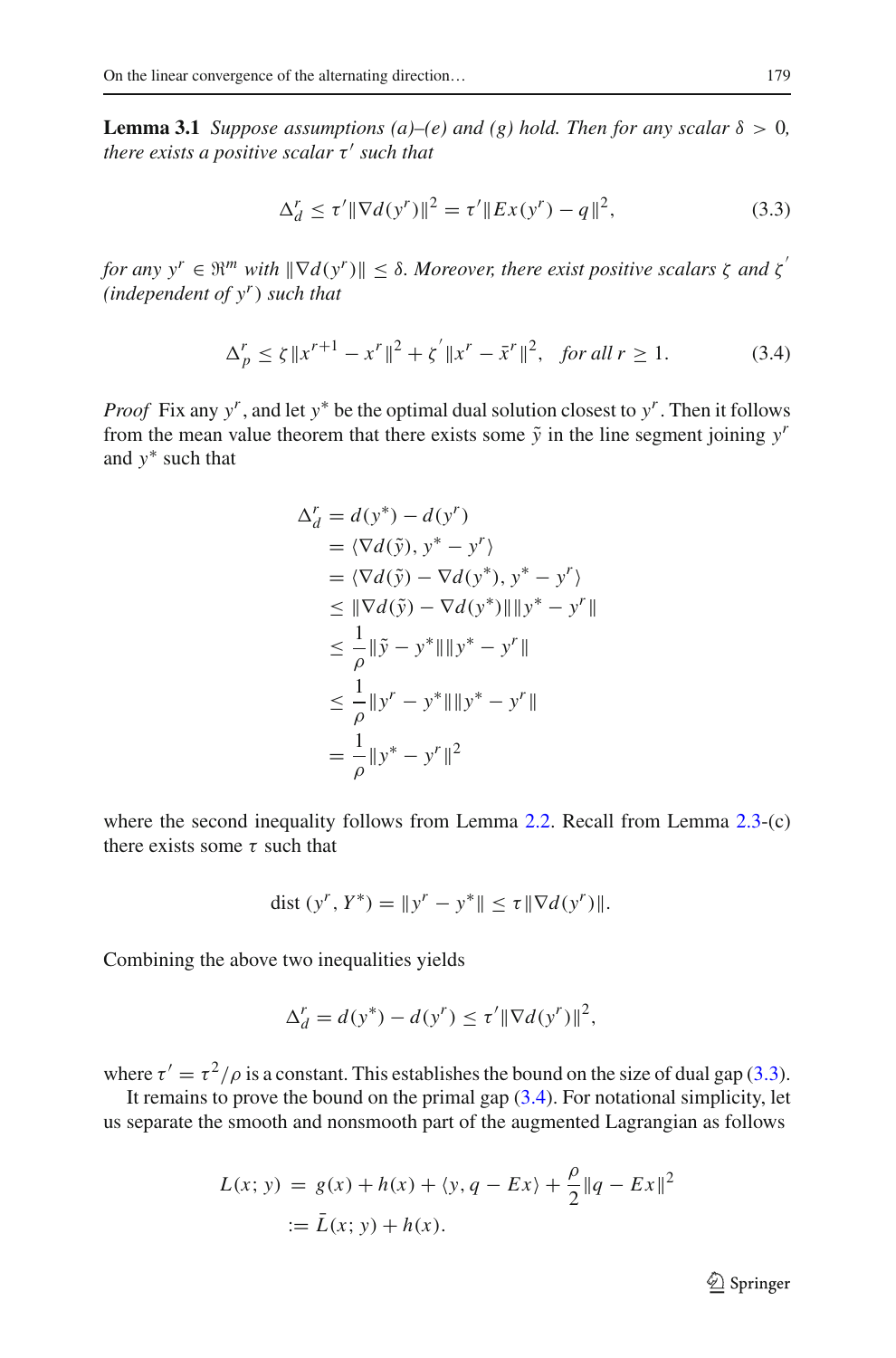Let  $x_k^{r+1}$  denote the *k*th subvector of the primal vector  $x^{r+1}$ . From the way that the variables are updated  $(2.13)$ , we have

$$
x_{k}^{r+1} = \text{prox}_{h_{k}} \left[ x_{k}^{r+1} - \nabla_{x_{k}} \bar{L} \left( \left\{ x_{j \leq k}^{r+1} \right\}, \left\{ x_{j}^{r} \right\}_{\{j > k\}}; y^{r} \right) \right]
$$
  
\n
$$
= \text{prox}_{h_{k}} \left[ x_{k}^{r} - \nabla_{x_{k}} \bar{L} (x^{r}; y^{r}) - x_{k}^{r} + x_{k}^{r+1} - \nabla_{x_{k}} \bar{L} \left( \left\{ x_{j \leq k}^{r+1} \right\}, \left\{ x_{j}^{r} \right\}_{j > k}; y^{r} \right) \right]
$$
  
\n
$$
+ \nabla_{x_{k}} \bar{L} (x^{r}; y^{r}) \right]
$$
  
\n
$$
:= \text{prox}_{h_{k}} \left[ x_{k}^{r} - \nabla_{x_{k}} \bar{L} (x^{r}; y^{r}) - e_{k}^{r} \right]
$$
(3.5)

where the gradient vector  $\nabla_{x_k} \bar{L} \left( \left\{ x_{j \leq k}^{r+1} \right\} \right)$  $\left\{ x_{j}^{r} \right\}$  ${f}$  ;  $y^r$  can be explicitly expressed as

<span id="page-15-0"></span>
$$
\nabla_{x_k} \bar{L} \left( \left\{ x_{j \le k}^{r+1} \right\}, \left\{ x_j^r \right\}_{\{j > k\}}; y^r \right) = A_k^T \nabla_{x_k} g_k \left( A_k x_k^{r+1} \right) - E_k^T y^r
$$

$$
+ \rho E_k^T \left( \sum_{j \le k} E_j x_j^{r+1} + \sum_{j > k} E_j x_j^r - q \right)
$$

and the error vector  $e^r_k$  is defined by

$$
e_k^r := x_k^r - x_k^{r+1} + \nabla_{x_k} \bar{L} \left( \left\{ x_{j \le k}^{r+1} \right\}, \left\{ x_j^r \right\}_{\{j > k\}}, y^r \right) - \nabla_{x_k} \bar{L}(x^r; y^r). \tag{3.6}
$$

Note that we can bound the norm of  $e_k^r$  as follows

$$
\|e_{k}^{r}\| \leq \|x_{k}^{r} - x_{k}^{r+1}\| + \|\nabla_{x_{k}}\bar{L}\left(\left\{x_{j\leq k}^{r+1}\right\}, \left\{x_{j}^{r}\right\}_{\{j>k\}}; y^{r}\right) - \nabla_{x_{k}}\bar{L}(x^{r}; y^{r})\|
$$
\n
$$
\leq \|x_{k}^{r} - x_{k}^{r+1}\| + \|A_{k}^{T}\left(\nabla_{x_{k}}g_{k}\left(A_{k}x_{k}^{r+1}\right) - \nabla_{x_{k}}g_{k}\left(A_{k}x_{k}^{r}\right)\right)
$$
\n
$$
+ \rho E_{k}^{T}\left(\sum_{j\leq k}E_{j}\left(x_{j}^{r+1} - x_{j}^{r}\right)\right) \leq c \|x^{r} - x^{r+1}\|,
$$
\n(3.7)

where the constant  $c > 0$  is independent of  $y<sup>r</sup>$ , and can take the same value as in [\(2.14\)](#page-12-1).

Using [\(3.5\)](#page-15-0), and by the definition of the proximity operator, we have the following

<span id="page-15-1"></span>
$$
h_k\left(x_k^{r+1}\right) + \langle x_k^{r+1} - x_k^r, \nabla_{x_k}\bar{L}(x^r; y^r) + e_k^r \rangle + \frac{1}{2} \left\|x_k^{r+1} - x_k^r\right\|^2
$$
  
\n
$$
\leq h_k\left(\bar{x}_k^r\right) + \langle \bar{x}_k^r - x_k^r, \nabla_{x_k}\bar{L}(x^r; y^r) + e_k^r \rangle + \frac{1}{2} \left\|\bar{x}_k^r - x_k^r\right\|^2. \tag{3.8}
$$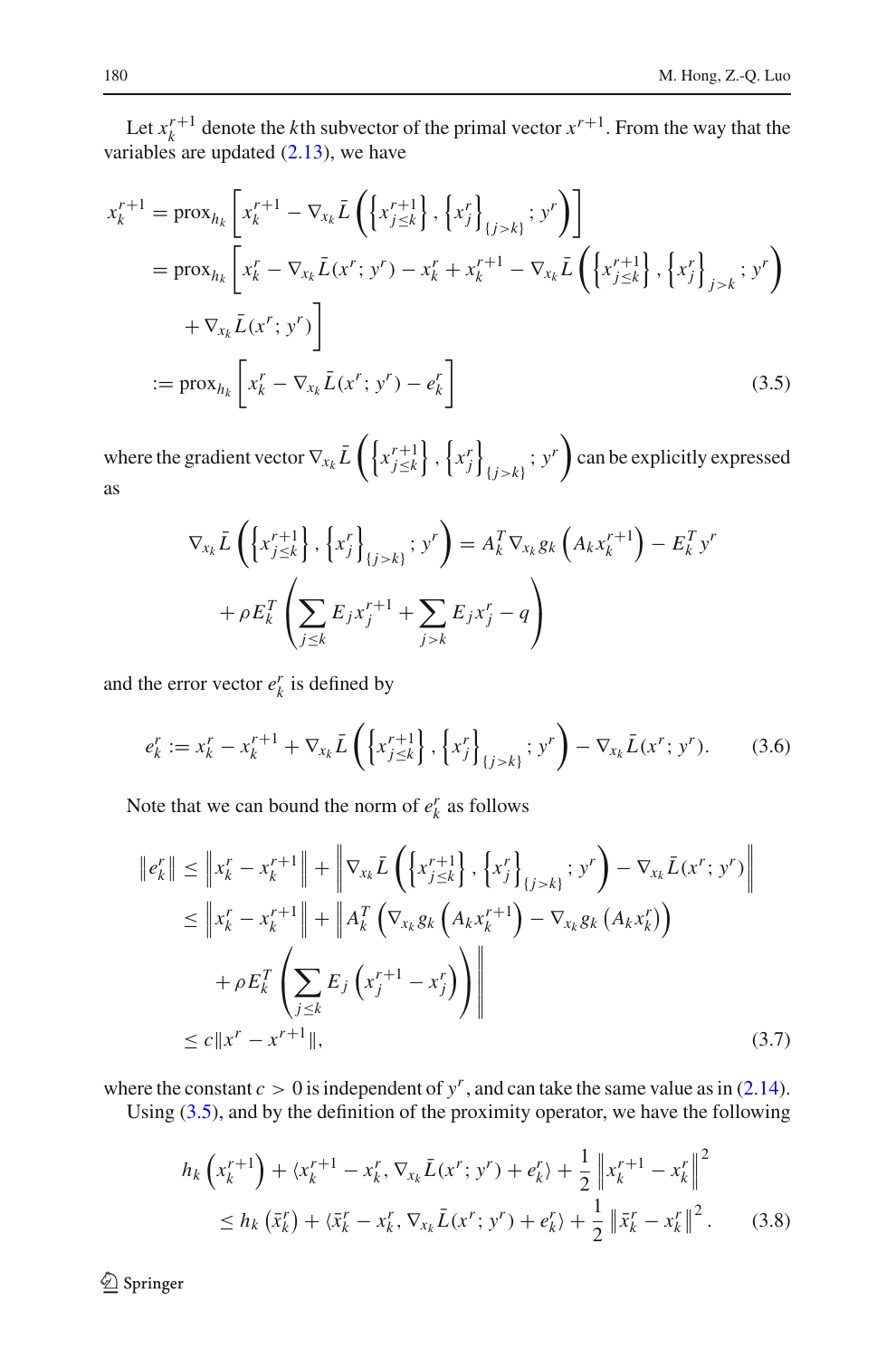Summing over all  $k = 1, \ldots, K$ , we obtain

$$
h(x^{r+1}) + \langle x^{r+1} - x^r, \nabla_x \bar{L}(x^r; y^r) + e^r \rangle + \frac{1}{2} \|x^{r+1} - x^r\|^2
$$
  
\n
$$
\leq h(\bar{x}^r) + \langle \bar{x}^r - x^r, \nabla_x \bar{L}(x^r; y^r) + e^r \rangle + \frac{1}{2} \|\bar{x}^r - x^r\|^2.
$$

Upon rearranging terms, we obtain

$$
h(x^{r+1}) - h(\bar{x}^r) + \langle x^{r+1} - \bar{x}^r, \nabla_{\bar{x}} \bar{L}(x^r; y^r) \rangle \le \frac{1}{2} \|\bar{x}^r - x^r\|^2 - \langle x^{r+1} - \bar{x}^r, e^r \rangle.
$$
\n(3.9)

Also, we have from the mean value theorem that there exists some  $\tilde{x}$  in the line segment joining  $x^{r+1}$  and  $\bar{x}^r$  such that

<span id="page-16-0"></span>
$$
\bar{L}(x^{r+1}; y^r) - \bar{L}(\bar{x}^r; y^r) = \langle \nabla_x \bar{L}(\tilde{x}; y^r), x^{r+1} - \bar{x}^r \rangle.
$$

Using the above results, we can bound  $\Delta_p^r$  by

$$
\Delta_{p}^{r} = L(x^{r+1}; y^{r}) - L(\bar{x}^{r}; y^{r})
$$
  
\n
$$
= \bar{L}(x^{r+1}; y^{r}) - \bar{L}(\bar{x}^{r}; y^{r}) + h(x^{r+1}) - h(\bar{x}^{r})
$$
  
\n
$$
= \langle \nabla_{x} \bar{L}(\tilde{x}; y^{r}), x^{r+1} - \bar{x}^{r} \rangle + h(x^{r+1}) - h(\bar{x}^{r})
$$
  
\n
$$
= \langle \nabla_{x} \bar{L}(\tilde{x}; y^{r}) - \nabla_{x} \bar{L}(x^{r}; y^{r}), x^{r+1} - \bar{x}^{r} \rangle
$$
  
\n
$$
+ \langle \nabla_{x} \bar{L}(x^{r}; y^{r}), x^{r+1} - \bar{x}^{r} \rangle + h(x^{r+1}) - h(\bar{x}^{r})
$$
  
\n
$$
\leq \langle \nabla_{x} \bar{L}(\tilde{x}; y^{r}) - \nabla_{x} \bar{L}(x^{r}; y^{r}), x^{r+1} - \bar{x}^{r} \rangle
$$
  
\n
$$
+ \frac{1}{2} ||\bar{x}^{r} - x^{r}||^{2} + c\sqrt{K} ||x^{r+1} - x^{r}|| ||x^{r+1} - \bar{x}^{r}||
$$
  
\n
$$
\leq \left( \sum_{k=1}^{K} L ||A_{k}||^{T} ||A_{k}|| + \rho ||E^{T} E|| \right) ||\tilde{x} - x^{r}|| ||x^{r+1} - \bar{x}^{r}||
$$
  
\n
$$
+ \frac{1}{2} ||\bar{x}^{r} - x^{r}||^{2} + c\sqrt{K} ||x^{r+1} - x^{r}|| ||x^{r+1} - \bar{x}^{r}||
$$
  
\n
$$
\leq \left( \sum_{k=1}^{K} L ||A_{k}||^{T} ||A_{k}|| + \rho ||E^{T} E|| \right) \left( ||x^{r+1} - x^{r}|| + ||\bar{x}^{r} - x^{r}|| \right)^{2}
$$
  
\n
$$
+ \frac{1}{2} ||\bar{x}^{r} - x^{r}||^{2} + c\sqrt{K} ||x^{r+1} - x^{r}|| \left
$$

where the first inequality follows from  $(3.9)$  and  $(3.7)$ , the second inequality is due to the Cauchy–Schwartz inequality and the Lipschitz continuity of  $\nabla \bar{L}_x(x; y^r)$ , while the third inequality follows from the fact that  $\tilde{x}$  lies in the line segment joining  $x^{r+1}$  and  $\tilde{x}^r$  so that  $\|\tilde{x} - x^r\| < \|x^{r+1} - x^r\| + \|\tilde{x}^r - x^r\|$ . This completes the proof.  $\Box$ and  $\bar{x}^r$  so that  $\|\tilde{x} - x^r\| \leq \|x^{r+1} - x^r\| + \|\bar{x}^r - x^r\|$ . This completes the proof.

 $\mathcal{D}$  Springer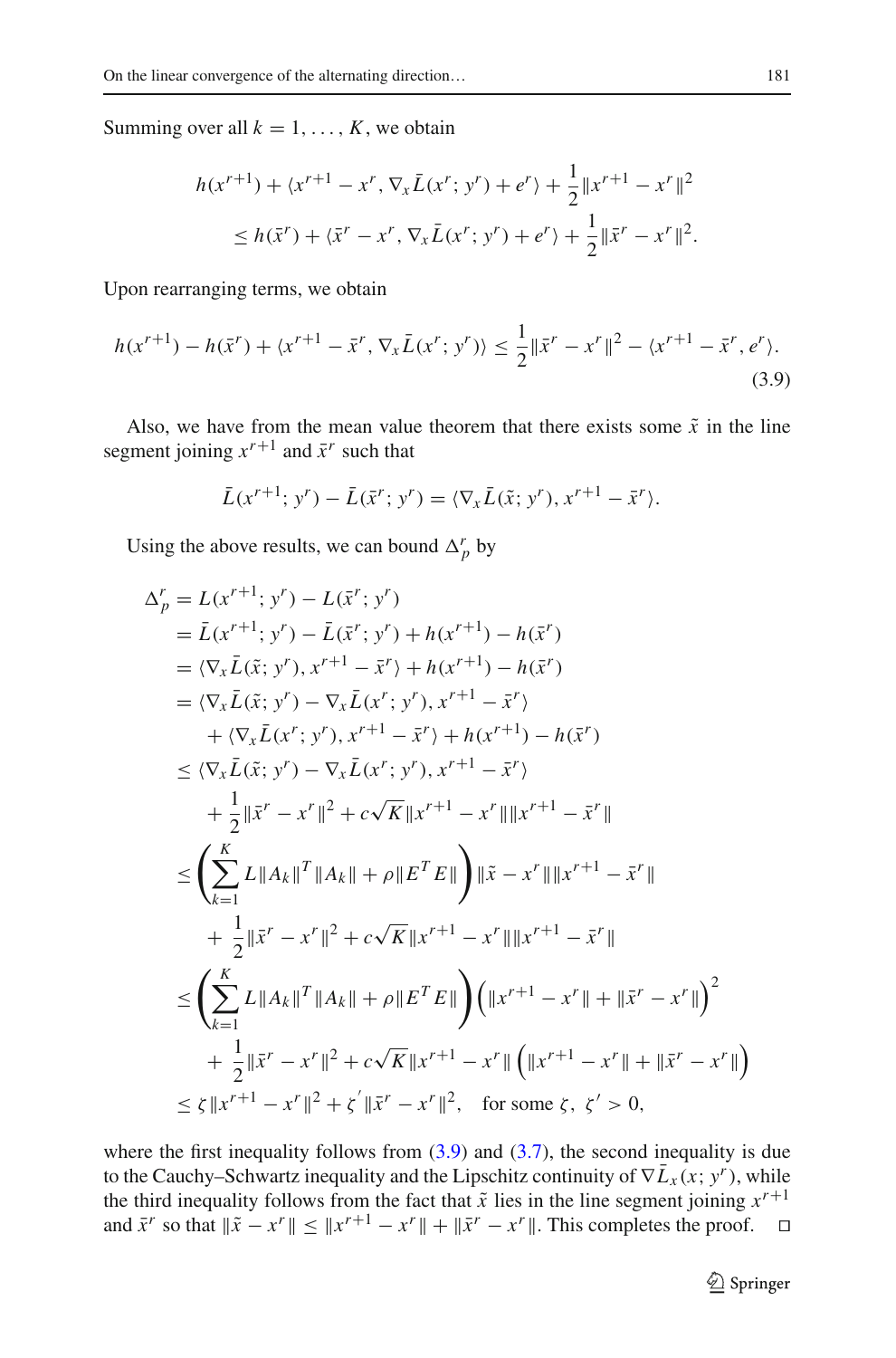We then bound the decrease of the dual optimality gap.

<span id="page-17-3"></span>**Lemma 3.2** *For each r*  $\geq 1$  *and for any*  $\alpha \geq 0$ *, there holds* 

<span id="page-17-0"></span>
$$
\Delta_d^r - \Delta_d^{r-1} \le -\alpha (Ex^r - q)^T (E\bar{x}^r - q). \tag{3.10}
$$

*Proof* The reduction of the optimality gap in the dual space can be bounded as follows:

$$
\Delta_d^r - \Delta_d^{r-1} = [d^* - d(y^r)] - [d^* - d(y^{r-1})]
$$
  
=  $d(y^{r-1}) - d(y^r)$   
=  $L(\bar{x}^{r-1}; y^{r-1}) - L(\bar{x}^r; y^r)$   
=  $[L(\bar{x}^r; y^{r-1}) - L(\bar{x}^r; y^r)] + [L(\bar{x}^{r-1}; y^{r-1}) - L(\bar{x}^r; y^{r-1})]$   
=  $(y^{r-1} - y^r)^T (q - E\bar{x}^r) + [L(\bar{x}^{r-1}; y^{r-1}) - L(\bar{x}^r; y^{r-1})]$   
=  $-\alpha (Ex^r - q)^T (E\bar{x}^r - q) + [L(\bar{x}^{r-1}; y^{r-1}) - L(\bar{x}^r; y^{r-1})]$   
 $\le -\alpha (Ex^r - q)^T (E\bar{x}^r - q), \quad \forall r \ge 1,$ 

where the last equality follows from the update of the dual variable *yr*−1, and the last inequality is from the fact that  $\bar{x}^{r-1}$  minimizes  $L(·, y^{r-1})$ . □

Lemma [3.2](#page-17-0) implies that if  $q - Ex^r$  is close to the true dual gradient  $\nabla d(y^r)$  =  $q - E\bar{x}^r$ , then the dual optimal gap is reduced after each ADMM iteration. However, since ADMM updates the primal variable by only one Gauss–Seidel sweep, the primal iterate  $x^r$  is not necessarily close the minimizer  $\bar{x}^r$  of  $L(x; y^r)$ . Thus, unlike the method of multipliers (for which  $x^r = \bar{x}^r$  for all *r*), there is no guarantee that the dual optimality gap  $\Delta_d^r$  is indeed reduced after each iteration of ADMM.

<span id="page-17-1"></span>Next we proceed to bound the decrease in the primal gap  $\Delta_p^r$ .

**Lemma 3.3** *Suppose assumptions (b) and (f) hold. Then for each*  $r \geq 1$  *and any* α ≥ 0*, we have*

$$
\Delta_p^r - \Delta_p^{r-1} \le \alpha \|Ex^r - q\|^2 - \gamma \|x^{r+1} - x^r\|^2 - \alpha (Ex^r - q)^T (E\bar{x}^r - q) \tag{3.11}
$$

<span id="page-17-2"></span>*for some* γ *independent of yr.*

*Proof* Fix any  $r > 1$ , we have

$$
L(x^r; y^{r-1}) = f(x^r) + \langle y^{r-1}, q - Ex^r \rangle + \frac{\rho}{2} ||Ex^r - q||^2
$$

and

$$
L(x^{r+1}; y^r) = f(x^{r+1}) + \langle y^r, q - Ex^{r+1} \rangle + \frac{\rho}{2} ||Ex^{r+1} - q||^2.
$$

By the update rule of  $y^r$  (cf.  $(1.6)$ ), we have

$$
L(x^r; y^r) = f(x^r) + \langle y^{r-1}, q - Ex^r \rangle + \frac{\rho}{2} ||Ex^r - q||^2 + \alpha ||Ex^r - q||^2.
$$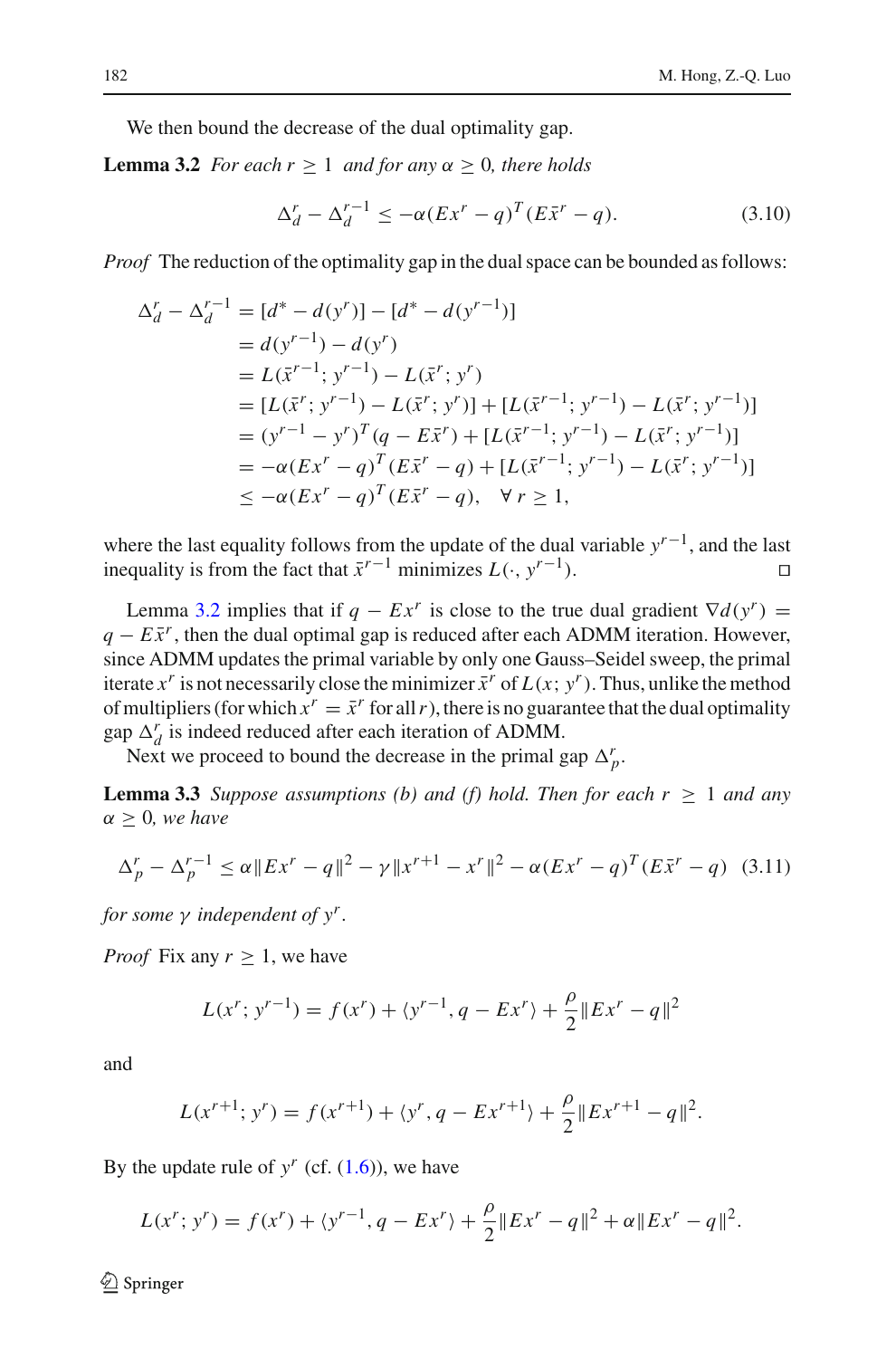This implies

$$
L(x^r; y^r) = L(x^r; y^{r-1}) + \alpha ||Ex^r - q||^2.
$$

Recall from Lemma [2.4](#page-10-0) that the alternating minimization of the Lagrangian function gives a sufficient descent. In particular, we have

$$
L(x^{r+1}; y^r) - L(x^r; y^r) \le -\gamma \|x^{r+1} - x^r\|^2,
$$

for some  $\gamma > 0$  that is independent of *r* and *y<sup>r</sup>*. Therefore, we have

$$
L(x^{r+1}; y^r) - L(x^r; y^{r-1}) \le \alpha \|Ex^r - q\|^2 - \gamma \|x^{r+1} - x^r\|^2, \quad \forall \ r \ge 1.
$$

Hence, we have the following bound on the reduction of primal optimality gap

$$
\Delta_p^r - \Delta_p^{r-1} = [L(x^{r+1}; y^r) - d(y^r)] - [L(x^r; y^{r-1}) - d(y^{r-1})]
$$
  
=  $[L(x^{r+1}; y^r) - L(x^r; y^{r-1})] - [d(y^r) - d(y^{r-1})]$   
 $\leq \alpha ||Ex^r - q||^2 - \gamma ||x^{r+1} - x^r||^2 - \alpha (Ex^r - q)^T (Ex^r - q), \quad \forall r \geq 1,$ 

where the last step is due to Lemma [3.2.](#page-17-0)  $\Box$ 

Notice that when  $\alpha = 0$  (i.e., no dual update in the ADMM algorithm), Lemma [3.3](#page-17-1) reduces to the sufficient decrease estimate [\(2.9\)](#page-10-1) in Lemma [2.4.](#page-10-0) When  $\alpha > 0$ , the primal optimality gap is not necessarily reduced after each ADMM iteration due to the positive term  $\alpha ||Ex^r - q||^2$  in [\(3.11\)](#page-17-2). Thus, in general, we cannot guarantee a consistent decrease of either the dual optimality gap  $\Delta_d^r$  or the primal optimality gap  $\Delta_p^r$ . However, somewhat surprisingly, the sum of the primal and dual optimality gaps decreases for all r, as long as the dual stepsize  $\alpha$  is sufficiently small. This is used to establish the linear convergence of ADMM method.

<span id="page-18-0"></span>**Theorem 3.1** *Suppose assumptions (a)–(g) hold. Then the sequence of iterates* {(*xr*, *<sup>y</sup>r*)} *generated by the ADMM algorithm* [\(1.6\)](#page-3-0) *converges linearly to an optimal primal–dual solution for* [\(1.1\)](#page-1-0)*, provided the stepsize* α *is sufficiently small. Moreover, the sequence of feasibility violation*  $\{||Ex^r - q||\}$  *also converges linearly.* 

*Proof* We show by induction that the sum of optimality gaps  $\Delta_d^r + \Delta_p^r$  is reduced after each ADMM iteration, as long as the stepsize  $\alpha$  is chosen sufficiently small. For any  $r > 1$ , we denote

$$
\bar{x}^{r} = \underset{\bar{x} \in X(y^{r})}{\text{argmin}} \|\bar{x} - x^{r}\|.
$$
 (3.12)

<span id="page-18-1"></span>By induction, suppose  $\Delta_d^{r-1} + \Delta_p^{r-1} \le \Delta_d^0 + \Delta_p^0$  for some  $r \ge 1$ . Recall that each  $X_k$  is compact and that the indicator function  $i_{X_k}(x_k)$  is included in  $h_k(x_k)$  (see the discussion after Assumption (a)–(g)), it follows that  $x^r \in X$ , implying the boundedness of *xr*. Thus, we obtain from Lemma [2.3](#page-9-1) that

$$
||x^r - \bar{x}^r|| \le \tau ||\tilde{\nabla}L(x^r; y^r)|| \tag{3.13}
$$

 $\mathcal{D}$  Springer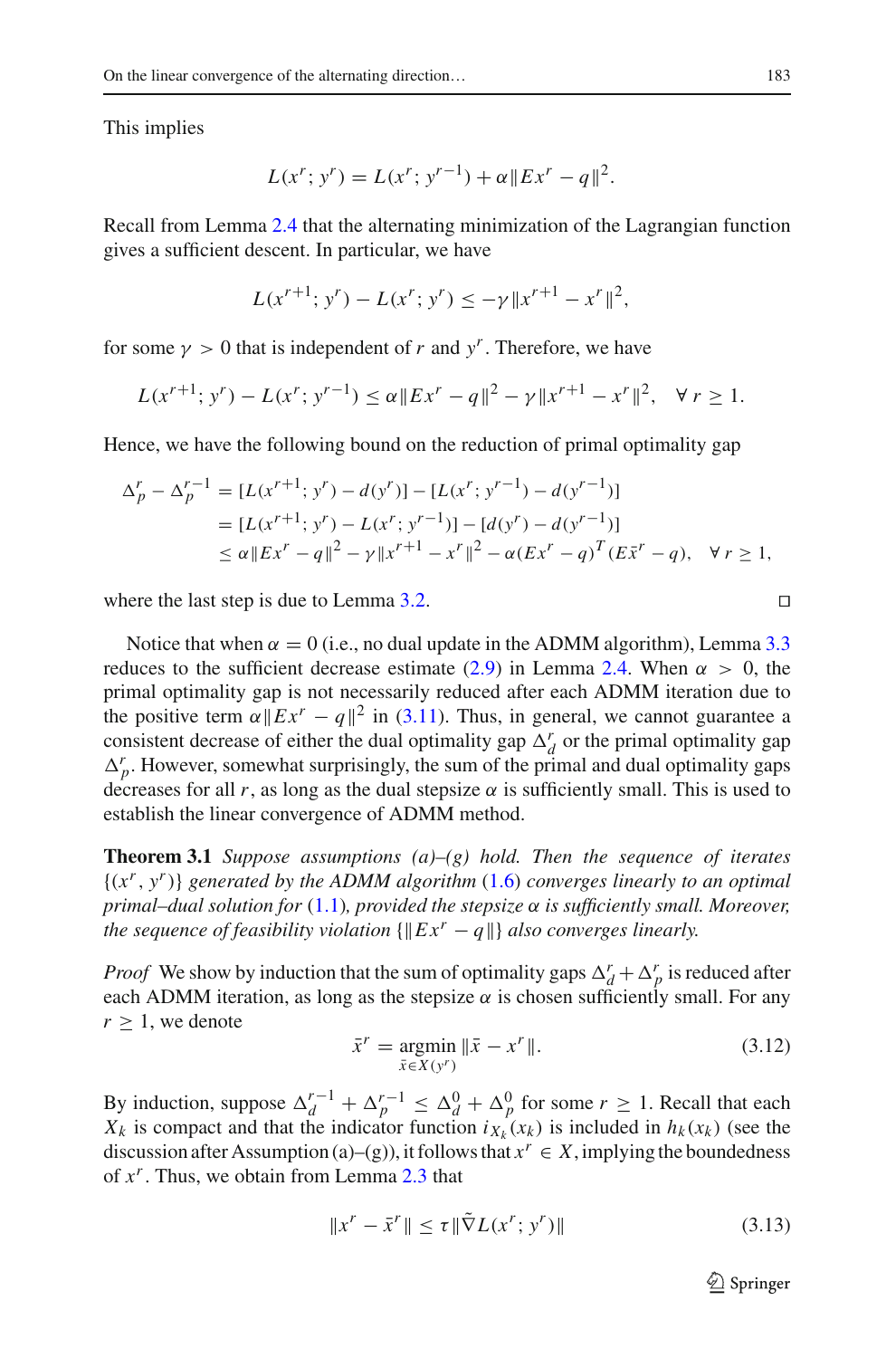<span id="page-19-0"></span>for some  $\tau > 0$  (independent of *y<sup>r</sup>*). To prove Theorem [3.1,](#page-18-0) we combine the two estimates  $(3.10)$  and  $(3.11)$  to obtain

$$
\left[\Delta_p^r + \Delta_d^r\right] - \left[\Delta_p^{r-1} + \Delta_d^{r-1}\right] = \left[\Delta_p^r - \Delta_p^{r-1}\right] + \left[\Delta_d^r - \Delta_d^{r-1}\right]
$$
  
\n
$$
\leq \alpha \|Ex^r - q\|^2 - \gamma \|x^{r+1} - x^r\|^2
$$
  
\n
$$
-2\alpha (Ex^r - q)^T (Ex^r - q)
$$
  
\n
$$
= \alpha \|Ex^r - Ex^r\|^2 - \alpha \|Ex^r - q\|^2
$$
  
\n
$$
-\gamma \|x^{r+1} - x^r\|^2. \tag{3.14}
$$

<span id="page-19-5"></span>Now we invoke [\(3.13\)](#page-18-1) and Lemma [2.5](#page-11-1) to lower bound  $||x^{r+1} - x^r||$ :

$$
||x^{r} - \bar{x}^{r}|| \le \tau ||\tilde{\nabla}L(x^{r}; y^{r})|| \le \tau \sigma ||x^{r+1} - x^{r}||. \tag{3.15}
$$

Substituting this bound into  $(3.14)$  yields

<span id="page-19-2"></span>
$$
\[ \Delta_p^r + \Delta_d^r \] - \left[ \Delta_p^{r-1} + \Delta_d^{r-1} \right] \le \left( \alpha \| E \|^2 \tau^2 \sigma^2 - \gamma \right) \| x^{r+1} - x^r \|^2 - \alpha \| E \bar{x}^r - q \|^2. \tag{3.16}
$$

<span id="page-19-1"></span>Thus, if we choose the stepsize  $\alpha$  sufficiently small so that

$$
0 < \alpha < \gamma \tau^{-2} \sigma^{-2} \|E\|^{-2},\tag{3.17}
$$

<span id="page-19-4"></span>then the above estimate shows that

$$
\left[\Delta_p^r + \Delta_d^r\right] \le \left[\Delta_p^{r-1} + \Delta_d^{r-1}\right],\tag{3.18}
$$

which completes the induction. Moreover, the induction argument shows that if the stepsize  $\alpha$  satisfies the condition [\(3.17\)](#page-19-1), then the descent condition [\(3.16\)](#page-19-2) holds for all  $r > 1$ .

By the descent estimate  $(3.16)$ , we have

$$
||x^{r+1} - x^r|| \to 0, \quad ||\nabla d(y^r)|| = ||E\bar{x}^r - q|| \to 0. \tag{3.19}
$$

<span id="page-19-3"></span>We now show that the sum of optimality gaps  $\Delta_d^r + \Delta_p^r$  in fact contracts geometrically after a finite number of ADMM iterations. By  $(3.19)$ , for any  $\delta > 0$ , there must exist a finite integer  $\bar{r} > 0$  such that for all  $r \geq \bar{r}$ ,  $\|\nabla d(y^r)\| \leq \delta$ . Since  $\Delta_d^r$ ,  $\Delta_p^r$  are nonnegative and bounded from above (see  $(3.18)$ ), it follows that  $d(y^r)$  is bounded from below by a constant  $\zeta$  independent of r. Applying Lemma [2.3-](#page-9-1)(c), we have that for all  $r \geq \bar{r}$ , the dual error bound dist( $y^r$ ,  $Y^*$ )  $\leq \tau \|\nabla d(y^r)\|$  holds true.

Therefore, it follows from Lemma [3.1](#page-13-2) that we have the following cost-to-go estimate

$$
\Delta_d^r = d^* - d(y^r) \le \tau' \|\nabla d(y^r)\|^2 = \tau' \|E\bar{x}^r - q\|^2,\tag{3.20}
$$

<span id="page-19-6"></span>for some  $\tau' > 0$  and for all  $r \geq \bar{r}$ .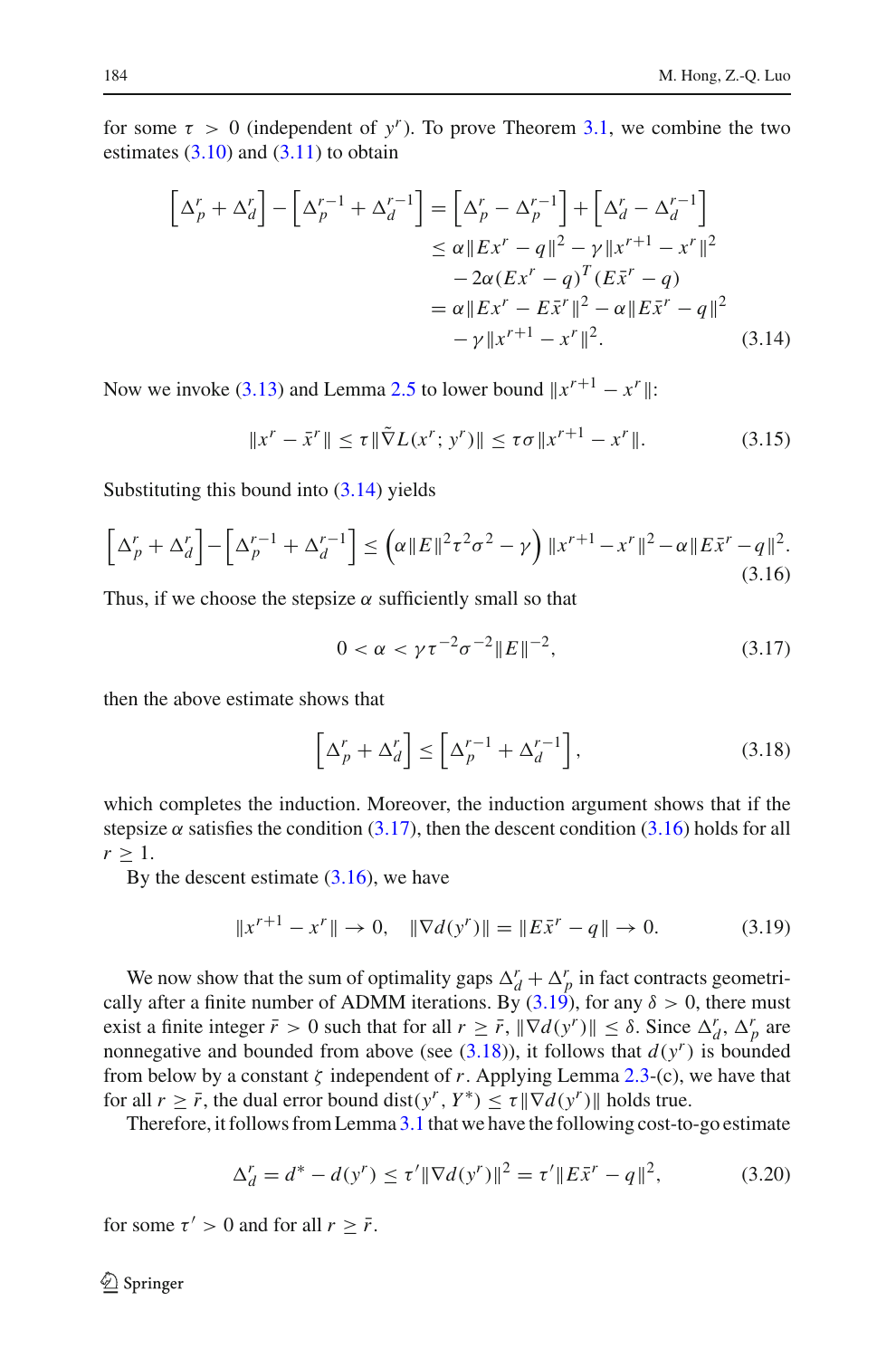Moreover, we can use Lemma [3.1](#page-13-2) to bound  $||x^{r+1} - x^r||^2$  from below by  $\Delta_p^r$ . In particular, we have from [\(3.15\)](#page-19-5) and Lemma [3.1](#page-13-2) that

$$
\Delta_p^r \le \zeta \|x^{r+1} - x^r\|^2 + \zeta' \|\bar{x}^r - x^r\|^2
$$
  
\n
$$
\le \zeta \|x^{r+1} - x^r\|^2 + \zeta' \tau^2 \sigma^2 \|x^{r+1} - x^r\|^2
$$
  
\n
$$
= \left(\zeta + \zeta' \tau^2 \sigma^2\right) \|x^{r+1} - x^r\|^2.
$$

Substituting this bound and [\(3.20\)](#page-19-6) into [\(3.16\)](#page-19-2), and assuming that  $\alpha > 0$  satisfies [\(3.17\)](#page-19-1), we obtain

$$
\left[\Delta_p^r + \Delta_d^r\right] - \left[\Delta_p^{r-1} + \Delta_d^{r-1}\right] \leq \left(\alpha \|E\|^2 \tau^2 \sigma^2 - \gamma\right) \|x^{r+1} - x^r\|^2 - \alpha \|E\bar{x}^r - q\|^2
$$
  

$$
\leq -\frac{(\gamma - \alpha \|E\|^2 \tau^2 \sigma^2)}{\zeta + \zeta' \tau^2 \sigma^2} \Delta_p^r - \alpha (\tau')^{-1} \Delta_d^r
$$
  

$$
\leq -\min\left\{\frac{(\gamma - \alpha \|E\|^2 \tau^2 \sigma^2)}{\zeta + \zeta' \tau^2 \sigma^2}, \alpha (\tau')^{-1}\right\} \left[\Delta_p^r + \Delta_d^r\right].
$$

Since  $\alpha > 0$  is chosen small enough such that  $(3.17)$  holds, we have

$$
\lambda := \min \left\{ \frac{\gamma - \alpha \|E\|^2 \tau^2 \sigma^2}{\zeta + \zeta' \tau^2 \sigma^2}, \alpha(\tau')^{-1} \right\} > 0.
$$

Consequently, we have

$$
\left[\Delta_p^r + \Delta_d^r\right] - \left[\Delta_p^{r-1} + \Delta_d^{r-1}\right] \le -\lambda \left[\Delta_p^r + \Delta_d^r\right]
$$

which further implies

$$
0 \leq \left[\Delta_p^r + \Delta_d^r\right] \leq \frac{1}{1+\lambda} \left[\Delta_p^{r-1} + \Delta_d^{r-1}\right].
$$

This shows that the sequence  $\{\Delta_p^r + \Delta_d^r\}_{r \geq \bar{r}}$  converges to zero Q-linearly.<sup>1</sup> As a result, we conclude that  $\{\Delta_p^r + \Delta_d^r\}$  and hence both  $\Delta_p^r$  and  $\Delta_d^r$  globally converge to zero R-linearly. $2$ 

We next show that the dual sequence  $\{y^r\}$  as well as the dual objective values  ${d(y^r)}$  are also R-linearly convergent. To this end, notice that the inequalities [\(3.15\)](#page-19-5)

<span id="page-20-0"></span><sup>&</sup>lt;sup>1</sup> A sequence  $\{x^r\}$  is said to converge *Q*-linearly to some  $\bar{x}$  if  $||x^{r+1} - \bar{x}||/||x^r - \bar{x}|| \leq \mu$  for all *r*, where  $\mu \in (0, 1)$  is some constant. A sequence  $\{x^r\}$  is said to converge to  $\bar{x}$  R-linearly if  $\|\bar{x}^r - \bar{x}\| \leq c\mu^r$  for all *r* and for some  $c > 0$ .

<span id="page-20-1"></span><sup>&</sup>lt;sup>2</sup> To see that such R-linear convergence is in fact global, note that  $\bar{r} > 0$  is finite, and  $\Delta_p^r + \Delta_d^r$  is Q-linearly convergent for  $r \geq \bar{r}$ . Then one can always find an appropriate constant *c* such that  $\Delta_p^r + \Delta_d^r \leq c(1+\lambda)^{-r}$ for all  $r = 1, 2, ...$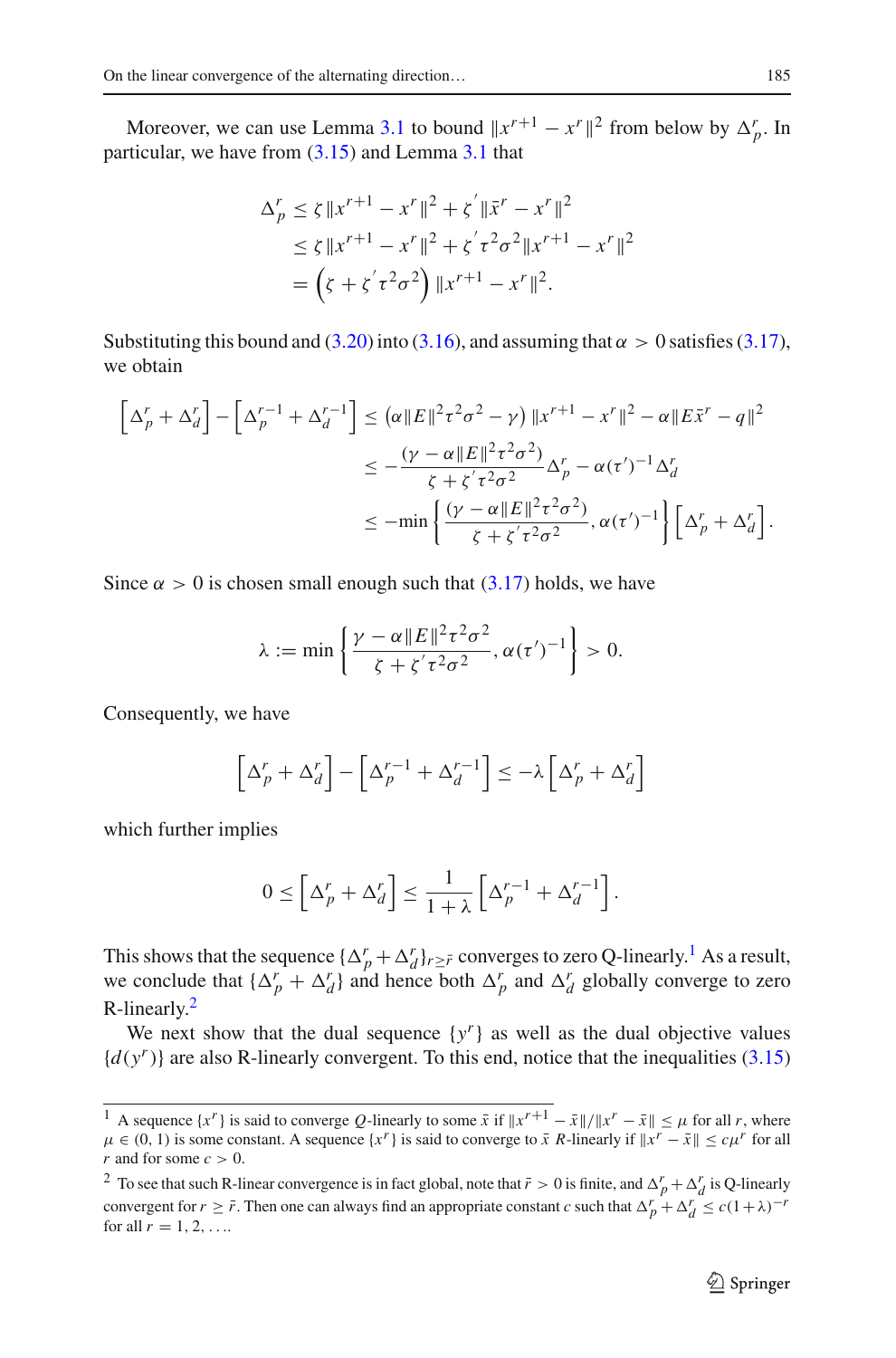and  $(3.16)$  imply

<span id="page-21-0"></span>
$$
\[ \Delta_p^r + \Delta_d^r \] - \left[ \Delta_p^{r-1} + \Delta_d^{r-1} \right] \le \left( \alpha \| E \|^2 - \gamma \tau^{-2} \sigma^{-2} \right) \| x^r - \bar{x}^r \|^2 - \alpha \| E \bar{x}^r - q \|^2. \tag{3.21}
$$

Then by [\(3.21\)](#page-21-0), we see that both  $x^r - \bar{x}^r \rVert \to 0$  and  $\Vert E\bar{x}^r - q \Vert \to 0$  R-linearly. This implies that  $Ex^r - q \rightarrow 0$  R-linearly and  $\nabla d(y^r) \rightarrow 0$  R-linearly. Using the fact that  $dist(y^r, Y^*) \leq \tau \|\nabla d(y^r)\|$ , we conclude that  $y^r$  converges R-linearly to an optimal dual solution.

We now argue that the primal iterates  $\{x^r\}$  converge to an optimal solution of  $(1.1)$ . By the inequality  $(3.16)$ , we can further conclude that

$$
||x^{r+1} - x^r||^2 \to 0, \quad ||E\bar{x}^r - q|| \to 0
$$

R-linearly. Notice that the R-linear convergence of  $||x^{r+1} - x^r||^2 \rightarrow 0$  implies that  $||x^{r+1} - x^r|| \to 0$  R-linearly. This further shows that  $x^r \to x^\infty$  R-linearly for some  $x^{\infty}$ . Denote the limit of dual sequence  $\{y^{r}\}$  by  $y^{\infty}$ . By the preceding argument, we know  $y^{\infty}$  is a dual optimal solution of [\(1.1\)](#page-1-0). To show that  $x^{\infty}$  is a primal optimal solution of [\(1.1\)](#page-1-0), it suffices to prove that  $x^{\infty} \in X(y^{\infty})$ . Using [\(3.15\)](#page-19-5), and the fact that  $||x^r - \bar{x}^r|| \to 0$ , we have

$$
||x^{\infty} - \bar{x}^{r}|| \le ||x^{r} - x^{\infty}|| + ||x^{r} - \bar{x}^{r}|| \to 0.
$$

Since  $\bar{x}^r \in X(y^r)$ , we have  $L(\bar{x}^r, y^r) \leq L(x, y^r)$  for all  $x \in X$ . Passing limit, we obtain  $L(x^{\infty}, y^{\infty}) \le L(x, y^{\infty})$  for all  $x \in X$ , that is,  $x^{\infty} \in X(y^{\infty})$ . It then follows that the sequence  $\{x^r\}$  converges R-linearly to a primal optimal solution that the sequence  $\{x^r\}$  converges R-linearly to a primal optimal solution.

*Remark* Our analysis shows that the ADMM converges globally R-linearly, with a convergence rate explicitly depending upon the error bound constant  $\tau$ . When the problem is strongly convex, the error bound holds globally, and the constant  $\tau$  as well as the linear convergence rate can be computed explicitly. In general convex cases, such rate may not be explicitly known, but its existence offers some useful insights to the ADMM algorithm.

We close this section by providing an example that satisfies the assumptions in Theorem [3.1.](#page-18-0) Consider the following  $\ell_1$  minimization problem

$$
\min_{x} \|x\|_{1}, \quad \text{s.t. } Ex = b, \ a \le x_{k} \le b, \ k = 1, \dots, K \tag{3.22}
$$

which can be equivalently written as a *K*-block problem

$$
\min_{\{x_k\}} \sum_{k=1}^K |x_k|, \quad \text{s.t.} \ \sum_{k=1}^K e_k x_k = b, \ a \le x_k \le b, \ k = 1, \dots, K,
$$
 (3.23)

where  $e_k$  is the *k*th column of *E*, *a* and *b* are some scalars. It is easy to verify that this problem meets all the conditions listed in assumptions (a)–(g), hence the linear convergence result in Theorem [3.1](#page-18-0) applies.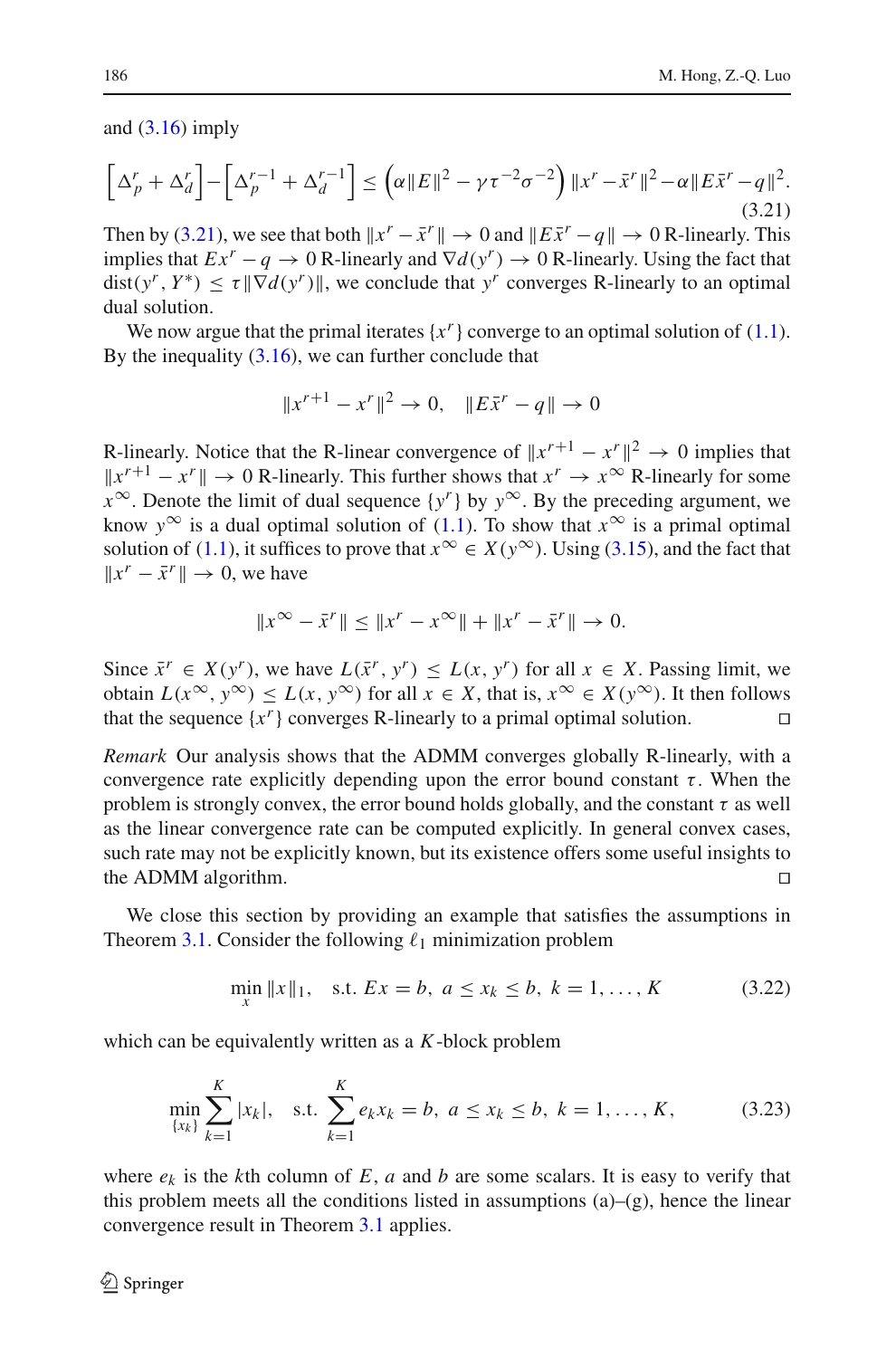## **4 Variants of ADMM**

The convergence analysis of Sect. [3](#page-13-0) can be extended to some variants of the ADMM. We briefly describe two of them below.

#### <span id="page-22-0"></span>**4.1 Linearized proximal ADMM**

In the original ADMM  $(1.6)$ , each block  $x_k$  is updated by solving a convex optimization subproblem *exactly*. For large scale problems, this subproblem may not be easy to solve unless the matrix  $E_k$  is unitary (i.e.,  $E_k^T E_k = I$ ) in which case the variables in  $x_k$  can be further decoupled (assuming  $f_k$  is separable). If the matrix  $E_k$  is not unitary, we can still employ a simple proximal gradient step to *inexactly* minimize  $L(x_1^{r+1}, \ldots, x_{k-1}^{r+1}, x_k, x_{k+1}^r, \ldots, x_K^r)$ . More specifically, we update each block of  $x_k$ according to the following procedure

<span id="page-22-1"></span>
$$
x_k^{r+1} = \arg\min_{x_k} \left\{ h_k(x_k) + \langle y^r, q - E_k x_k \rangle + \left\langle A_k^T \nabla g_k \left( A_k x_k^r \right), x_k - x_k^r \right\rangle + \frac{\beta}{2} \| x_k - x_k^r \|^2 + \left\langle \rho E_k^T \left( \sum_{j < k} E_j x_j^{r+1} + \sum_{j \ge k} E_j x_j^r - q \right), x_k - x_k^r \right\rangle \right\} \tag{4.1}
$$

in which the smooth part of the objective function in the *k*th subproblem, namely,

$$
g_k(A_k x_k) + \langle y^r, q - E_k x_k \rangle + \frac{\rho}{2} \| E_k x_k + \sum_{j < k} E_j x_j^{r+1} + \sum_{j > k} E_j x_j^r - q \|^2
$$

is linearized locally at  $x_k^r$ , and a proximal term  $\frac{\beta}{2} || x_k - x_k^r ||^2$  is added. Here,  $\beta > 0$  is a positive constant. With this change, updating  $x_k$  is easy when  $h_k$  (the nonsmooth part of  $f_k$ ) is separable. For example, this is the case for compressive sensing applications where  $h_k(x_k) = ||x_k||_1$ , and the resulting subproblem admits a closed form solution given by the component-wise soft thresholding (also known as the shrinkage operator). We note that the linearized proximal ADMM algorithm described here is slightly more general than the proximal ADMM algorithm seen in the literature, in which only the penalization term  $\frac{\rho}{2} \left\| E_k x_k + \sum_{j < k} E_j x_j^{r+1} + \sum_{j > k} E_j x_j^r - q \right\|$ 2 is linearized locally at  $x_k^r$ ; see e.g.,  $[49,50]$  $[49,50]$  $[49,50]$ .

We claim that Theorem [3.1](#page-18-0) holds for the linearized proximal ADMM algorithm *without requiring assumption (f)* (the full rankness of  $E_k$ 's). Indeed, to establish the (linear) convergence of the linearized proximal ADMM  $(4.1)$ , we can follow the same proof steps as that for Theorem [3.1,](#page-18-0) with the only changes being in the proof of Lemmas [2.4](#page-10-0)[–2.5](#page-11-1) and Lemma [3.1.](#page-13-2) We first show that Lemma [2.4](#page-10-0) holds without assumption (f). Clearly subproblem [\(4.1\)](#page-22-1) is now *strongly convex* without the full column rank assumption of  $E_k$ 's made in (f). In the following, we will show that as long as  $\beta$  is large enough, there is a sufficient descent:

<span id="page-22-2"></span>
$$
L(x^{r+1}; y^r) - L(x^r; y^r) \le -\gamma \|x^{r+1} - x^r\|^2, \quad \text{for some } \gamma > 0 \text{ independent of } y^r. \tag{4.2}
$$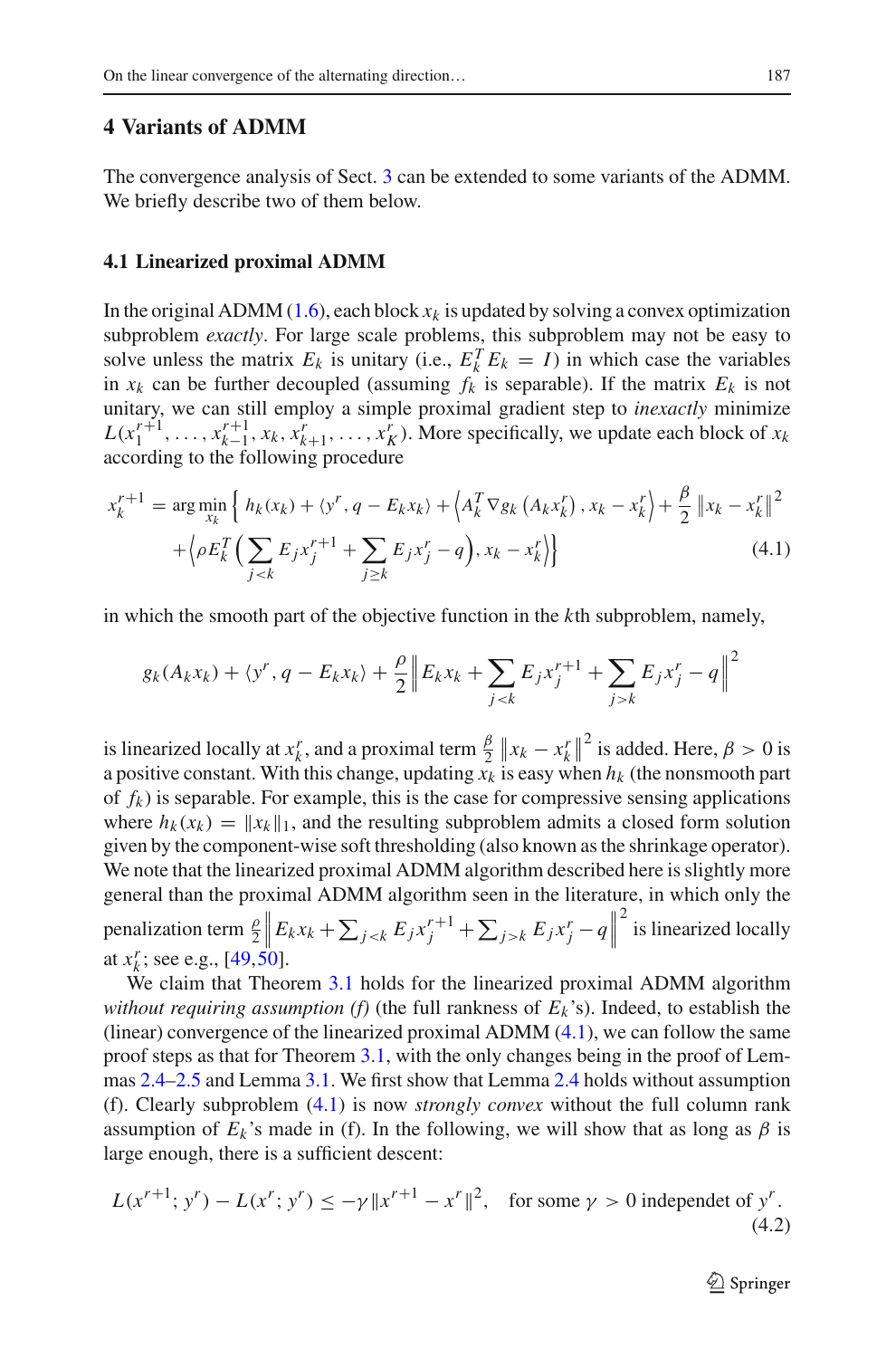This property can be seen by bounding the smooth part of  $L(x_1^{r+1}, \ldots, x_{k-1}^{r+1}, \ldots, x_{k-1}^{r})$  $x_k$ ,  $x_{k+1}^r$ , ...,  $x_K^r$ ), which is given by

$$
\bar{L}_k(x_k) := g_k(A_k x_k) + \langle y^r, q - E_k x_k \rangle + \frac{\rho}{2} \Big\| \sum_{j < k} E_j x_j^{r+1} + \sum_{j > k} E_j x_j^r + E_k x_k - q \Big\|^2,
$$

with the Taylor expansion at  $x_k^r$ :

$$
\bar{L}_{k}\left(x_{k}^{r+1}\right) \leq \bar{L}_{k}\left(x_{k}^{r}\right) + \langle \nabla \bar{L}_{k}\left(x_{k}^{r}\right), x_{k}^{r+1} - x_{k}^{r}\rangle + \frac{\nu}{2} \left\|x_{k}^{r+1} - x_{k}^{r}\right\|^{2} \tag{4.3}
$$

<span id="page-23-1"></span>where

$$
\nu := L \|A_k\| \|A_k^T\| + \rho \|E_k^T E_k\|
$$

is the Lipschitz constant of  $\bar{L}_k(\cdot)$  and *L* is the Lipschitz constant of  $\nabla g_k(\cdot)$ . Making the above inequality more explicit yields

<span id="page-23-0"></span>
$$
L\left(x_1^{r+1}, \ldots, x_{k-1}^{r+1}, x_k^{r+1}, x_{k+1}^r, \ldots, x_K^r; y^r\right) - L\left(x_1^{r+1}, \ldots, x_{k-1}^{r+1}, x_k^r, x_{k+1}^r, \ldots, x_K^r; y^r\right)
$$
  
\n
$$
\leq h_k\left(x_k^{r+1}\right) - h_k\left(x_k^r\right) + \langle y^r, E_k\left(x_k^r - x_k^{r+1}\right)\rangle + \langle A_k^T \nabla g_k\left(A_k x_k^r\right), x_k^{r+1} - x_k^r\rangle
$$
  
\n
$$
+ \left\langle \rho E_k^T \left(\sum_{j < k} E_j x_j^{r+1} + \sum_{j \geq k} E_j x_j^r - q\right), x_k^{r+1} - x_k^r \right\rangle + \frac{\nu}{2} \left\|x_k^{r+1} - x_k^r\right\|^2
$$
  
\n
$$
\leq -\frac{\beta}{2} \left\|x_k^{r+1} - x_k^r\right\|^2 + \frac{\nu}{2} \left\|x_k^{r+1} - x_k^r\right\|^2
$$
  
\n
$$
= -\gamma \left\|x_k^{r+1} - x_k^r\right\|^2, \quad \forall k,
$$
\n(4.4)

provided the regularization parameter  $\beta$  satisfies

$$
\gamma := \frac{1}{2} (\beta - \nu) > 0.
$$

In the above derivation of  $(4.4)$ , the first step is due to  $(4.3)$ , while the second inequality follows from the definition of  $x_k^{r+1}$  (cf. [\(4.1\)](#page-22-1)). Summing [\(4.4\)](#page-23-0) over all *k* yields the desired estimate of sufficient descent [\(4.2\)](#page-22-2).

To verify that Lemma [2.5](#page-11-1) still holds for the linearized proximal ADMM algorithm, we note from the corresponding optimality condition for [\(4.1\)](#page-22-1)

$$
x_k^{r+1} = \text{prox}_{h_k} \left[ x_k^{r+1} - A_k^T \nabla_{x_k} g_k \left( A_k x_k^r \right) + E_k^T y^r - \rho E_k^T \left( \sum_{j < k} E_j x_j^{r+1} + \sum_{j \ge k} E_j x_j^r - q \right) - \beta \left( x_k^{r+1} - x_k^r \right) \right].
$$

<sup>2</sup> Springer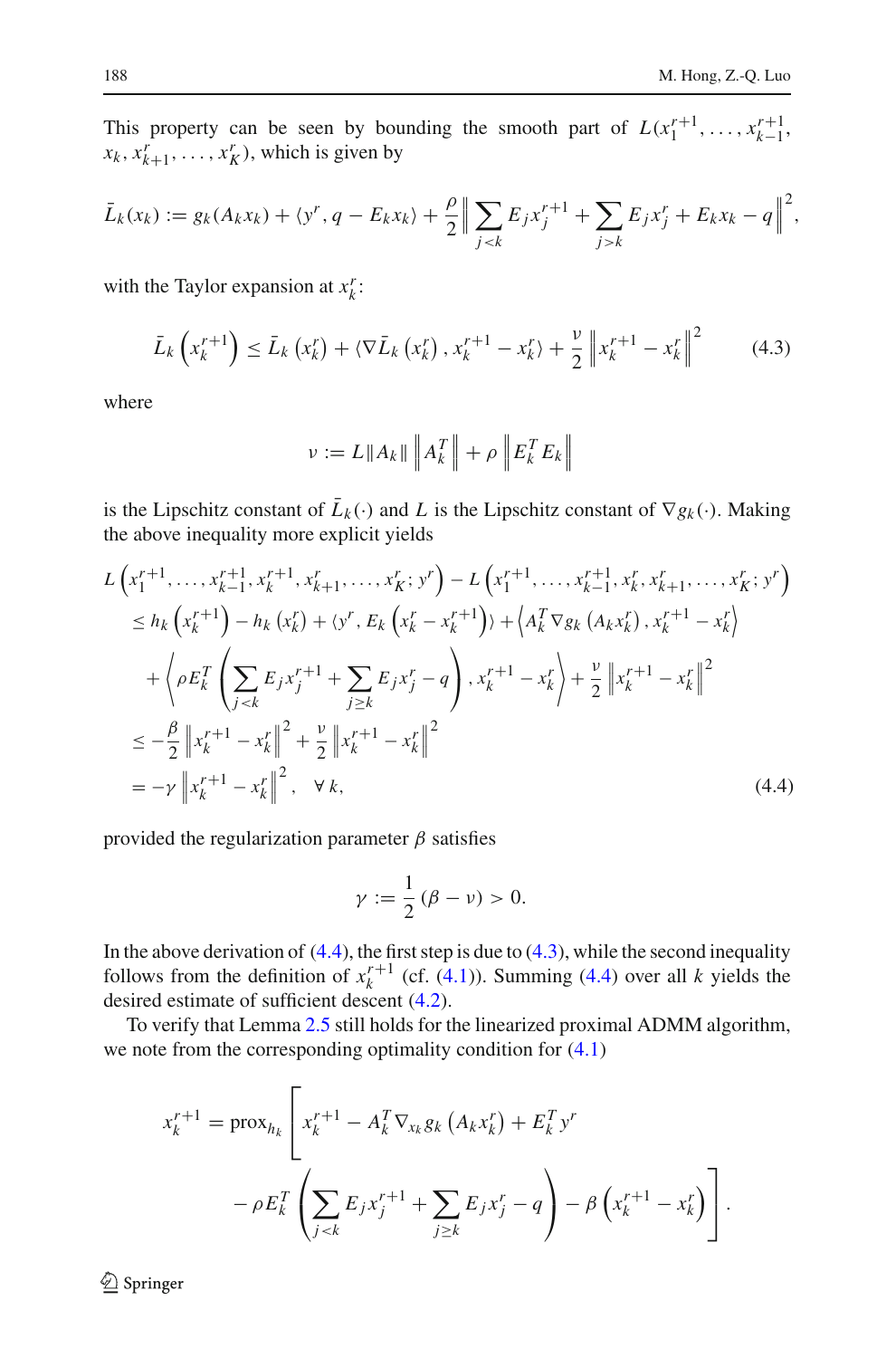Using this relation in place of  $(2.13)$  and following the same proof steps, we can easily prove that the bound [\(2.12\)](#page-11-2) in Lemma [2.5](#page-11-1) can be extended to the linearized proximal ADMM algorithm. Thus, the convergence results in Theorem [3.1](#page-18-0) remain true for the linearized proximal ADMM algorithm [\(4.1\)](#page-22-1).

It remains to verify that Lemma [3.1](#page-13-2) still holds true. In fact the first part of Lemma [3.1](#page-13-2) can be shown to be independent of the iterates, thus it trivially holds true for the linearized proximal ADMM algorithm. To show that the second part of Lemma [3.1](#page-13-2) is true, note that the optimality condition of the linearized proximal ADMM algorithm implies that

$$
x_k^{r+1} = \text{prox}_{h_k} \left[ x_k^{r+1} - \nabla_{x_k} \bar{L} \left( \left\{ x_{j < k}^{r+1} \right\}, \left\{ x_j^r \right\}_{\{j \ge k\}}; y^r \right) - \beta \left( x_k^{r+1} - x_k^r \right) \right]
$$
\n
$$
:= \text{prox}_{h_k} \left[ x_k^r - \nabla_{x_k} \bar{L}(x^r; y^r) - e_k^r \right]
$$

where in this case  $e_k^r$  is given as

$$
e_{k}^{r} := x_{k}^{r} - x_{k}^{r+1} + \nabla_{x_{k}} \bar{L} \left( \left\{ x_{j}^{r+1} \right\}, \left\{ x_{j}^{r} \right\}_{\{j \geq k\}}; y^{r} \right) - \nabla_{x_{k}} \bar{L}(x^{r}; y^{r}) + \beta \left( x_{k}^{r+1} - x_{k}^{r} \right).
$$

It is then straightforward to show that the norm of  $e_k^r$  can be bounded by  $c' || x^r - x^{r+1} ||$ for some constant  $c' > 0$ . The rest of the proof follows the same steps as in Lemma [3.1.](#page-13-2)

#### **4.2 Jacobi update**

<span id="page-24-0"></span>Another popular variant of the ADMM algorithm is to use a Jacobi iteration (instead of a Gauss–Seidel iteration) to update the primal variable blocks  $\{x_k\}$ . In particular, the ADMM iteration  $(1.6)$  is modified as follows:

$$
x_k^{r+1} = \underset{x_k}{\operatorname{argmin}} \left( h_k(x_k) + g_k(A_k x_k) - \langle y^r, E_k x_k \rangle \right)
$$

$$
+ \frac{\rho}{2} \left\| E_k x_k \sum_{j \neq k} E_j x_j^r - q \right\|^2 \right), \quad \forall k. \tag{4.5}
$$

The convergence for this direct Jacobi scheme is unclear, as the augmented Lagrangian function may not decrease after each Jacobi update. In the following, we consider a modified Jacobi scheme with an explicit stepsize control. Specifically, let us introduce an intermediate variable  $w = (w_1^T, \dots, w_K^T)^T \in \mathbb{R}^n$ . The modified Jacobi update is given as follows:

$$
w_k^{r+1} = \underset{x_k}{\operatorname{argmin}} \left( h_k(x_k) + g_k(A_k x_k) - \langle y^r, E_k x_k \rangle \right)
$$

 $\mathcal{L}$  Springer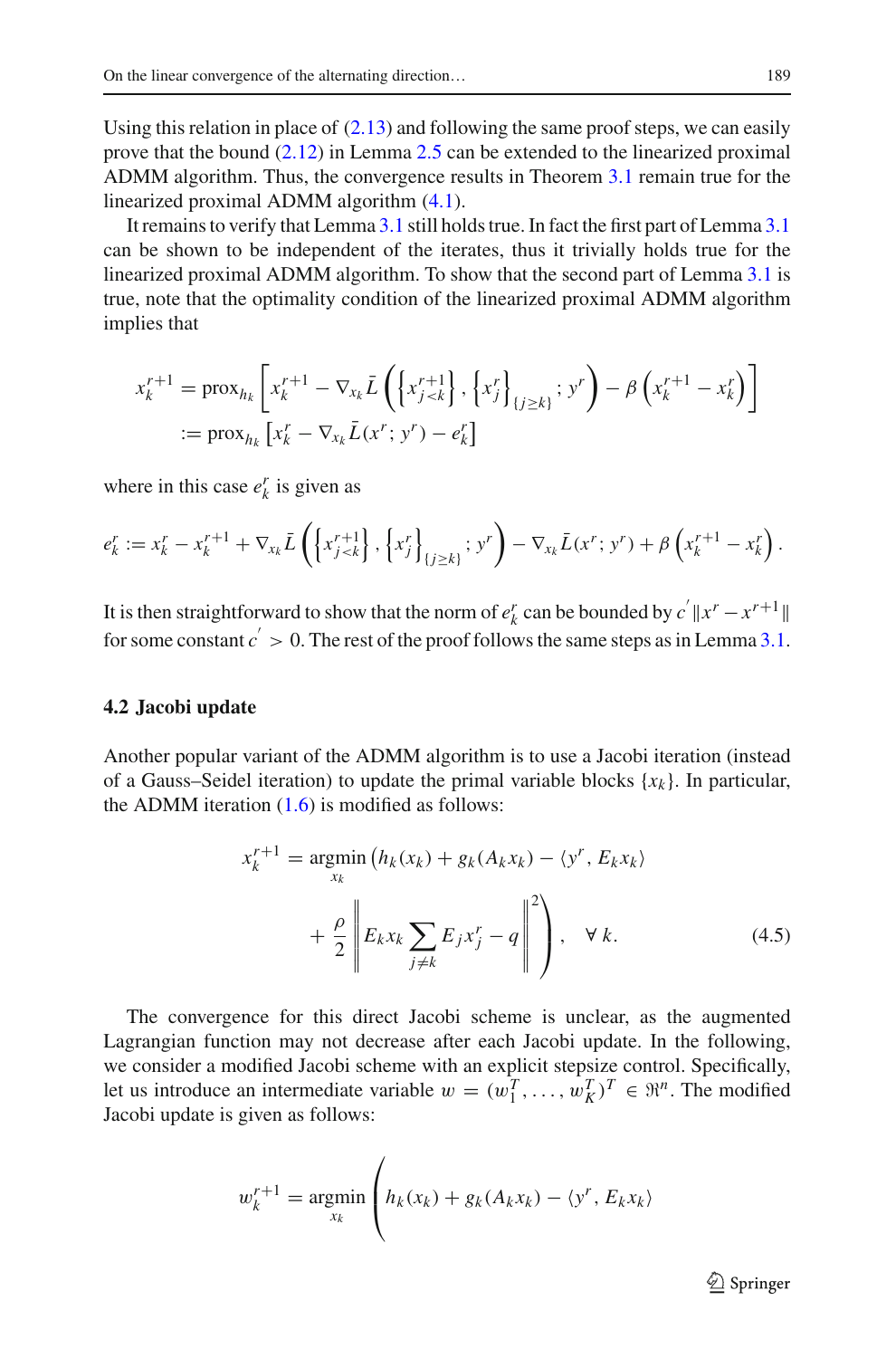<span id="page-25-0"></span>
$$
+\frac{\rho}{2}\left\|E_kx_k+\sum_{j\neq k}E_jx_j^r-q\right\|^2\right),\quad\forall\ k,\tag{4.6}
$$

$$
x_k^{r+1} = x_k^r + \frac{1}{K} \left( w_k^{r+1} - x_k^r \right), \quad \forall k. \tag{4.7}
$$

where a stepsize of  $1/K$  is used in the update of each variable block.

With this modification, we claim that Lemmas [2.4](#page-10-0)[–2.5](#page-11-1) and Lemma [3.1](#page-13-2) still hold. In particular, Lemma [2.4](#page-10-0) can be argued as follows. The strong convexity of  $L(x; y)$ with respect to the variable block  $x_k$  implies that

$$
L(x_1^r, \ldots, x_{k-1}^r, x_k^r, x_{k+1}^r, \ldots, x_K^r; y^r) - L(x_1^r, \ldots, x_{k-1}^r, w_k^r, x_{k+1}^r, \ldots, x_K^r; y^r)
$$
  
\n
$$
\ge \gamma \left\| w_k^{r+1} - x_k^r \right\|^2, \ \forall \ k.
$$

Using this inequality we obtain

$$
L(x^{r}; y^{r}) - L(x^{r+1}; y^{r})
$$
  
\n
$$
= L(x^{r}; y^{r}) - L\left(\frac{K-1}{K}x^{r} + \frac{1}{K}w^{r+1}; y^{r}\right)
$$
  
\n
$$
= L(x^{r}; y^{r}) - L\left(\frac{1}{K}\sum_{k=1}^{K}\left(x_{1}^{r}, \ldots, x_{k-1}^{r}, w_{k}^{r+1}, x_{k+1}^{r}, \ldots, x_{K}^{r}\right); y^{r}\right)
$$
  
\n
$$
\geq L(x^{r}; y^{r}) - \frac{1}{K}\sum_{k=1}^{K} L\left(x_{1}^{r}, \ldots, x_{k-1}^{r}, w_{k}^{r+1}, x_{k+1}^{r}, \ldots, x_{K}^{r}; y^{r}\right)
$$
  
\n
$$
= \frac{1}{K}\sum_{k=1}^{K}\left(L(x^{r}; y^{r}) - L\left(x_{1}^{r}, \ldots, x_{k-1}^{r}, w_{k}^{r+1}, x_{k+1}^{r}, \ldots, x_{K}^{r}; y^{r}\right)\right)
$$
  
\n
$$
\geq \frac{\gamma}{K}\sum_{k=1}^{K} \left\|w_{k}^{r+1} - x_{k}^{r}\right\|^{2}
$$
  
\n
$$
= \frac{\gamma}{K}\|w^{r+1} - x^{r}\|^{2}.
$$

where the first inequality comes from the convexity of the augmented Lagrangian function.

From the update rule [\(4.7\)](#page-25-0) we have  $K(x_k^{r+1} - x_k^r) = (w_k^{r+1} - x_k^r)$ , which combined with the previous inequality yields

$$
L(x^r; y^r) - L(x^{r+1}; y^r) \ge \gamma K \|x^{r+1} - x^r\|^2.
$$

<sup>2</sup> Springer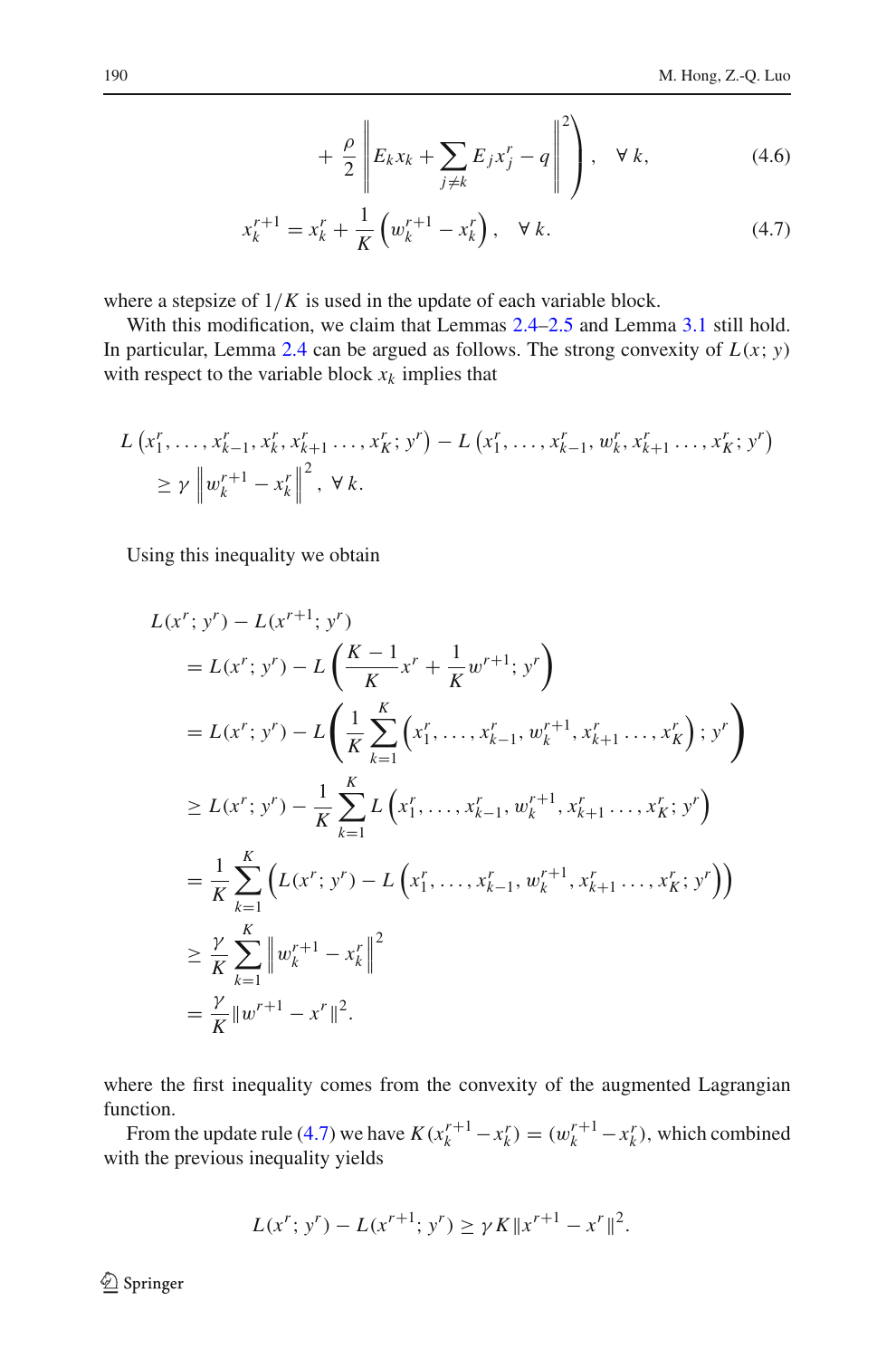The proof of Lemma [2.5](#page-11-1) also requires only minor modifications. In particular, we have the following optimality condition for [\(4.5\)](#page-24-0)

$$
w_k^{r+1} = \operatorname{prox}_{h_k} \left[ w_k^{r+1} - A_k^T \nabla_{x_k} g_k \left( A_k w_k^{r+1} \right) + E_k^T y' \right]
$$

$$
- \rho E_k^T \left( \sum_{j \neq k} E_j x_j^r + E_k w_k^{r+1} - q \right)
$$

Similar to the proof of Lemma [2.5,](#page-11-1) we have

$$
\|w_k^{r+1} - \text{prox}_{h_k} \left[ x_k^r - A_k^T \nabla_{x_k} g_k \left( A_k x_k^r \right) + E_k^T y^r - \rho E_k^T \left( E x^r - q \right) \right] \| \leq c \|w^{r+1} - x^r \|.
$$

Utilizing the relationship  $K(x_k^{r+1} - x_k^r) = (w_k^{r+1} - x_k^r)$ , we can establish Lemma [2.5](#page-11-1) by following similar proof steps (which we omit due to space reason).

Lemma [3.1](#page-13-2) can be shown as follows. We first express  $w_k^{r+1}$  as

$$
w_k^{r+1} = \operatorname{prox}_{h_k} \left[ w_k^{r+1} - \nabla_{x_k} \bar{L} \left( \left\{ x_{j \neq k}^r \right\}, w_k^{r+1}; y^r \right) \right]
$$
  
=  $\operatorname{prox}_{h_k} \left[ x_k^r - \nabla_{x_k} \bar{L} \left( x^r; y^r \right) - e_k^r \right]$ 

where we have defined

$$
e_k^r := \nabla_{x_k} \bar{L} \left( \left\{ x_{j \neq k}^r \right\}, w_k^{r+1}; y^r \right) - \nabla_{x_k} \bar{L} \left( x^r; y^r \right) + x_k^r - w_k^{r+1}.
$$

Again by using the relationship  $K(x_k^{r+1} - x_k^r) = (w_k^{r+1} - x_k^r)$ , we can bound the norm of  $e_k^r$  by  $c' ||x^{r+1} - x^r||$ , for some  $c' > 0$ . The remaining proof steps are similar to those in Lemma [3.1.](#page-13-2)

Since Lemmas [2.4–](#page-10-0)[2.5](#page-11-1) and [3.1](#page-13-2) hold for the Jacobi version of the ADMM algorithm with a stepsize control, we conclude that the convergence results of Theorem [3.1](#page-18-0) remain true in this case.

# **5 Conclusion and discussion**

In this paper we have established the convergence and the rate of convergence of the classical ADMM algorithm when the number of variable blocks are more than two and without requiring the objective function to be strongly convex. Our analysis is a departure of the conventional analysis of ADMM algorithm which relies on the descent of a weighted (semi-)norm of  $(x^r - x^*, y^r - y^*)$  and a contraction argument, see [\[4](#page-32-3),[6,](#page-32-12) [13,](#page-32-9)[14](#page-32-8)[,16](#page-33-5)[–19](#page-33-6)[,24](#page-33-24),[25,](#page-33-15)[28](#page-33-25)[,30](#page-33-17)[,43](#page-33-26)]. In our analysis, we require neither the strong convexity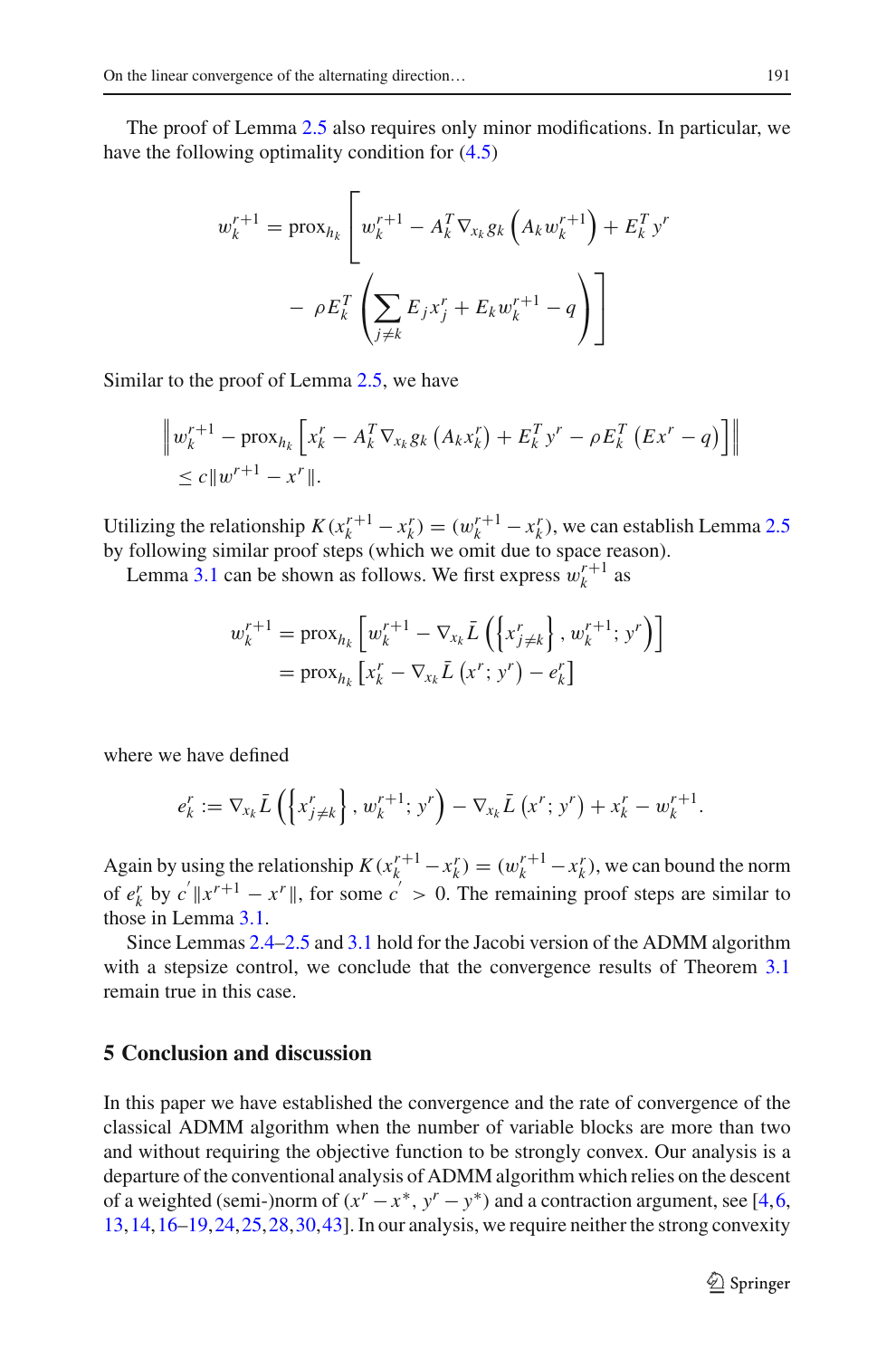of the objective function nor the row independence assumption of the constrained matrix *E*. Instead, we use a local error bound to show that when the stepsize of dual update is made sufficiently small, the sum of the primal and the dual optimality gaps decreases after each ADMM iteration, although separately they may individually increase.

A key insight from our analysis is that proper dual stepsize control for the multiblock ADMM algorithm (with  $K > 3$ ) is essential for its convergence. This point is further illustrated by the example given below. An interesting issue for further research is to identify good practical stepsize rules for dual update. As  $(3.17)$  suggests, the dual stepsize can be determined explicitly using error bound constants. Unfortunately it may be too conservative and is cumbersome to compute unless the objective function is strongly convex. One possible direction is to use an adaptive dual stepsize rule to guarantee the decrease of the sum of the primal and dual optimality gap.

*Example 5.1* We show in this example that without proper dual stepsize control, the multiple block ADMM with  $K \geq 3$  can diverge. Consider a slight modification of the example proposed in [\[8](#page-32-13)], with 3 block variables  $(x_1, x_2, x_3)$ :

$$
\min \quad f(x_1, x_2, x_3) = 0 \tag{5.1}
$$

$$
s.t. \tE_1x_1 + E_2x_2 + E_3x_3 = 0,
$$

$$
x_1 \in [-20, 20], x_2 \in [-20, 20], x_3 \in [-20, 20]
$$
 (5.2)

where  $E$  is given by

<span id="page-27-0"></span>
$$
[E_1 \ E_2 \ E_3] = \begin{bmatrix} 1 & 1 & 1 \\ 1 & 1 & 2 \\ 1 & 2 & 2 \end{bmatrix} . \tag{5.3}
$$

It can be checked that  $x_1 = x_2 = x_3 = 0$  is the unique solution.

In Fig. [2,](#page-28-0) we plot the iterates generated by the ADMM when setting  $\rho = \alpha = 1$ . Clearly the algorithm diverges, even when each primal variable is confined in the compact set  $[-20, 20]$ . In Fig. [3,](#page-28-1) we plot the iterates generated by the ADMM when setting  $\rho = 1$  and  $\alpha = 0.1$ . We see that this time the algorithm converges to the globally optimal solution.

**Acknowledgements** The authors are grateful to Xiangfeng Wang and Dr. Min Tao of Nanjing University for their constructive comments.

# **6 Appendix**

## **6.1 Proof of dual error bound [\(2.8\)](#page-9-2)**

The augmented Lagrangian dual function can be expressed as

$$
d(y) = \min_{x \in X} \langle y, q - Ex \rangle + \frac{\rho}{2} \| q - Ex \|^2 + g(Ax) + h(x). \tag{6.1}
$$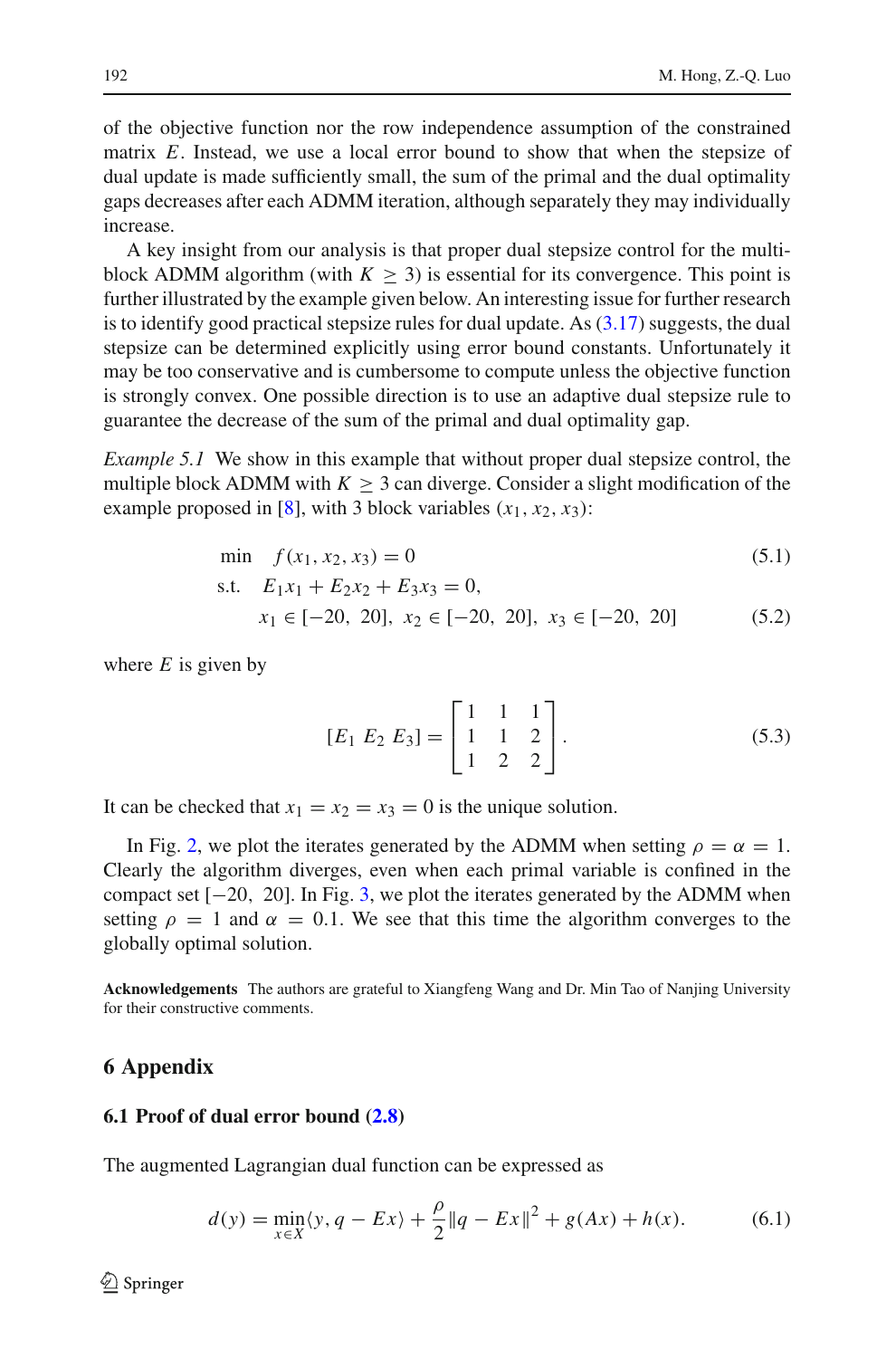

<span id="page-28-0"></span>**Fig. 2** Divergence of ADMM for Problem [\(5.2\)](#page-27-0), with  $\rho = \alpha = 1$ 



<span id="page-28-1"></span>**Fig. 3** Convergence of ADMM for Problem [\(5.2\)](#page-27-0), with  $\rho = 1$ ,  $\alpha = 0.1$ 

For convenience, define  $p(Ex) := \frac{\rho}{2} ||q - Ex||^2$ , and let  $\ell(x) := p(Ex) + g(Ax) + \ell(x)$  $h(x)$ . For simplicity, in this proof we further restrict ourselves to the case where the nonsmooth part has polyhedral level sets, i.e.,  $\{x : h(x) \leq \xi\}$  is polyhedral for each  $\xi$ . More general cases can be shown along similar lines, but the arguments become more involved.

Let us define

$$
x(y) \in \arg\min_{x \in X} \ell(x) + \langle y, q - Ex \rangle.
$$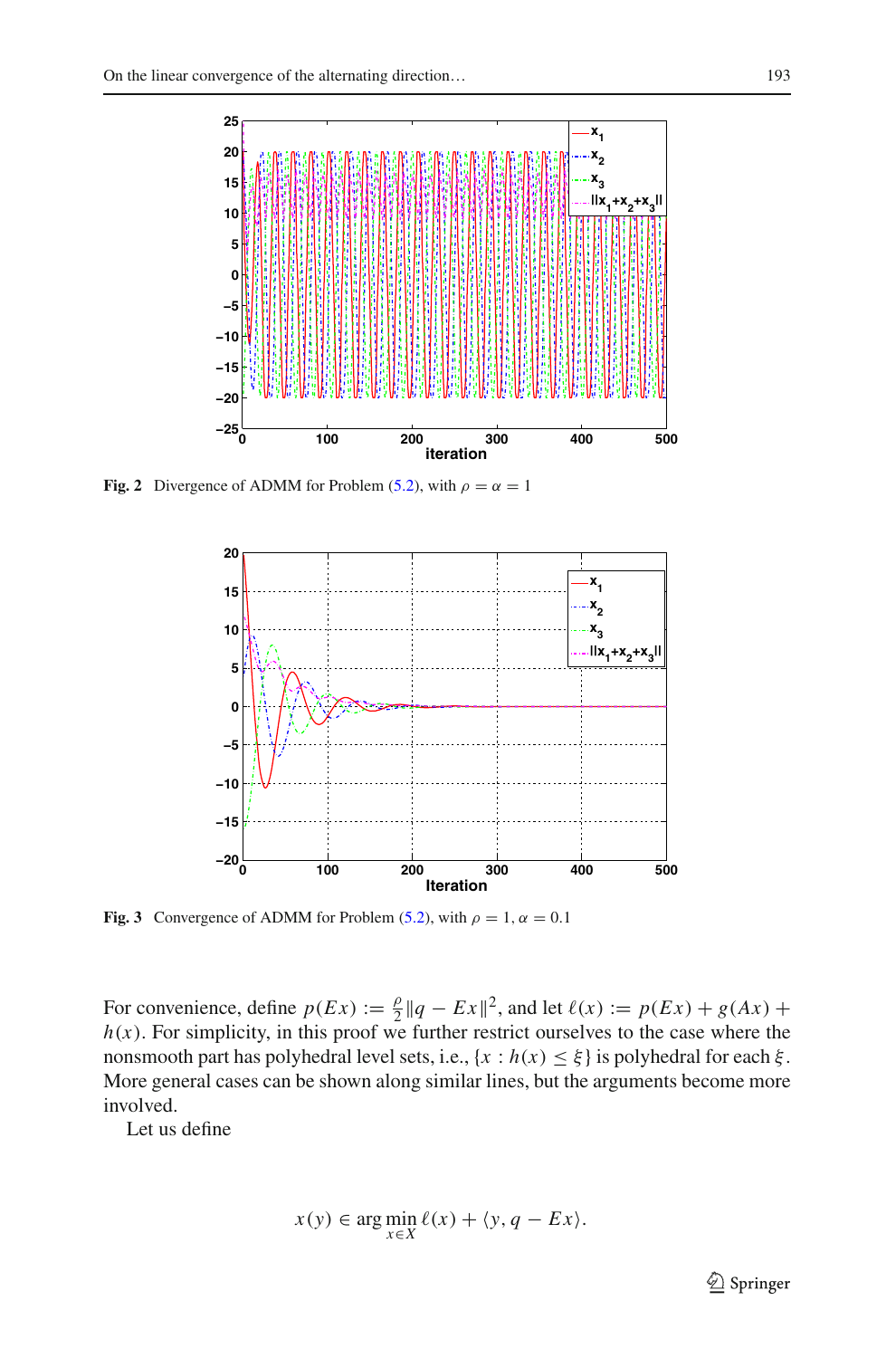Let  $(x^*, y^*)$  denote a primal and dual optimal solution pair. Let  $X^*$  and  $Y^*$  denote the primal and dual optimal solution set. The following properties will be useful in our subsequent analysis.

- (a) There exist positive scalars  $\sigma_g$ ,  $L_g$  such that  $\forall x(y), x(y') \in X$ 
	- $A^T \nabla g(Ax(y')) A^T \nabla g(Ax(y)), x(y') x(y) \ge \sigma_g \|Ax(y') Ax(y)\|^2.$  $g(Ax(y')) - g(Ax(y)) - \langle A^T \nabla g(Ax(y)), x(y') - x(y) \rangle \ge \frac{\sigma_g}{2} ||Ax(y') - x(y)||$  $Ax(y)$ <sup>2</sup>.
	- $\|A^T \nabla g(Ax(y')) A^T \nabla g(Ax(y))\| \leq L_g \|Ax(y') Ax(y)\|.$
- (b) All a-1)–a-3) are true for  $p(\cdot)$  as well, with some constants  $\sigma_p$  and  $L_p$ .
- (c)  $\nabla d(y) = q Ex(y)$ , and  $\|\nabla d(y') \nabla d(y)\| \le \frac{1}{\rho} \|y' y\|.$

Part (a) is true due to the assumed Lipchitz continuity and strong convexity of the function  $g(\cdot)$ . Part (b) is from the Lipchitz continuity and strong convexity of the quadratic penalization  $p(.)$ . Part (c) has been shown in Lemmas [2.1](#page-6-0) and [2.2.](#page-7-0)

To proceed, let us rewrite the primal problem equivalently as

<span id="page-29-0"></span>
$$
d(y) = \min_{(x,s):x \in X, h(x) \le s} \langle y, q - Ex \rangle + p(EX) + g(Ax) + s. \tag{6.2}
$$

Let us write the polyhedral set  $\{(x, s) : x \in X, h(x) \le s\}$  compactly as  $C_x x + C_s s \ge c$ for some matrices  $C_x \in \mathbb{R}^{j \times n}$ ,  $C_s \in \mathbb{R}^{j \times 1}$  and  $c \in \mathbb{R}^{j \times 1}$ , where  $j \ge 0$  is some integer. For any fixed *y*, let  $(x(y), s(y))$  denote one optimal solution for  $(6.2)$ , note we must have  $h(x(y)) = s(y)$ . Due to equivalence, if  $y^* \in Y^*$ , we must also have  $x(y^*) \in X^*$ .

Define a set-valued function *M* that assigns the vector  $(d, e) \in \mathbb{R}^n \times \mathbb{R}^m$  to the set of vectors  $(x, s, y, \lambda) \in \mathbb{R}^n \times \mathbb{R} \times \mathbb{R}^m \times \mathbb{R}^j$  that satisfy the following system of equations

$$
E^T y + C_x^T \lambda = d,
$$
  
\n
$$
C_s^T \lambda = 1,
$$
  
\n
$$
q - Ex = e,
$$
  
\n
$$
\lambda \ge 0, \ (C_x x + C_s s) \ge c, \ (C_x x + C_s s - c, \lambda) = 0.
$$

It is easy to verify by using the optimality condition for problem [\(6.2\)](#page-29-0) that

<span id="page-29-2"></span>
$$
(x, s, y, \lambda) \in \mathcal{M}(E^T \nabla p(Ex) + A^T \nabla g(Ax), e) \text{ for some } \lambda
$$
  
if and only if  $x = x(y)$ ,  $e = \nabla d(y)$ . (6.3)

We can take  $e = 0$ , and use the fact that  $x(y^*) \in X^*$ , we see that  $(x, s, y, \lambda) \in$  $M(E^T \nabla p(Ex) + A^T \nabla g(Ax), 0)$  if and only if  $x \in X^*$  and  $y \in Y^*$ .

<span id="page-29-1"></span>The following result states a well-known local upper Lipschitzian continuity property for the polyhedral multifunction  $\mathcal{M}$ ; see [\[26](#page-33-23)[,33](#page-33-10),[34\]](#page-33-8).

**Proposition 6.1** *There exists a positive scalar*  $\theta$  *that depends on A, E, C<sub>x</sub>, C<sub>s</sub> only, such that for each*  $(d, \bar{e})$  *there is a positive scalar*  $\delta'$  *satisfying* 

$$
\mathcal{M}(d,e) \subseteq \mathcal{M}(\bar{d},\bar{e}) + \theta ||(d,e) - (\bar{d},\bar{e})||\mathcal{B},\tag{6.4}
$$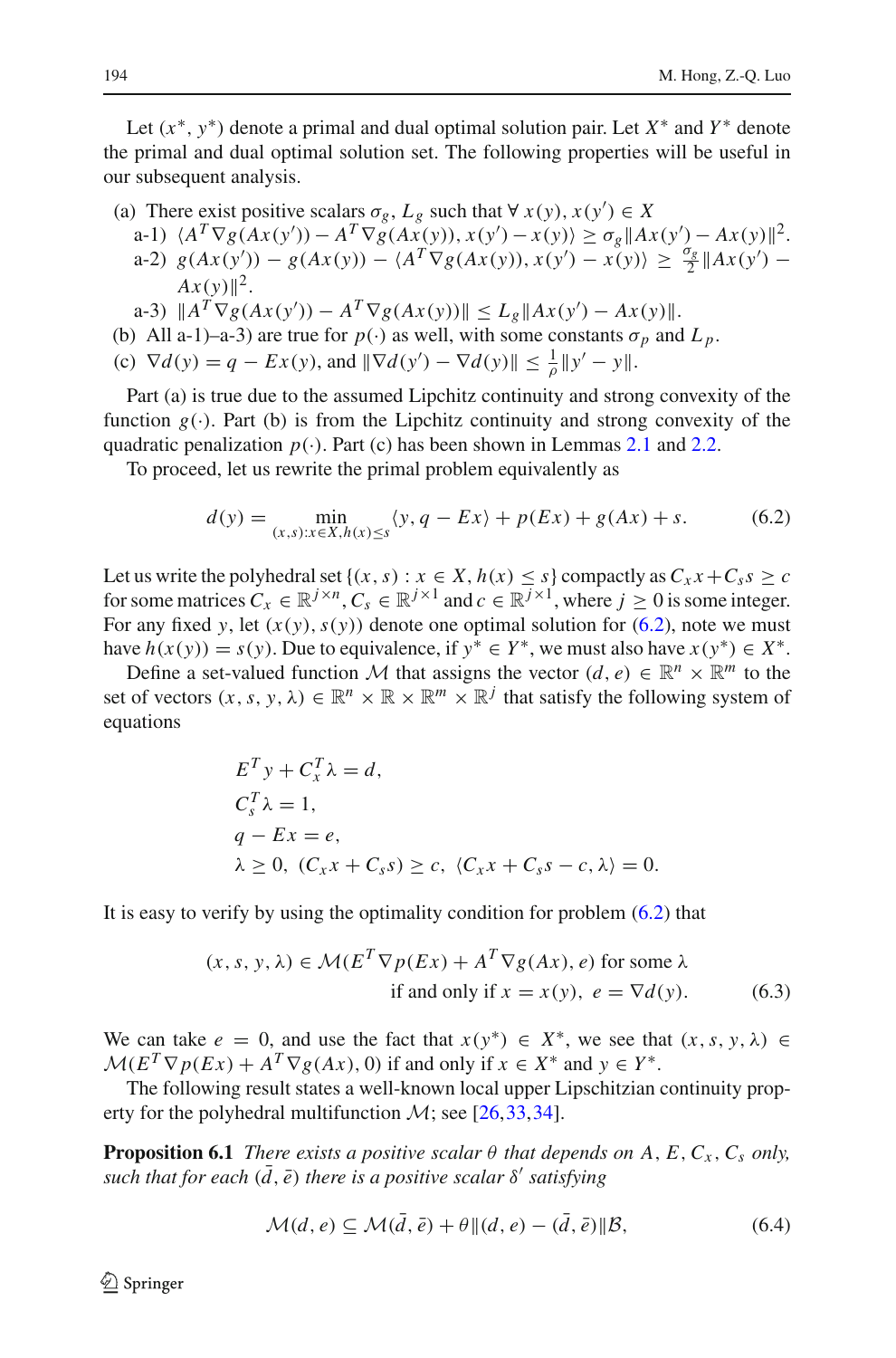*whenever* 
$$
||(d, e) - (\bar{d}, \bar{e})|| \le \delta'
$$
. (6.5)

*where B denotes the unit Euclidean ball in*  $\mathbb{R}^n \times \mathbb{R}^m \times \mathbb{R} \times \mathbb{R}^j$ .

The following is the main result for this appendix. Note that the scalar  $\tau$  in the claim is independent the choice of  $y$ ,  $x$ ,  $s$ , and is independent on the coefficients of the linear term *s*.

**Claim 6.1** Suppose all the assumptions in Assumption A are satisfied. Then there exist positive scalars  $\delta$ ,  $\tau$  such that dist( $y, Y^*$ )  $\leq \tau || \nabla d(y) ||$  for all  $y \in \mathcal{U}$  with  $\|\nabla d(v)\| < \delta$ .

*Proof* By the previous claim, *M* is locally Lipschitzian with modulus  $\theta$  at  $(\nabla \ell(x^*), 0) = (E^T \nabla p(Ex^*) + A^T \nabla g(Ax^*), 0).$ 

Let  $\delta \leq \delta'/2$ . We first show that if  $\|\nabla d(y)\| \leq \delta$ , then we must have  $\|\nabla \ell(x(y)) \nabla \ell(x^*) \le \delta'/2$ . To this end, take a sequence  $y^1, y^2, \ldots$ , such that  $e^r := \nabla d(y^r) \to 0$ . By Assumption (g)  $\{x(y^r)\}\$ lies in a compact set. Due to the fact that  $s(y^r) = h(x(y^r))$ , so the sequence  $\{s(y^r)\}\$ also lies in a compact set (cf. Assumption s(e)). By passing to a subsequence if necessary, let  $(x^{\infty}, s^{\infty})$  be a cluster point of  $\{x(y^r), s(y^r)\}\$ . In light of the continuity of  $\nabla \ell(\cdot)$ , we have  $(\nabla \ell(x(y^r)), e^r) \to (\nabla \ell(x^\infty), 0)$ . Now for all *r*,  $\{(x(y^r), s(y^r), \nabla \ell(x(y^r)), e^r)\}\$ lies in the set

$$
\{(x, s, d, e) \mid (x, s, y, \lambda) \in \mathcal{M}(d, e) \text{ for some } (y, \lambda)\}\
$$

which is polyhedral and thus is closed. Then we can pass limit to it and conclude (cf. Proposition [6.1\)](#page-29-1)

$$
(x^{\infty}, s^{\infty}, y^{\infty}, \lambda^{\infty}) \in \mathcal{M}(\nabla \ell(x^{\infty}), 0)
$$

for some  $(y^{\infty}, \lambda^{\infty}) \in \mathbb{R}^m \times \mathbb{R}^j$ . Thus by [\(6.3\)](#page-29-2) and the discussions that follow, we have  $x^{\infty} \in X^*$  and  $y^{\infty} \in Y^*$ . By Lemma [2.1,](#page-6-0) we have  $\nabla \ell(x^*) = \nabla \ell(x^{\infty})$ , which further implies that  $\nabla \ell(x(y^r)) \to \nabla \ell(x^*)$ . This shows that the desired  $\delta$  exists.

Then we let  $e = \nabla d(y)$ , and suppose  $||e|| < \delta$ . From the previous argument we have

$$
\|\nabla \ell(x(y)) - \nabla \ell(x^*)\| + \|e\| \le \delta'/2 + \delta'/2 = \delta'.
$$

Using the results in Proposition [6.1,](#page-29-1) we have that there exists  $(x^*, s^*, y^*, \lambda^*) \in$  $M(\nabla \ell(x^*), 0)$  satisfying

$$
||(x(y), s, y, \lambda) - (x^*, s^*, y^*, \lambda^*)|| \leq \theta \left( \|\nabla \ell(x^*) - \nabla \ell(x(y))\| + \|e\| \right).
$$

Since  $(x(y), s, y, \lambda) \in \mathcal{M}(\nabla \ell(x(y)), e)$ , it follows from the definition of  $\mathcal M$  that

$$
E^T y + C_x^T \lambda = \nabla \ell(x(y)),\tag{6.6}
$$

$$
C_s^T \lambda = 1,\tag{6.7}
$$

<span id="page-30-1"></span><span id="page-30-0"></span> $\mathcal{D}$  Springer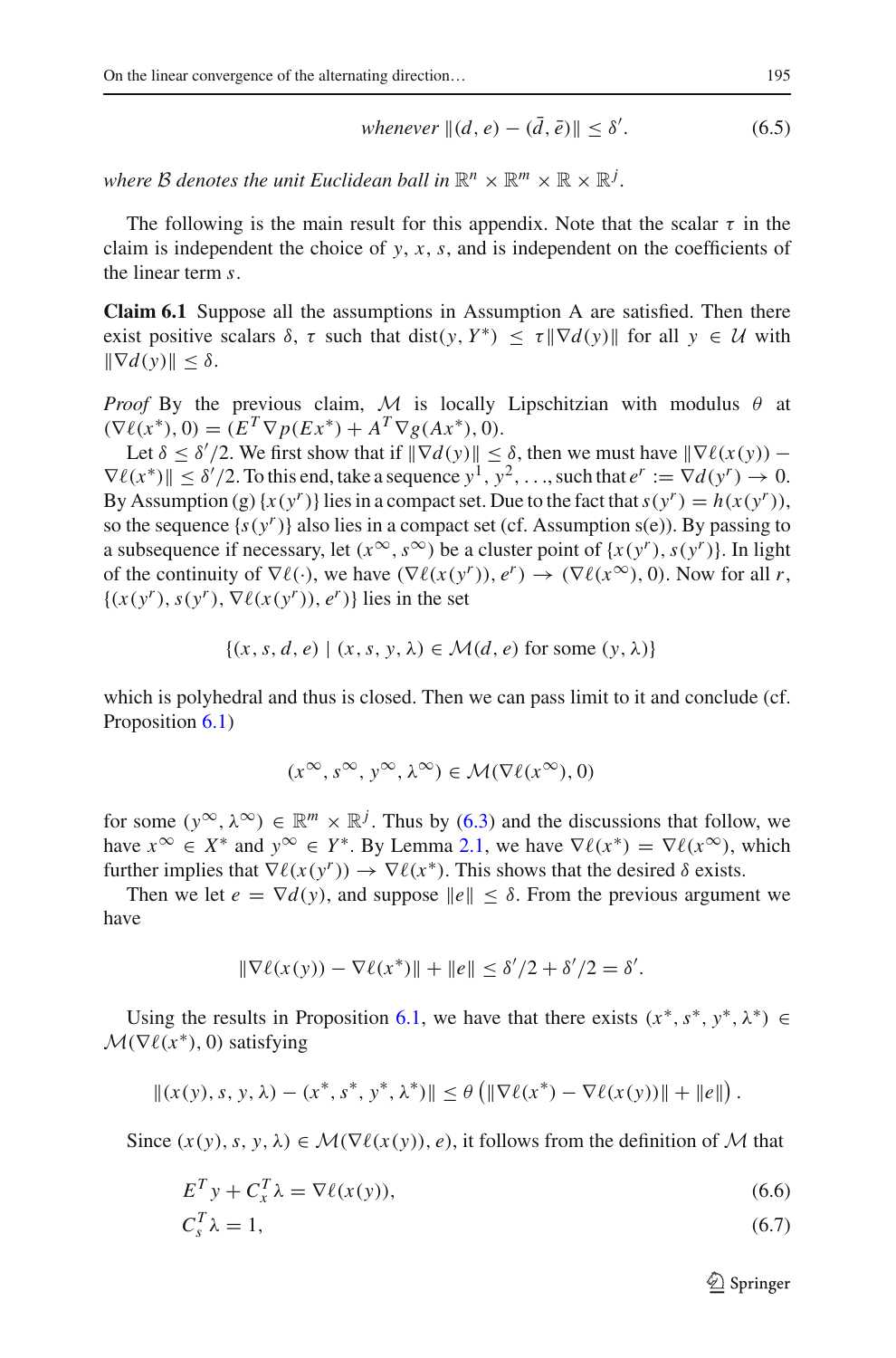$$
q - Ex(y) = e,\t\t(6.8)
$$

$$
\lambda \geq 0, \ (C_x x(y) + C_s s(y)) \geq c, \ (C_x x(y) + C_s s(y) - c, \lambda) = 0. \tag{6.9}
$$

Since  $(x^*, s^*, y^*, \lambda^*) \in \mathcal{M}(\nabla \ell(x^*), 0)$ , we have from the definition of  $\mathcal M$ 

<span id="page-31-3"></span><span id="page-31-1"></span><span id="page-31-0"></span>
$$
E^T y^* + C_x^T \lambda^* = \nabla \ell(x^*),\tag{6.10}
$$

$$
C_s^T \lambda^* = 1,\tag{6.11}
$$

$$
q - Ex^* = 0,\tag{6.12}
$$

<span id="page-31-2"></span>
$$
\lambda^* \ge 0, \ (C_x x^* + C_s s^*) \ge c, \ (C_x x^* + C_s s^* - c, \lambda^*) = 0. \tag{6.13}
$$

Moreover, we have

$$
\sigma_g \|A(x(y) - x^*)\|^2 + \sigma_p \|E(x(y) - x^*)\|^2
$$
  
\n
$$
\leq \langle A^T \nabla g(Ax(y)) - A^T \nabla g(Ax(y^*)), x(y) - x(y^*) \rangle
$$
  
\n
$$
+ \langle E^T \nabla p(Ex(y)) - E^T \nabla p(Ex(y^*)), x(y) - x(y^*) \rangle
$$
  
\n
$$
= \langle \nabla \ell(x(y)) - \nabla \ell(x(y^*)), x(y) - x(y^*) \rangle
$$
  
\n
$$
= \langle \lambda - \lambda^*, C_x x(y) - C_x x^* \rangle + \langle y - y^*, Ex(y) - Ex^* \rangle
$$

where the first inequality comes from the strong convexity of  $g(\cdot)$  and  $p(\cdot)$ ; the last equality is from  $(6.6)$  and  $(6.10)$ . Moreover, we have

$$
\langle \lambda - \lambda^*, C_x x(y) - C_x x^* \rangle
$$
  
=  $\langle \lambda - \lambda^*, C_x x(y) - C_x x^* \rangle + \langle \lambda - \lambda^*, C_s s - C_s s^* \rangle$   
=  $\langle \lambda - \lambda^*, (C_x x(y) + C_s s) - (C_x x^* + C_s s^*) \rangle$   
=  $-\langle \lambda^*, C_x x(y) + C_s s - c \rangle - \langle \lambda, C_x x^* + C_s s^* - c \rangle \le 0$  (6.14)

where in the first equality we have used the fact that  $C_s^T \lambda - C_s^T \lambda^* = 0$ ; see [\(6.7\)](#page-30-1) [\(6.11\)](#page-31-1); in the third equality and in the last inequality we have used the complementary conditions  $(6.13)$  and  $(6.9)$ . As a result, we have

$$
\sigma_g \|A(x(y) - x^*)\|^2 + \sigma_p \|E(x(y) - x^*)\|^2
$$
  
\n
$$
\leq \langle y - y^*, (Ex(y) - q) - (Ex^* - q) \rangle \leq \|y - y^*\| \|e\|,
$$
\n(6.15)

where the last step is due to  $\nabla d(y) = Ex(y) - q$  and  $\nabla d(y^*) = Ex^* - q = 0$ . Finally we have from Proposition [6.1](#page-29-1)

$$
\begin{aligned} ||(x(y), s, y, \lambda) - (x^*, s^*, y^*, \lambda^*)||^2 \\ &\leq \theta^2 \left( \|\nabla \ell(x^*) - \nabla \ell(x(y))\| + \|e\| \right)^2 \\ &\leq \theta^2 \left( 2\|\nabla \ell(x^*) - \nabla \ell(x(y))\|^2 + 2\|e\|^2 \right) \\ &\leq 2\theta^2 \left( 2\|\nabla g(x^*) - \nabla g(x(y))\|^2 + 2\|\nabla p(x^*) - \nabla p(x(y))\|^2 + \|e\|^2 \right) \\ &\leq 2\theta^2 \left( L_g^2 \|A^T(x(y) - x^*)\|^2 + L_p^2 \|E^T(x(y) - x^*)\|^2 + \|e\|^2 \right) \end{aligned}
$$

<sup>2</sup> Springer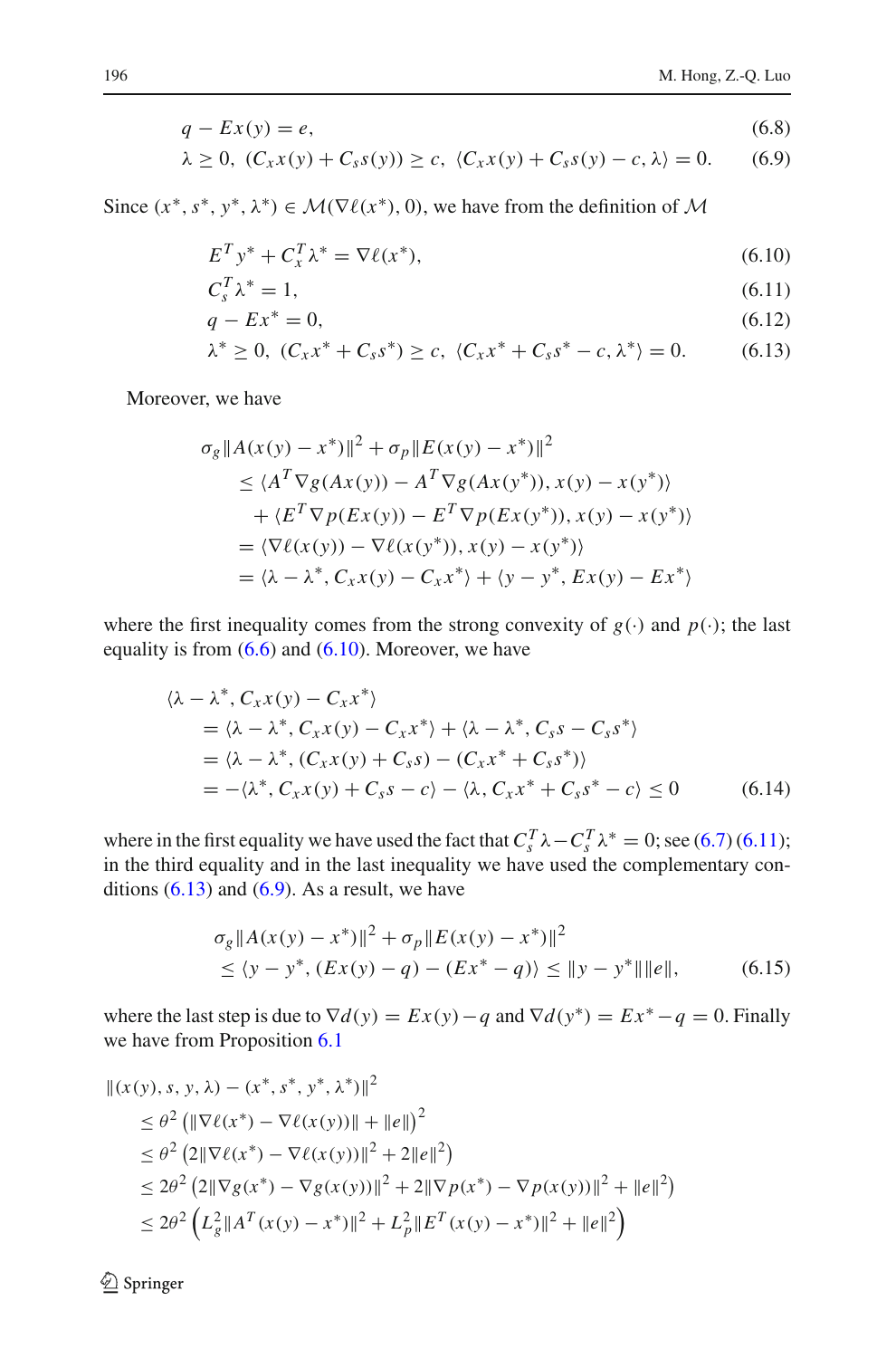$$
\leq 2\theta^2 \max \left( \frac{2L_g^2}{\sigma_g}, \frac{2L_p^2}{\sigma_p}, 1 \right) \left( \sigma_g \| A^T(x(y) - x^*) \|^2 + \sigma_p \| E^T(x(y) - x^*) \|^2 + \| e \|^2 \right)
$$
  
\n
$$
\leq 2\theta^2 \max \left( \frac{2L_g^2}{\sigma_g}, \frac{2L_p^2}{\sigma_p}, 1 \right) \left( \| e \|\|y - y^*\| + \| e \|^2 \right)
$$
  
\n
$$
\leq 2\theta^2 \max \left( \frac{2L_g^2}{\sigma_g}, \frac{2L_p^2}{\sigma_p}, 1 \right) \left( \| e \|\| (x(y), s, y, \lambda) - (x^*, s^*, y^*, \lambda^*) \|\| + \| e \|^2 \right),
$$

where the second inequality is due to  $\nabla \ell(x) = \nabla g(x) + \nabla p(x)$  and the fourth step follows from properties a-3) and b).

We see that the above inequality is quadratic in  $\|(x(y), s, y, \lambda) - (x^*, s^*, y^*, \lambda^*)\|$  $\|e\|$ , so we have

$$
||(x(y), s, y, \lambda) - (x^*, s^*, y^*, \lambda^*)||/||e|| \leq \tau
$$

for some scalar  $\tau$  depending on  $\theta$ ,  $L_g$ ,  $L_p$ ,  $\sigma_g$ ,  $\sigma_p$ . It is worth noting that  $\tau$  does not depend on the choice of the coefficients of the linear term *s*. We conclude dist(*y*,  $Y^*$ )  $\leq \tau ||\nabla d(y)||$ .  $\tau \|\nabla d(y)\|$ .

# **References**

- <span id="page-32-4"></span>1. Bertsekas, D.P.: Nonlinear Programming. Athena Scientific, Belmont (1999)
- <span id="page-32-5"></span>2. Bertsekas, D.P., Gafni, E.: Projection methods for variational inequalities with application to the traffic assignment problem. Math. Prog. Study **17**, 139–159 (1982)
- <span id="page-32-0"></span>3. Bertsekas, D.P., Hosein, P.A., Tseng, P.: Relaxation methods for network flow problems with convex arc costs. SIAM J. Control Optim. **25**, 1219–1243 (1987)
- <span id="page-32-3"></span>4. Bertsekas, D.P., Tsitsiklis, J.N.: Parallel and Distributed Computation: Numerical Methods. Prentice-Hall, Englewood Cliffs (1989)
- <span id="page-32-10"></span>5. Boley, D.: Local Linear Convergence of the Alternating Direction Method of Multipliers on Quadratic or Linear Programs. SIAM J. Optim. **23**(4), 2183–2207 (2013)
- <span id="page-32-12"></span>6. Boyd, S., Parikh, N., Chu, E., Peleato, B., Eckstein, J.: Distributed optimization and statistical learning via the alternating direction method of multipliers. Found. Trends Mach. Learn. **3**, 1–122 (2011). (Michael Jordan, Editor in Chief)
- <span id="page-32-1"></span>7. Bregman, L.M.: The relaxation method of finding the common point of convex sets and its application to the solution of problems in convex programming. USSR Comput. Math. Math. Phys. **7**, 200–217 (1967)
- <span id="page-32-13"></span>8. Chen, C., He, B. , Yuan, X., Ye, Y.: The direct extension of ADMM for multi-block convex minimization problems is not necessarily convergent. Math. Prog. **155**(1), 57–79 (2013)
- <span id="page-32-2"></span>9. Cottle, R.W., Duvall, S.G., Zikan, K.: A Lagrangian relaxation algorithm for the constrained matrix problem. Nav. Res. Logist. Q. **33**, 55–76 (1986)
- <span id="page-32-6"></span>10. De Pierro, A.R., Iusem, A.N.: On the convergence properties of Hildreth's quadratic programming algorithm. Math. Prog. **47**, 37–51 (1990)
- <span id="page-32-11"></span>11. Deng, W., Yin, W.: On the Global and Linear Convergence of the Generalized Alternating Direction Method of Multipliers. J. Sci. Comput. **66**(3), 889–916 (2012)
- <span id="page-32-7"></span>12. Douglas, J., Rachford, H.H.: On the numerical solution of the heat conduction problem in 2 and 3 space variables. Trans. Am. Math. Soc. **82**, 421–439 (1956)
- <span id="page-32-9"></span>13. Eckstein, J.: Splitting Methods for Monotone Operators with Applications to Parallel Optimization. Ph.D. Thesis, Operations Research Center, MIT (1989)
- <span id="page-32-8"></span>14. Eckstein, J., Bertsekas, D.P.: On the Douglas–Rachford splitting method and the proximal point algorithm for maximal monotone operators. Math. Program. **55**, 293–318 (1992)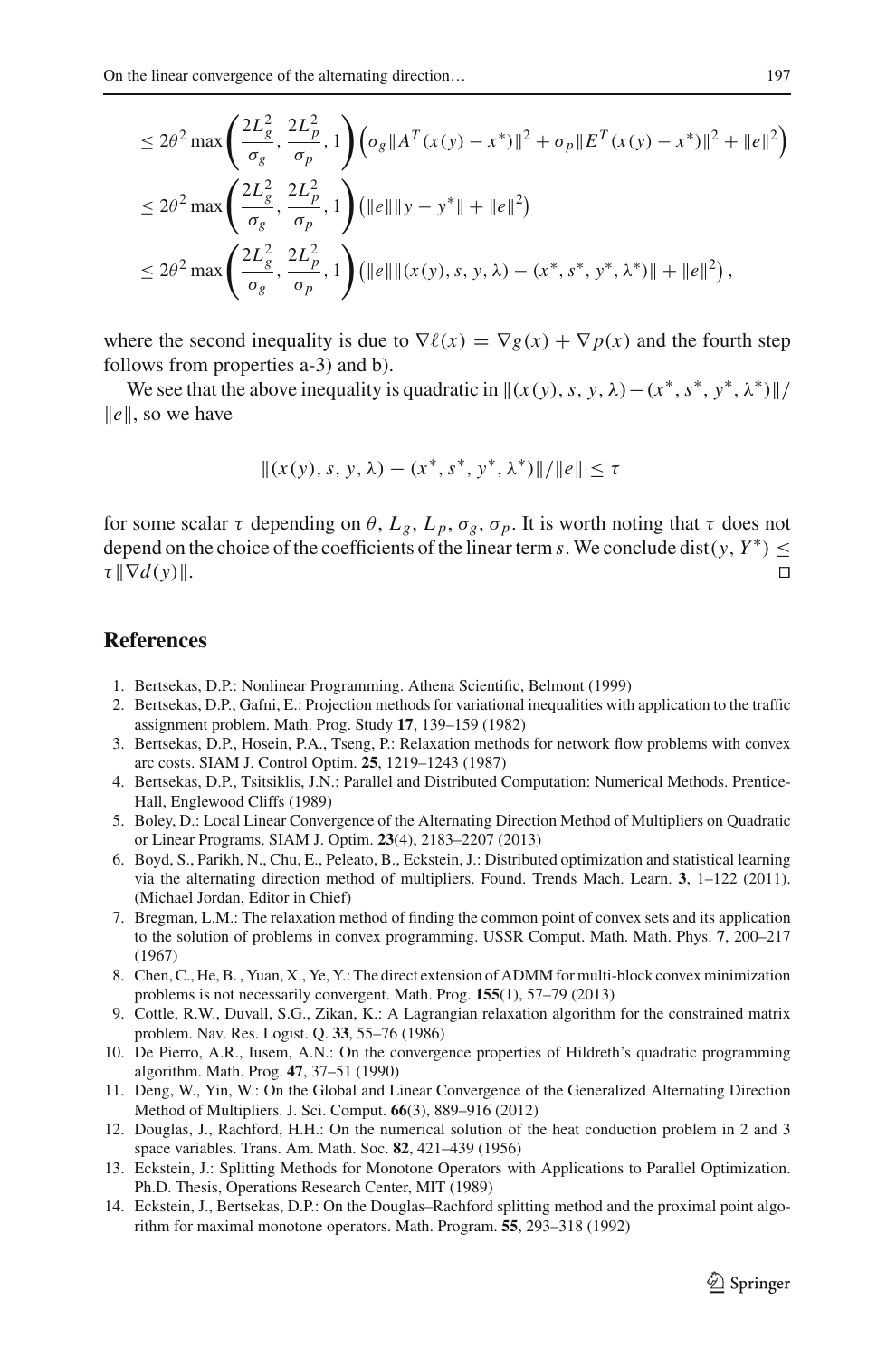- <span id="page-33-7"></span>15. Eckstein, J., Svaiter, B.F.: General projective splitting methods for sums of maximal monotone operators. SIAM J. Control Optim. **48**, 787–811 (2010)
- <span id="page-33-5"></span>16. Gabay, D.: Application of the method of multipliers to varuational inequalities. In: Fortin, M., Glowinski, R. (eds.) Augmented Lagrangian Methods: Application to the Numerical Solution of Boundary-Value Problem, pp. 299–331. North-Holland, Amsterdam (1983)
- 17. Gabay, D., Mercier, B.: A dual algorithm for the solution of nonlinear variational problems via finiteelement approximations. Comput. Math. Appl. **2**, 17–40 (1976)
- 18. Glowinski, R.: Numerical Methods for Nonlinear Variational Problems. Springer, New York (1984)
- <span id="page-33-6"></span>19. Glowinski, R., Le Tallec, P.: Augmented Lagrangian and Operator Splitting Methods in Nonlinear Mechanics. SIAM Studies in Applied Mathematics, Philadelphia (1989)
- <span id="page-33-13"></span>20. Goldfarb, D., Ma, S.: Fast multiple splitting algorithms for convex optimization. SIAM J. Optim. 22(2), 533–556 (2012)
- <span id="page-33-14"></span>21. Goldfarb, D., Ma, S., Scheinberg, K.: Fast alternating linearization methods for minimizing the sum of two convex functions. Math. Prog. A. **141**(1,2), 349–382 (2013)
- <span id="page-33-3"></span>22. Goldstein, A.A.: Convex programming in hilbert space. Bull. Am. Math. Soc. **70**, 709–710 (1964)
- <span id="page-33-18"></span>23. Goldstein, T., O'Donoghue, B., Setzer, S.: Fast alternating direction optimization methods. SIAM J. Imaging Sci, **7**(3), 1588–1623 (2014)
- <span id="page-33-24"></span>24. He, B.S., Tao, M., Yuan, X.M.: Alternating direction method with gaussian back substitution for separable convex programming. SIAM J. Optim. **22**, 313–340 (2012)
- <span id="page-33-15"></span>25. He, B.S., Yuan, X.M.: On the *O*(1/*n*) convergence rate of the Douglas–Rachford alternating direction method. SIAM J. Numer. Anal. **50**, 700–709 (2012)
- <span id="page-33-23"></span>26. Hoffman, A.J.: On approximate solutions of systems of linear inequalities. J. Res. Nat. Bur. Stand. **49**, 263–265 (1952)
- <span id="page-33-11"></span>27. Iusem, A.N.: On dual convergence and the rate of primal convergence of bregman's convex programming method. SIAM J. Control Optim. **1**, 401–423 (1991)
- <span id="page-33-25"></span>28. Kontogiorgis, S., Meyer, R.R.: A variable-penalty alternating directions method for convex optimization. Math. Program. **83**, 29–53 (1998)
- <span id="page-33-4"></span>29. Levitin, E.S., Poljak, B.T.: Constrained minimization methods. Z. Vycisl. Mat. i Mat. Fiz. **6**, 787–823 (1965). English translation in USSR Comput. Math. Phys. **6**, 1–50 (1965)
- <span id="page-33-17"></span>30. Lions, P.L., Mercier, B.: Splitting algorithms for the sum of two nonlinear operators. SIAM J. Numer. Anal. **16**, 964–979 (1979)
- <span id="page-33-0"></span>31. Lin, Y.Y., Pang, J.-S.: Iterative methods for large convex quadratic programs: a survey. SIAM J. Control Optim. **18**, 383–411 (1987)
- <span id="page-33-9"></span>32. Luo, Z.-Q., Tseng, P.: On the convergence of the coordinate descent method for convex differentiable minimization. J. Optim. Theory Appl. **72**, 7–35 (1992)
- <span id="page-33-10"></span>33. Luo, Z.-Q., Tseng, P.: On the Linear convergence of descent methods for convex essentially smooth minimization. SIAM J. Control Optim. **30**, 408–425 (1992)
- <span id="page-33-8"></span>34. Luo, Z.-Q., Tseng, P.: On the convergence rate of dual ascent methods for strictly convex minimization. Math. Oper. Res. **18**, 846–867 (1993)
- <span id="page-33-19"></span>35. Ma, S.: Alternating proximal gradient method for convex minimization. J. Sci. Comput. (2015). doi[:10.](http://dx.doi.org/10.1007/s10915-015-0150-0) [1007/s10915-015-0150-0](http://dx.doi.org/10.1007/s10915-015-0150-0)
- <span id="page-33-22"></span>36. Mangasarian, O.L., Shiau, T.-H.: Lipschitz continuity of solutions of linear inequalities, programs and complementarity problems. SIAM J. Control Optim. **25**, 583–595 (1987)
- <span id="page-33-16"></span>37. Monteiro, R., Svaiter, B.: Iteration-complexity of block-decomposition algorithms and the alternating direction method of multipliers. SIAM J. Optim. **23**, 475–507 (2013)
- <span id="page-33-1"></span>38. Ohuchi, A., Kaji, I.: Lagrangian dual coordinatewise maximization algorithm for network transportation problems with quadratic costs. Networks **14**, 515–530 (1984)
- <span id="page-33-12"></span>39. Ortega, J.M., Rheinboldt, W.C.: Iterative Solution of Nonlinear Equations in Several Variables. Academic Press, New York (1970)
- <span id="page-33-2"></span>40. Pang, J.-S.: On the Convergence of Dual Ascent Methods for Large Scale Linearly Constrained Optimization Problems. The University of Texas, School of Management, Dallas (1984)
- <span id="page-33-21"></span>41. Pang, J.-S.: A posteriori error bounds for the linearly-constrained variational inequality problem. Math. Oper. Res. **12**, 474–484 (1987)
- <span id="page-33-20"></span>42. Rockafellar, R.T.: Convex Analysis. Princeton University Press, Princeton (1970)
- <span id="page-33-26"></span>43. Tao, M., Yuan, X.M.: Recovering low-rank and sparse components of matrices from incomplete and noisy observations. SIAM J. Optim. **21**, 57–81 (2011)